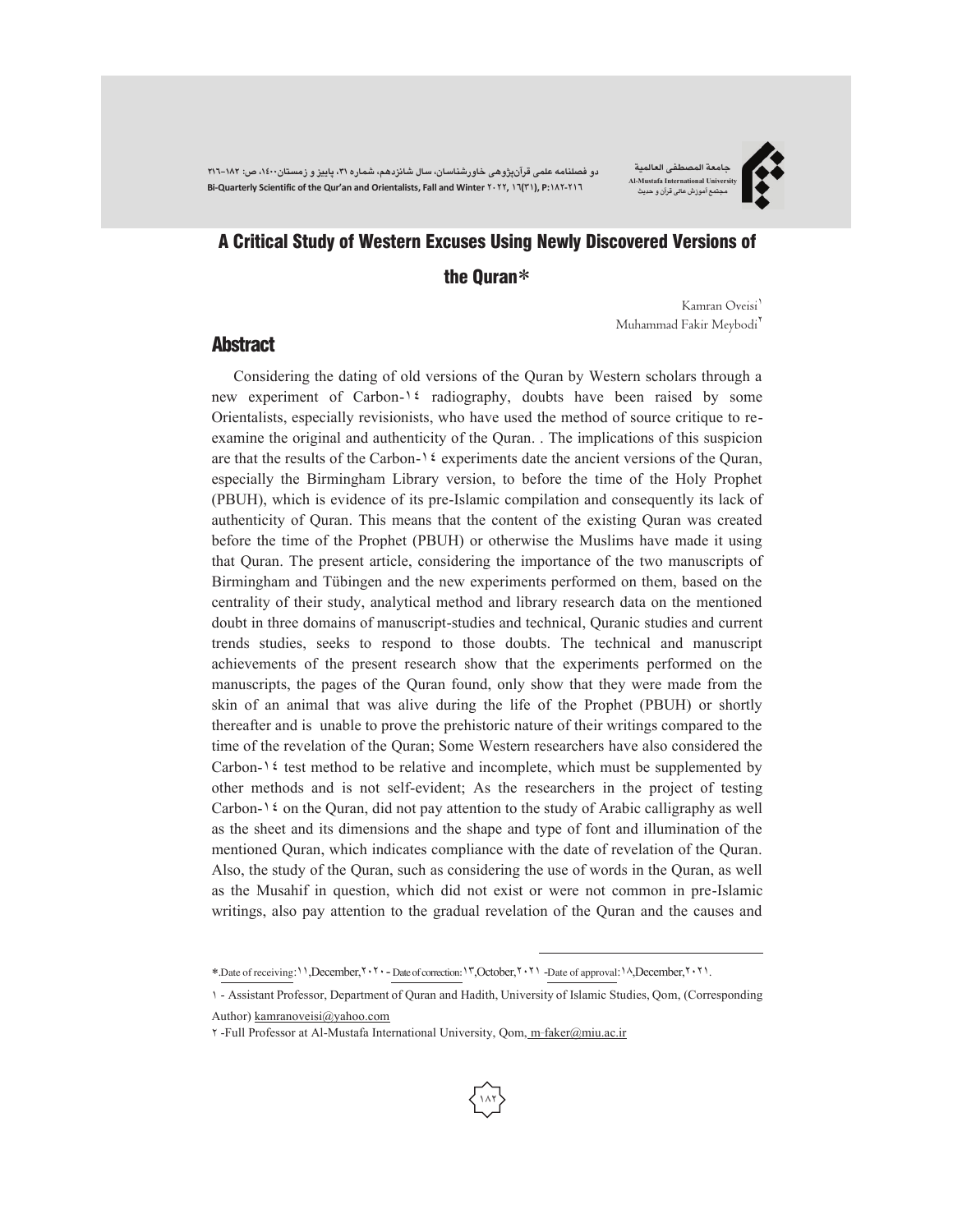دو فصلنامه علمی قرآنپژوهی خاورشناسان، سال شانزدهم، شماره ۳۱، پاییز و زمستان۱۶۰۰، ص: ۲۱٦–۱۸۲ **بررسی انتقادیبهانهجویی غربیان با استفادهازنسخههایجدید کشفشدهقرآن کامران اویسی \محمد فاکر میبدی**

**جامعة المصطفی العالمیة Al-Mustafa International U مجتمع آموزش عالی قرآن و حدیث**



dignity of the revelation of the Quran proves the compatibility of the aforesaid versions with the existing Quran. Also, the validity of the existing Quran is based on the issue of the verbal massive report of the Quran, which has existed for generations since the time of the Prophet (PBUH) step by step and is considered as a necessary belief among Muslims. As a result, existing versions of the Quran indicate the same verbal massive report among Muslims. Therefore, Muslims do not need to believe in proving or refuting the ancient Quranic Masahif, and if there are any errors in the manuscripts, the authenticity of the Quran and its textual validity, which is derived from verbal massive report, will not be distorted in any way. The result of the trend studies of the Carbon-١٤ experiment on the above-mentioned versions shows the attempt of the Oriental modernist current to critique the authenticity of the religious sources of Islam, which also has many opponents among Orientalists. Finally, the carbon- $12$  test did not reveal a significant difference from the Quran in the Mushaf in the hands of the Muslims.

Keywords: Birmingham, Tübingen, Carbon ١٤ Radiography, Quran, Orientalists, Manuscript Studies.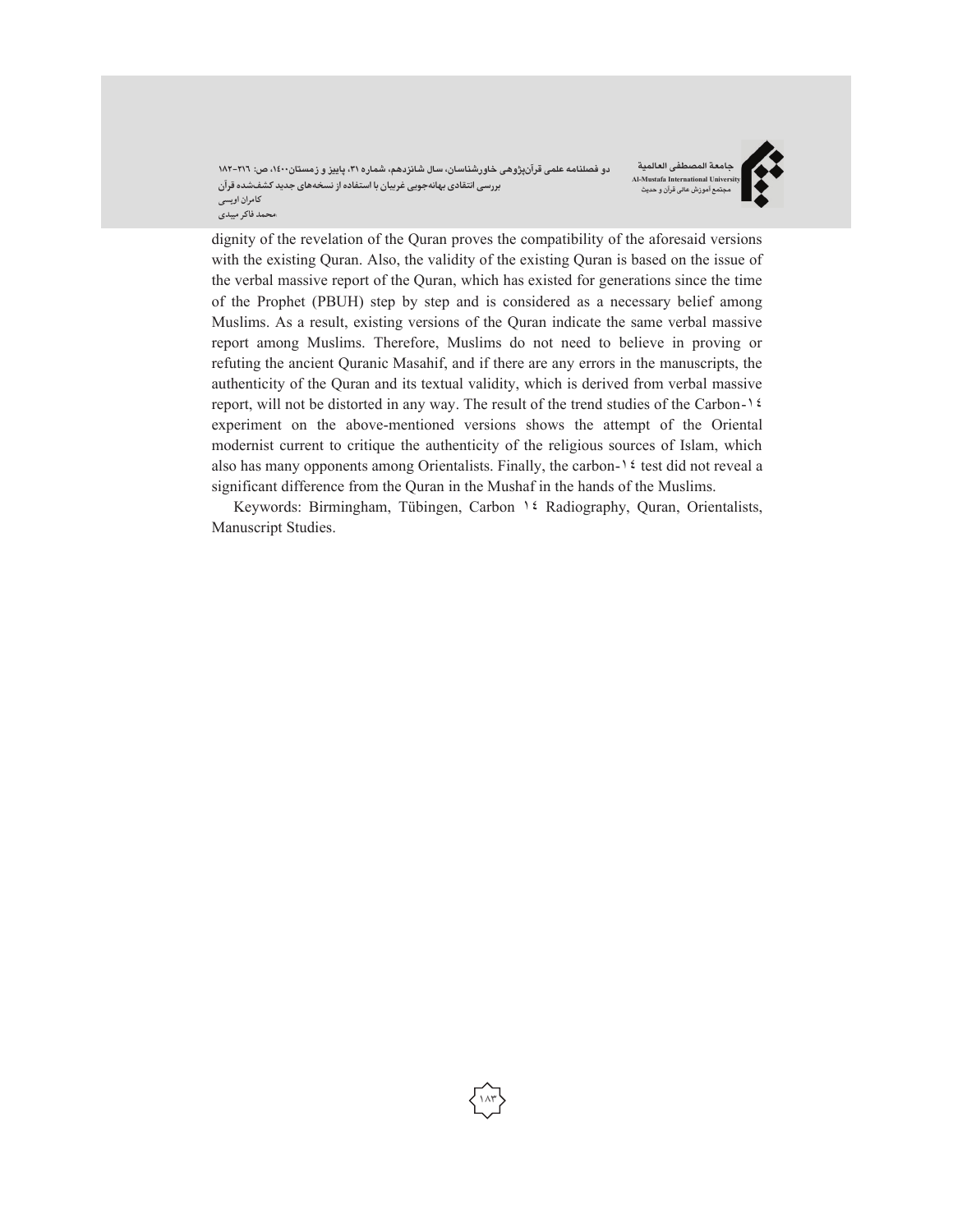**دو فصلنامه علمی قرآنپژوهی خاورشناسان، سال شانزدهم، شماره ،٣١ پاییز و زمستان،١٤٠٠ ص: ٢١٦-١٨٢ Bi-Quarterly Scientific of the Qur'an and Orientalists, Fall and Winter ٢٠٢٢, ١٦(٣١), P:١٨٢-٢١٦** 

**جامعة المصطفی العالمیة Al-Mustafa International Unive مجتمع آموزش عالی قرآن و حدیث**



**مقاله علمی ـ پژوهشی**

# بررسی انتقادی بهانهجویی غربیان با استفاده از نسخههای جدید کشفشده قرآن\* **2 - محمد فاکر میبدي <sup>1</sup> کامران اویسی**

#### چکیده

با توجه به تاریخگذاری نسخههای قدیمی قرآن توسط دانشـمندان غربـی از طریـق آزمـایش نـوین اشعهنگاری کربن ،١٤ شبههای از سوی برخی مستشرقان بهویژه تجدیدنظرطلبانی که از روش نقد منبـع به بازپژوهی اصالی و سندی قرآن پرداختهاند، مطرح گردیده است. مفاد شبهه مـذکور ازاینقـرار اسـت که نتایج آزمایشهای کربن ١٤، قدمت تاریخی نسخههای عتیق قرآن بهویژه نسخه کتابخانه بیرمنگام را به پیش ازعصر پیامبر اکرم- میرساند که شاهدی بر تدوین آن پیش از دین اسـلامو درنتیجـهعـدم اصالت قرآن خواهد بود. بدین معناکه محتوای قرآن موجود، پیش ازعصر پیامبر- یا دیگر مسلمانان با استفاده از آن قرآن موجود را ساختهاند. مقاله حاضر، با توجه به اهمیت دو نسخه بیرمنگامو توبینگن و آزمایشهای نوین انجامشـده روی آنهـا، بـر اسـاس محوریـت مطالعـه آن دو، بـه روش تحلیلـی و دادهپژوهی کتابخانهای نسبت بـه شـبهه مـذکور در سـه حیطـه نسخهشـناختی و فنـی، قرآنشـناختی و جریانشناختی، درصدد پاسخگویی برآمده است. دستاوردهای فنی و نسخهشناختی پـژوهش پـیشِ رو<br>-نشان میدهد که آزمایشهای انجام شده برروی نسخهها، برگههای قرآن یافت شده فقط نشان میدهـد آنها از پوست حیوانی تهیه شدهکه در زمان حیـات پیـامبر-یـاکمـی پـسازآن زنـده بـوده اسـت و نمیتواند به اثبات پیشتاریخی بودن نوشتههای آنها نسبت بهعصر نزول قرآن بپـردازد؛ نیـز برخـی از پژوهشگران غربی روش آزمایش کربن ١٤ را نسبی و ناقص دانسته که باید با دیگر روشها تکمیل گـردد و بهخودیخود قابلاعتنا نیست؛ چنانکه پژوهشگران حاضر در پروژه آزمایش کربن ١٤ بـرروی قـرآن، توجهی به مطالعات خطشناسـی عربـی و نیـزبرگـهشناسـی و ابعـاد آن و شـکل و نـوع قلـم و تـذهیب مصاحف مذکورکه نشاندهنده تطبیق با تاریخ نزول قرآن است، نداشتهانـد. همچنـین مطالعـه قـرآن-

. تاریخ دریافت: ،١٣٩٩/٩/٢١ تاریخ اصلاح: ١٤٠٠/٧/٢١و تاریخ پذیرش: ١٤٠٠/٩/٢٧ .

<sup>-</sup> استادیار گروه معارفقرآن و حدیث دانشگاه معارفاسلامی، قم(نویسنده مسئول) com.yahoo@kamranoveisi <sup>1</sup>

m\_faker@miu.ac.ir ، استاد تمام جامعة المصطفى العالمية. قم، m\_faker@miu.ac.ir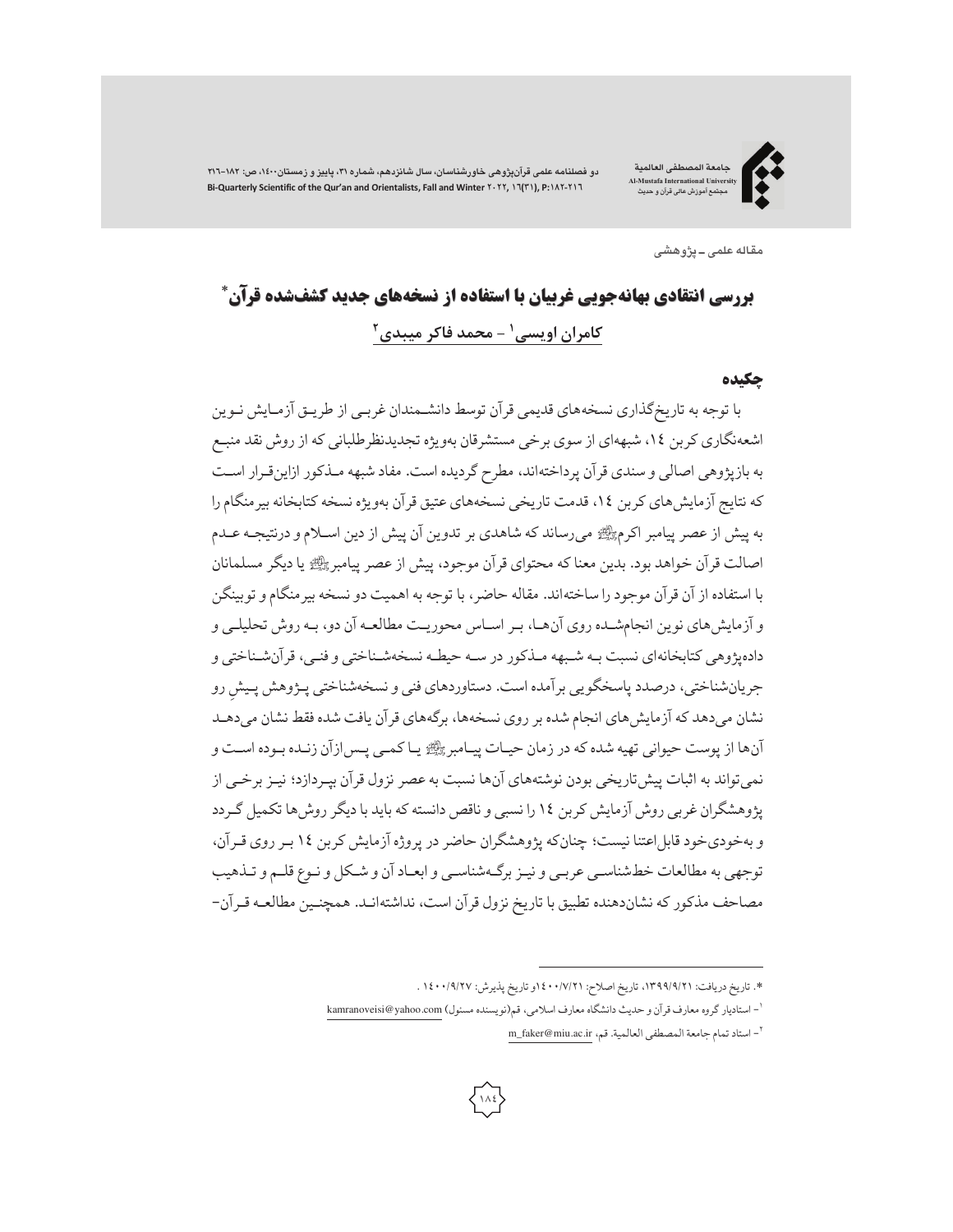دو فصلنامه علمی قرآنپژوهی خاورشناسان، سال شانزدهم، شماره ۳۱، پاییز و زمستان۱۶۰۰، ص: ۲۱٦–۱۸۲ **بررسی انتقادیبهانهجویی غربیان با استفادهازنسخههایجدید کشفشدهقرآن کامران اویسی \محمد فاکر میبدی**



شناختی چون ملاحظه کاربرد واژگانی در قرآن و نیز مصاحف موردبحـث کـه در نوشـتههـای پـیش از ֦֧<u>֓</u> اسلام وجود نداشته و یا رایج نبوده، نیز توجّه به نزول تدریجی قرآن و مباحث سبب و شان نـزول آیـات منقول از صدر اسلام تاکنون و ادله وحیانی بودن قرآن، اثباتگر همخوانی نسخههای پیشگفته با قـرآن موجود است. همچنین اعتبار قرآن موجود، مبتنی بر مسئله تواتر لفظـی قـرآن اسـت کـه نسل بهنسـل از زمان پیامبر- تاکنون وجود داشته و بهعنوان اعتقادی ضروری بین مسـلمانان مطـرح اسـت. درنتیجـه نسخههای موجود از قرآن، حاکیِ همان تواتر لفظـی بـین مسـلمانان هسـتند. ازایـنرو مسـلمانان نیـاز اعتقادی به اثبات یا رد مصاحف عتیق قرآن ندارند و در صورت وجود اشکال در نسخهها، اصالت قرآن ِ <sup>و</sup> اعتبار متنی آنکه مأخوذ از تواتر لفظی است، بههیچوجه مخدوش نمی شود. نتیجـه جریـان شـناختی آزمایش کربن ١٤ بر نسخههای نامبرده، نشان از تلاش جریان تجددطلب استشراقی برای نقـد اصـالت منابع دینی اسلام است که مخالفان فراوانی نیز در میان مستشرقان دارد. نهایتاً آزمایش کربن ١٤، تفاوت برجستهای را نسبت به قرآن موجود در مصحف در دست جمهور مسلمانان روشن ننموده است. **واژگان کلیدی:** بیرمنگام، توبینگن،رادیوکربن ،١٤ قرآن، مستشرقان، نسخهشناسی.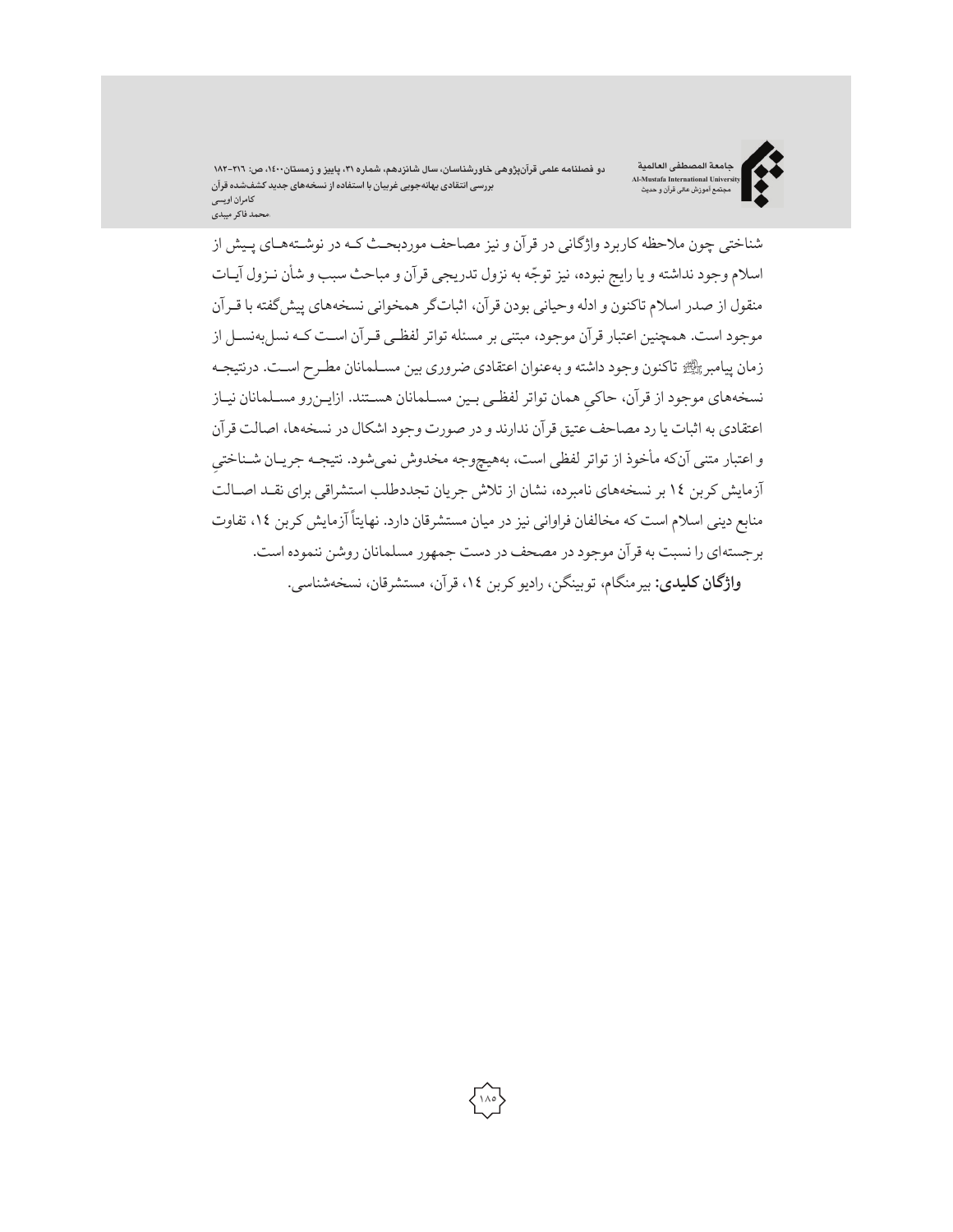

#### مقدمه

مستشرقان معاصر غربی - غالباً با غرضِ اثباتِ الهی نبودنِ قرآن یا حداقل الفاظ آن- سعی کردهاند تا نسخههای قدیمی و اقدم مصاحف قرآنی از لحاظ محتـوا و سـاختار و تفـاوتهـای احتمالی با هم و نیز تاریخ وجودآوری آن و بهنوعی بازسازی نسخه اولیه قـرآن را موردبررسـی قـرار دهنـد. برخـی از مسـترقان، قـرآن را چیـدمانی از متـون مقـدس دیگـری چـون عهـدین و ؛)Wansbrough, Quranic Studies: Sources and Methods of Scriptural Interpretation, ١٩٧٧: ٢٠٢- ٢٠٤) برخــی از متــونی کــه صــد ســال پــیش از محمــد-نیــزوجــود داشــته اســت (٢٧٤ ٢٧٣- ١٩٩٥: ,Waines, Introduction to Islam ) می دانند. البته این فرضیه بـه سـبب احتمـالاتی کـه از روشـی غیـر مسـتدل بهدستآمده و صرف گمانهزنی است، از سوی بعضی از مستشرقان مـورد طعـن قرارگرفتـه اسـت (نصـرتی و دیگران، نقد و بررسی آراء تجدیدنظرطلبانه پاتریشیاکرون در زمینه مطالعات اسـلامی، ١٣٩٦: ١٢٢- ١٢٣). به اذعان برخی از آنان، این تلاش ها تفاوت بر جستهای را نسبت به قرآن موجود در مصحف در دست جمهـور از .)Peters, "The Quest of the Historical Muhammad", ١٩٩١: ٢٩١- ٣١٥) اسـت نکـرده روشـن مسـلمانان سوی دیگر برخی از مستشرقان عدم درگیری و جدال میان مسلمانان در طول تاریخ اسلام تاکنون درباره حذف و جابهجایی و تغییر متن قرآن را نشانهای بر تطابق کلی متن قرآن موجود با مصحف زمان صـدر .(Watt,and Bell, Bell's introduction to the Qur'an, ١٩٧٧: ٥١) میدانند-پیامبر اسلامو

حتّی با اینکه مسلمانان با عثمان در مسائل حکومتی اختلاف پیدا کردند و منجر بـه قتـل او گردیـد (دینوری، الإمامة و السیاسة، :١٤١٠ /١ -٤٥ ٦٣)؛ اما نسبت به جمعآوری قرآن تنها ایراد مهمی که بـر اوگرفتند، احراق مصاحف (علمالهدی، الشافی فی الإمامة، :١٤١٠ /٤ ٢٦٩) بوده است. این دیدگاه را بسیاری از اهل تسنن بر اساس روایتی مشهور پذیرفتهاند (ر.ک: حمد، رسم المصـحف، :١٤٢٥ ٩١)؛ بلکه طبق نظر برخی از محققان، متواتر و از ضروریات تاریخی است (حسـینی میلانـی، التحقیـق فـی نفی التحریف عن القرآن الشریف، ١٤٢٩: ١٨٩). گرچه دیدگاه دیگری در کنار نظر مشهور نیز مطـرح ًشده که اساسا با توجه به خلیفه بودن عثمان و اهتمام مسلمانان به قرآن، عادتا وقوع چنین کـاری را از او ًمحال میدانند (ابولیلة، القرآن الکریم مـن المنظـور الاستشـراقی، :١٩٩٨ ٤١٢). در نقـل دیگـری کـه بهاندازه سوزاندن مصاحف، موردتوجه قرار نگرفته، آمده اسـت کـه او مصـاحف را بـا آب داغ شسـته و امحا نمود؛ امّا نسوزاند (ر.ک: اشيقز، لمحات من تاريخ القرآن، ١٤٠٨. ١٤٠٠؛ عناية، هدي الفرقان في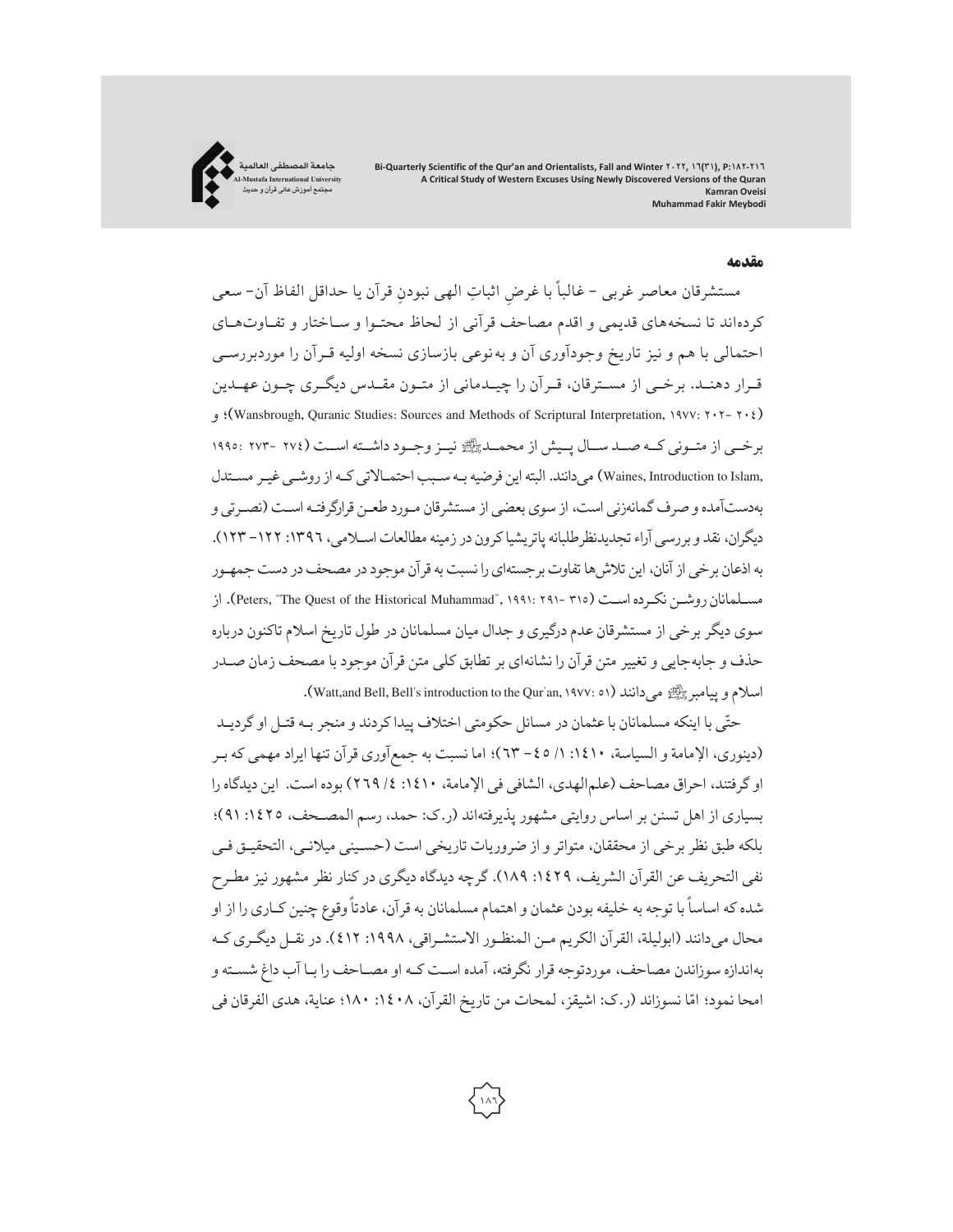دو فصلنامه علمی قرآنپژوهی خاورشناسان، سال شانزدهم، شماره ۳۱، پاییز و زمستان۱٬۱۰۰، ص: ۲۱٦–۱۸۲ **بررسی انتقادیبهانهجویی غربیان با استفادهازنسخههایجدید کشفشدهقرآن کامران اویسی \محمد فاکر میبدی**

**جامعة المصطفی العالمیة Al-Mustafa International University مجتمع آموزش عالی قرآن و حدیث**



علوم القرآن، :١٤١٦ /١ ٢٦٧). ازاینرو برخی احتمال دادهاند که آنچه در تاریخ ذکرشده است، «خـرق المصاحف»؛ به معنای سوراخ نمودن و پارهکردن (ر.ک: ابندرید، جمهرة اللغة، :١٩٨٨ ٥٩٠) اسـت نه «حرق المصاحف» (القطان، مباحث فی علـوم القـرآن، :١٤٢١ ١٣١). بااینحـال مشـهور «احـراق المصاحف» است.

نکته مهم این است که آیا چنین کشفیاتی، تأثیری اعتقادی بـر مسـلمانان و دیـدگاه آنـان نسـبت بـه کتاب مقدسشان یعنی قرآن بهعنوان وحی الهی میگذارد و آیا آنها را با ایمانتر میسازد و یـا اینکـه در دایره تردید فرومیبرد؟نیز مقصود از روشهای نوین و تجربی قدمتسنجی تاریخگذارانه مصـحفهـا چیست؟ این مقاله درصدد است تا از خلال معرّفی مصحفهای اقدم کشفشده در دهههای معاصـر، به این سؤالها پاسخ گوید و روش تجربی مذکور را نیزبا اسـتفاده از منـابع علمـی باسـتانشـناختی تـا حدودی برای پژوهشگران قرآنی تبیین نماید و درنهایت جایگاه این نوع پژوهشهای سند پژوهانه قرآنی مبتنی برتاریخگذاری تخمینی با استفاده از اشعه نگاری و اثرآن درعلومقرآن را بررسی نماید.

برای رسیدن به پاسخ سؤالهای پیشگفته، چند مقدمه لازم است تا ذکر شود. نخست اینکه،گرچه غالب مستشرقان غربی با توجّه به مطالعات نولدکه، جمع قـرآن در زمـان عثمـان را پذیرفتـهانـد (ر.ک: وحیدنیا، تاریخگذاری مخطوطات قرآنی در پرتو روشهای نوین علمی، :١٣٩٧ ١٠٠)؛ امـا از حـدود سال ۱۹۷۰ میلادی، جریانی با عنوان «تجدیدنظرطلبی» (Revisionist) یــا «شـکّگرایـی» (Sceptic) در میان برخی مستشرقان غربی به وجود آمد که دنبال تردیدگرایی به تمامی اصول مهم اسـلامو مسـلمانان مانند اصالت قرآن و شخص پیامبر پای با کمک بازپژوهی آن اصـول بودنـد. نمونـه ایـن افـراد، «جـان ونزبرو» (John Wansbrough ) مؤلف كتاب «مطالعـات قرآنـي» ( Quranic Studies: Sources and Methods of Scriptural Interpretation) است که روایات جمع قرآن در زمـان پیـامبرﷺ و پـس|زآن را نمـیِ پـذیرد (ر.ک:پورطباطبایی، خطاهای قرآنپژوهی جان ونزبرو ریشـهها و پیامـدها، :١٣٩٨ -٣٥ ٣٦؛ شـاکر، ١٣٩٣: ٧؛ کریمینیا، سیرهپژوهی در غرب، ١٣٨٦: ١/ ٢١٠). روش آنها، نقد منبـع (Source-Critical) است که در پژوهش نسبت به اصالت عهد عتیق و تاریخ پدیداری آن، بازنویسیهای از آن و تعداد آنها و میزان اضافهنویسیهای بعدی به تورات اصلی، در آلمان و بریتانیا در قرن نوزدهم میلادی بـروزکـرد. در ادامـه «یولیـوس ولهـاوزن» (Julius Wellhaunsen) و «ایگنـاز گلـدزیهر» (Ignac Goldziher) هـم بـا تحقیقات خود بر اساس روش نقد منبع به پیمایش این جریان کمـک کردنـد. در دهـههـای اخیـر ایـن جریان دوباره دستبهکار شده و با روش نقد منبعی بر اساس تاریخگذاری باستانگرایانه متـون مقـدس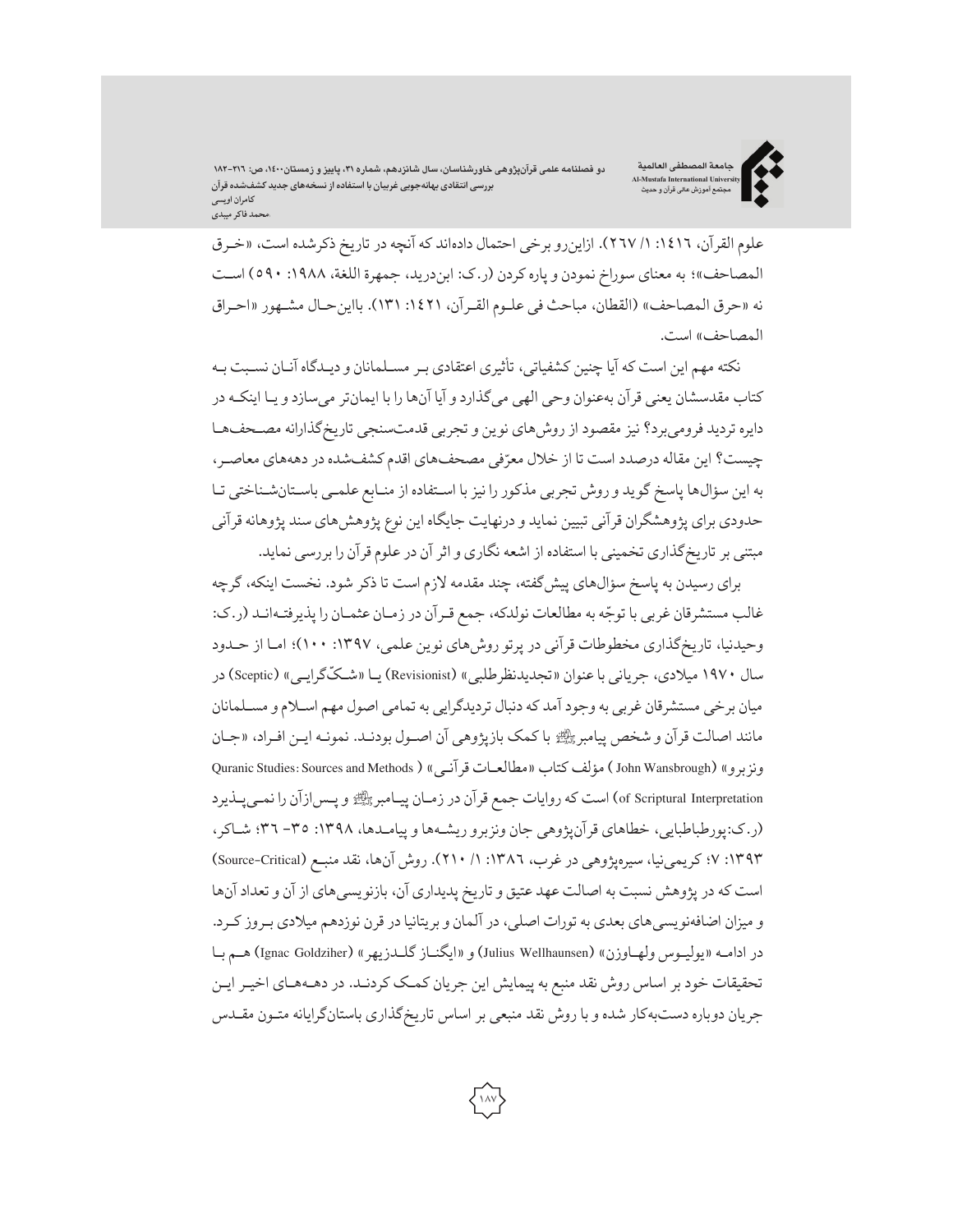

مسلمانان بهویژه قرآن بر اساس آزمایشهای نـوین تجربـی چـون رادیـوگرافی بـه سـندپژوهی و نسـخه پژوهی مصاحف عتیق قرآنی میپردازند (ر.ک: کورن، رویکردهـای روشـمند بـه مطالعـات اسـلامی، :١٣٨٧ -٥٧٣ ٥٧٤). البته برخی از محققان معاصر معتقدند که ازقضـا، چنـین آزمـایشهـای عینـی میتواند جلوی این جریان را بگیرد؛ زیرا یک پاسخ ملموس برای آنان در اثبات اصالت تاریخی قـرآن و دیگر منابع اسلامی چون حدیث میدهد (ر.ک: موتسکی، حـدیث اسـلامی خاسـتگاه و سـیر تطـور، :١٣٩٠ ٣٧١)؛ اما زمانی این مثبتپنداری را میتوان پذیرفت که چنین پـژوهشهـایی حتـی بـا نتیجـه اثبات اصالت قرآن، در نگاه مستشرقان معاصر و تغییر رویکرد آنان مؤثر باشد. به نظر می رسد، حتی در این صورت نیز فقط نوعی موضع دفاعی مسلمانان در مقابل هجمههای روشمنـد غربیـان بـه سـاحت قرآن است و بیش از آن اثری قابل ملاحظه نخواهد داشت.

# آزمایش نوین تاریخگذاری تخمینی

پیش از ورود به بحث، سزاوار است تا چگونگی تاریخگذاری تخمینی براساس اشعه نگاری تبیـین گردد. «ویلارد فرانک لیبی» (Willard Frank Libby ) به سبب این آزمـایش، برنـده جـایزه نوبـل شـیمی گردید که در سـایت جـایزه نوبـل ذکـر شـده اسـت. (www.nobelprize.org). قـدمت سـنجی بهوسـیله «رادیوکربن» (Radiocarbon dating) جهت تخمین تاریخ مرگ موجودات کربندار مانند گیـاه، حیـوان و انسان در باستانشناسی اشیاء و حتی نسخهشناسی قابل بهرهمندی اسـت. رادیـوکربن، همـان ایزوتـوپ شماره ١٤ کربن است. موجود زنده در زندگی خود، اکسیژن را از طریـق فتوسـنتزو یـا تـنفس از هـوای پیرامون گرفته و دیاکسید کربن پس میدهد. این چرخه، سبب مبادله کربن چهارده مـی گـردد و چـون مقدار آن نسبت به دیگر انواع عنصر کربن که رادیواکتیو نیستند، معلوم است؛ در صورت مـرگ موجـود زنده، تبادل مذکور نیز متوقف میشود؛ بنابراین اگر با روشی بتوان، میزان آن را در بدن مرده یا شیئی کـه از موجودات زنده پیشین باقی مانده است، اندازهگیری نمود، می توان به قدمت آن به گونـه تخمینـی پـی برد. به غیر از کربن ١٤، عناصر دیگری نیز در زمانسنجی به کـار میرونـد کـه عبارتانـد از: اورانیـوم ٢٣٨ که پس از چندمین مرحلـه «واپاشـی» بـه سـرب ٢٠٦ تبـدیل میشـود. «واپاشـی هسـتهای» یـا «فروپاشی هستهای» به مجموعه فرایندهای مختلفی گفته میشودکه در هسته اتمهـای ناپایـدار پرتـوزا رخ میدهد و پرتوهایی تولید میکنند که به آنها پرتوهای رادیواکتیو میگویند. مکانیزم واپاشی، به سـه روش واپاشی آلفا، بتا وگاما صورت میگیردوگاه چندین واپاشـی لازماسـت تـا ناپایـدارترین عناصـر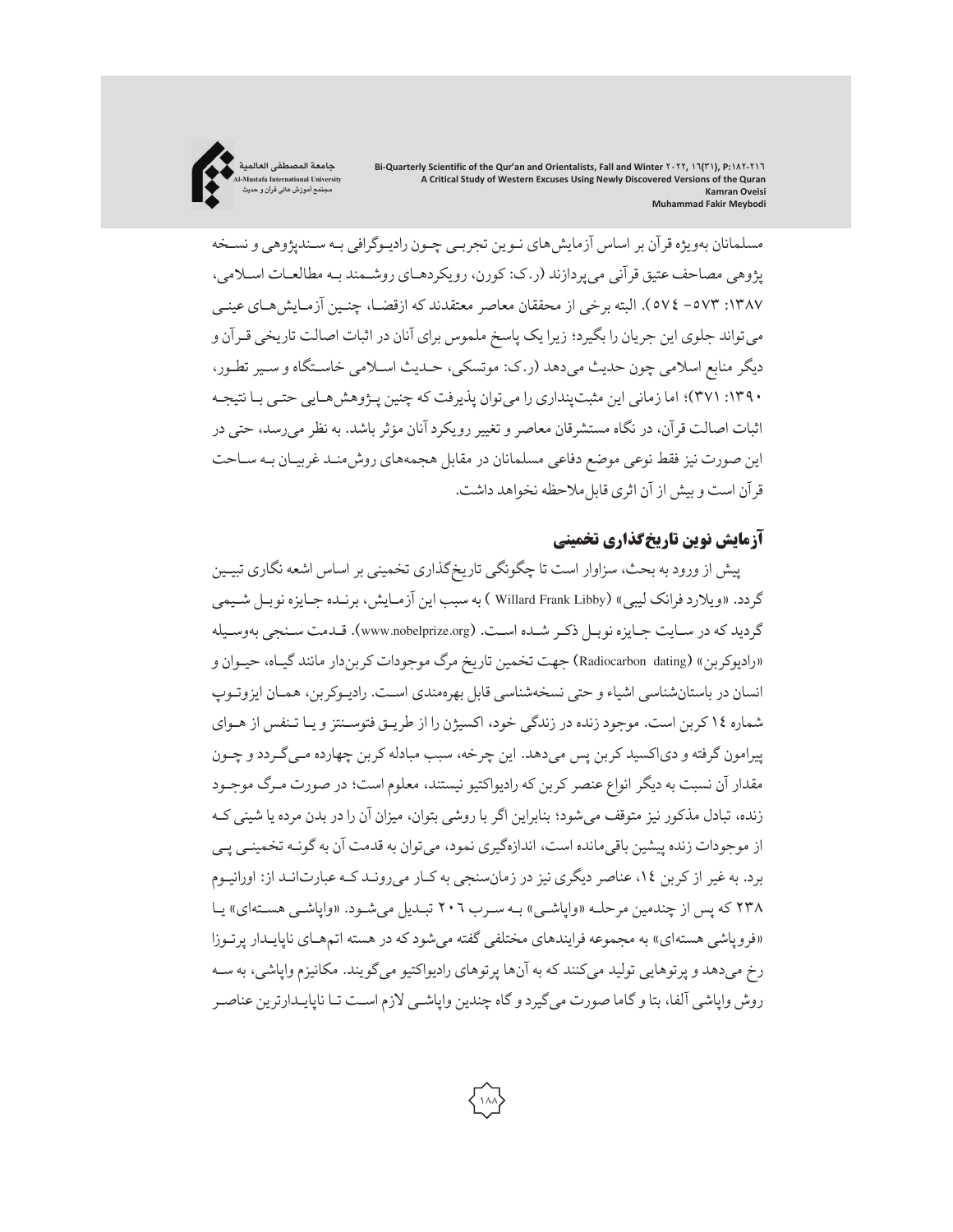دو فصلنامه علمی قرآنپژوهی خاورشناسان، سال شانزدهم، شماره ۳۱، پاییز و زمستان۱٬۱۰۰، ص: ۲۱٦–۱۸۲ **بررسی انتقادی بهانهجویی غربیان با استفاده از نسخههای جدید کشفشده قرآن کامران اویسی \محمد فاکر میبدی**

**جامعة المصطفی العالمیة Al-Mustafa International University مجتمع آموزش عالی قرآن و حدیث**



رادیواکتیوی را به پایدارترین عناصر تبدیل کند. (ر.ک: پورحیدری و دیگران، اورانیوم فقیر شـده: آثـار و عوارض آن بر انسان و محیط زیست، ١٣٨٤: ١٧ - ٢٨؛ ویلانـی، غنی سـازی اورانیـوم، ١٣٨٧: ٣٦٩-٣٨٩؛ اکبرزاده خیاوی و دیگران، هار اورانیم ضعیف شده بـا میکروارگانیسـمهای رادونخـوار آبهـای گرممعدنی ایران، ١٣٩٦:١٩).

در این فرآیند، اورانیوم ٢٣٥ بعد از مرحله واپاشی هستهای به سرب ٢٠٧ تبدیل میگـردد وتوریـوم ٢٣٢ كه با طی مرحله واپاشی هستهای، به سرب ٢٠٨ مبدّل میشود. پتاسیم ٤٠ نیز از دیگر عناصـری است که با روش واپاشی ، به آرگون ٤٠ تبدیل می شـود ( Wang, "Pyrolysis-combustion ١٤C dating of soil .(organic matter", ٢٠٠٣: ٣٤٨- ٣٥٥; Coleman, "Illinois State Geological Survey Dates , ١٩٧٣: ٧٥- ٨٥ توضیح نحوه کاربرد این آزمایش در تاریخگذاری قرآن از این مجال خـارج اسـت. بااینحـال بـه نحـو تلخیص میتوان گفت که فراینـد زنجیـرهای واپاشـی هسـتهای، یـک ایزوتـوپ ناپایـدار ماننـد عناصـر رادیواکتیوی چون اورانیوم و توریوم یا یونهایی چون پتاسیم را به ذرات پایداری مانند سرب و یـاگـازی شکل مثل آرگون تبدیل میکند. اکثرعناصررادیواکتیوبهصورت مستقیم و طی یک فرایند به ماده پایـدار تبدیل نمیشود و در طی فرآیندی پیچیده این امر، صورت میپذیرد. به ذرات ایجاد شده در اثر واپاشـی هسته یک ایزوتوپ پرتوزاگفته میشود (ر.ک: پورحیدری و دیگران، اورانیومفقیر شده: آثـار وعـوارض آن بـرانسـان و محـیط زیسـت، :١٣٨٤ -١٧ ٢٨؛ ویلانـی، :١٣٨٧ -٣٦٩ ٣٨٩؛ اکبـرزاده خیـاوی و دیگران، هـار اورانـیم ضـعیف شـده بـا میکروارگانیسـمهای رادونخـوار آبهـای گـرممعـدنی ایـران، .(١٣٩٦:١٩

حال اگر مصحف قرآن بر روی پوست حیوان یاکاغذ با مرکب گیاهی نوشته شـده باشـد، مـیتـوان تاریخ حدودی مرگ حیوان یا گیاه را تخمین زد که معمولاً فاصلهای بین مرگ آنهـا تـا مهیاسـازی آنـان برای نوشتافزار شدن آنچنان نیست. البته بایـد امکـان ازالـه و امحـاء نوشـتههـا از روی پوسـتهـا و کاغذهای قدیمی در طول زمان توسط کاتبان و بازنویسی دوباره همـان نوشـته و تـرمیم آن و یـا نوشـتن مطلبی جدید را نیز لحاظ کرد. ازاینرو، این آزمایش فقط گمان به محدودهای تاریخی کـه در یـک بـازه غیر مشخص زمانی متغیر است را منجر میشود، نه تاریخگذاری دقیق یک نوشته.

برخی از محققان معاصر به چند دلیل این آزمایش را دچار خطای آزمایشگاهی و دقیق نبودن نتایج آن میدانند: یکی شمارش تعداد اتمها و ذرات بتا و یکی دیگر خطای سیسـتمی و دیگـری آلـوده بـودن مورد آزمایش با آلودگیهای کربنی قبلی و بعدی. همچنین توجه به تفاوت تقـویمی رادیـوکـربن ١٤بـا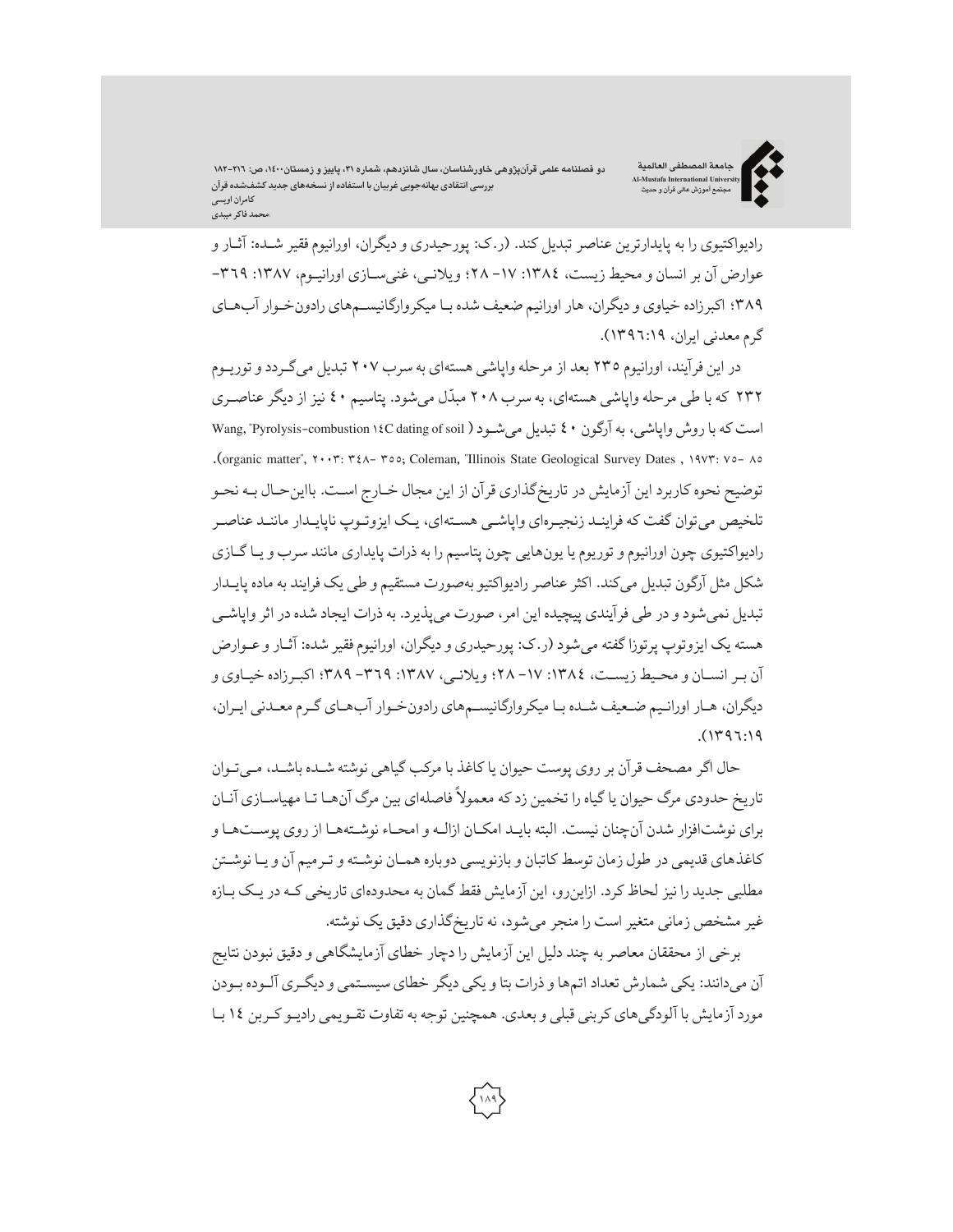**جامعة المصطفی العالمیة Al-Mustafa International University مجتمع آموزش عالی قرآن و حدیث**

کربن ١٢ نیز مهم است تا سالها به حالت تقویمی خود در نتایج آن نزدیک شوند. ایـن عوامـل، سـبب تخمین بازه زمانی حتی تا دو قرن هم میشود (ر.ک: وحیدنیا، تاریخگذاری مخطوطات قرآنی در پرتـو روشهای نوین علمی، :١٣٩٧ -١٠٣ ١٠٦).

گرچه در تحقیقات باستانشناسی معاصرکاربرد ایـن آزمـایش ماننـد تعیـین قـدمت حـدودی تپـه سیالک کاشان با استفاده از کـربن ١٤ بـر روی آثـار کشفشـده از آن (زکیبیـگ، زبـده تـاریخ کـرد و کردستان، :١٣٨١ /١ ٣٦١)، تعیین حدودی دوران موستر یا پالئولیت میانه در ایران به حـدود صـد هـزار سال قبل با استفاده از این آزمایش بر روی اشیاء مربوط به آن دوران و نیـز غــار کــونجی در درّه خرمآبـاد (گرانتوفسکی، تاریخ ایران از زمان باسـتان تـا امـروز، :١٣٩٥ ٢٥) و یـاغـار شـنیدارکردسـتان عـراق (دولتیــاری،ردهبنــدی ادوار پــیش از تــاریخ ایــران، :١٣٩٤ ٥٠)،دیــده مــیشــود؛ امــا برخــی از باستانشناسان از آن باعنوان «گاهنگاری نسبی» یاد میکنند (حسینی اشکوری، چکیده مقالات اولـین همایش بینالمللی میراث مشترک ایران وعراق، :١٣٩٣ ٢٣٦)؛که نشان از تخمینی بـودن آن داردو بـه همین سبب میزان تخمین آن تا دو قرن متغیر است و نمیتوان با تکیه براین آزمایش ادعا نمودکه قـرآن پیش از پیامبر- نیز وجود داشته است. این تخمین در بازه بین سال ٧٧٥ تا ٩٩٥ میلادی برای تعیـین قدمت نسخههای «سنپترزبورگ» و «تاشکند» و «کاتالانگار» قرآن وکمی کمتربه مدت چهل تا پنجـاه سال برای نسخه «توبینگن» و «صنعا» دیده میشود (ر.ک: وحیدنیا، تاریخگذاری مخطوطـات قرآنـی در پرتوروشهای نوین علمی، :١٣٩٧ -١٠٣ ١٠٥).

این تخمین با استفاده از دیگرعناصر مانند اورانیوم و توریـوم بیشـتر تغییـر مـیکنـد (دولتیـاری، ردهبندی ادوار پیش از تاریخ ایران، :١٣٩٤ ٥٠).

جالب این است که نسخهشناسان، زمانی پیشنهاد استفاده از آزمایشهای نوین روی نسـخه خطـی را پیشنهاد میدهند که در اصالت نسخه تردید وجود داشته باشد (جمعی از نویسندگان، دایرةالمعـارف کتابداری و اطلاعرسانی، :١٣٨٥ /٢ ١٧٨٢ – ١٧٨٤).

در ادامه نسخههای قدیمی مصحف کـهغربیـان روی آنهـا مطالعـه مـیکننـد، موردبررسـی قـرار میگیرد.

## مصحفهای تازه کشفشده

سزاوار است تا دو نمونه از مهمترین و مشهورترین مصحفهایی که اخیراً بهعنوان کشف نسـخهای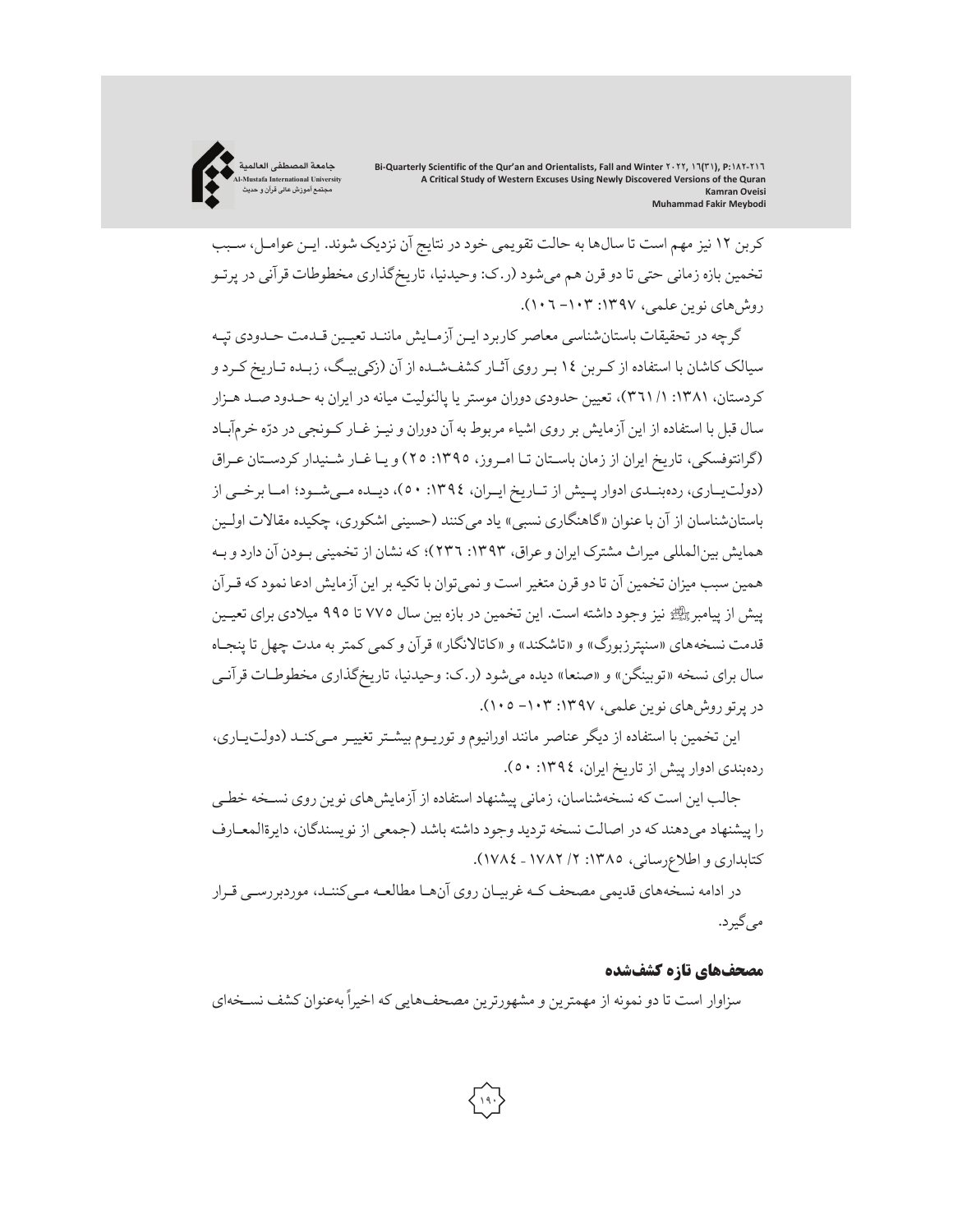دو فصلنامه علمی قرآنپژوهی خاورشناسان، سال شانزدهم، شماره ۳۱، پاییز و زمستان۱۶۰۰، ص: ۲۱٦–۱۸۲ **بررسی انتقادی بهانهجویی غربیان با استفاده از نسخههای جدید کشفشده قرآن کامران اویسی \محمد فاکر میبدی**

**جامعة المصطفی العالمیة Al-Mustafa International University مجتمع آموزش عالی قرآن و حدیث**



# از قرآن مطرح گردیدهاند راذکرنمود.

# **یک. بیرمنگام**

این مصحف در دو قطعه پوست گوسفند یا بز در چهار صفحه با خط حجازی شامل بخشهایی از سورههای کهف، آیات ١٧ تا ٢٣، مریم آیـات ٩١- ٩٨ و طـه، آیـات ١- ٤٠ اسـت کـه در سـال ٢٠١٥ میلادی در کتابخانه کدبری (Cadbury Research Library)، دانشـگاه بیر منگـام (Birmingham) انگلسـتان پیداو بازآفرینی شد. براساس آزمایش رادیوکربن ١٤ توسط دانشگاه آ کسفورد، قـدمت آن پوسـت را بـا احتمال «% ٩٥/٤» نزدیک بهیقین، سال ٥٦٨ میلادی تا ٦٤٥ میلادی یعنـی دو سـال پـیش از مـیلاد حضرت رسول اکرم- تا خلافت خلیفه دوم میدانند. این ادعا در سایت دانشگاه بیرمنگام ذکـر شـده است (www.birmingham.ac.uk)؛ اما نوشته آن مربوط بـه زمـان بعثـت پیـامبر ﷺ تشـخیص داده شـده است. برخی نویسندگان غربی ادعا نمودهاند که ممکن است این نسخه، مربوط به پیش از اسلام باشـد و استفاده قرآن از مصدری پیش از خود را اثبات نماید (January ١٤ Retrieved ٢٠١٥: ,Holland(. در ادامـه مقاله به این ادعا نیز پاسخ داده خواهد شد.

## **دو. توبینگن**

نسخهشناسان غربی پس ازکشف نسخهای از قرآن که از صدوپنجاه سال پیش درکتابخانه دانشگاه ابرهاردکارلز توبینگن آلمان نگهداری میشده وگمان میرفته است که متعلق بـه قـرن هشـتم تـا نهـم میلادی باشد، تحقیق تاریخی با استفاده از تکنیکهای کامپیوتری و روشهای علـوم طبیعـی روی سـه برگ از آن را انجام دادند و به این نتیجه رسیدهاند که تاریخ نگارش آن بنا بر احتمالی بالاتر از «% ٩٥» در سالهای ۶۴۹ تا ۶۷۵ میلادی یعنی حدود ۲۰ تا ۴۰ سال پس از رحلت پیامبر اسلام- میرسد. این نسخه از آیه سیوهفتم سوره اسراء تا آیه پنجاه و هفتم سوره یاسین قرآن را در بردارد. همچنـین ایـن گمان از سوی پژوهشگران آلمانی مطرحشدهکه این قرآن به خط علی بن ابیطالـب\$باشـد؛ زیـرا او در صدر اسلام یکی از نادر افراد باسواد و حافظ قـرآن بـود ایـن مطالـب در سـایت دانشـگاه تـوبینگن مفصّل ذکر شده است (www.idb.ub.uni-tuebingen.de).

روش تحقیق آنها با مساعدت «انستیتوی مطالعات اشعهای دانشگاه زوریخ» و با اسـتفاده از روش تشعشعات کربنیک بوده است. عناصرکربنیک با گذشت زمـان در مـواد آلـی بـه میـزان بسـیار انـدکی ایزوتوپهای حاوی رادیواکتیو باقی میگذارند. با بررسی این مواد میتـوان قـدمت و عمـر اشـیاء را بـا

**١٩١**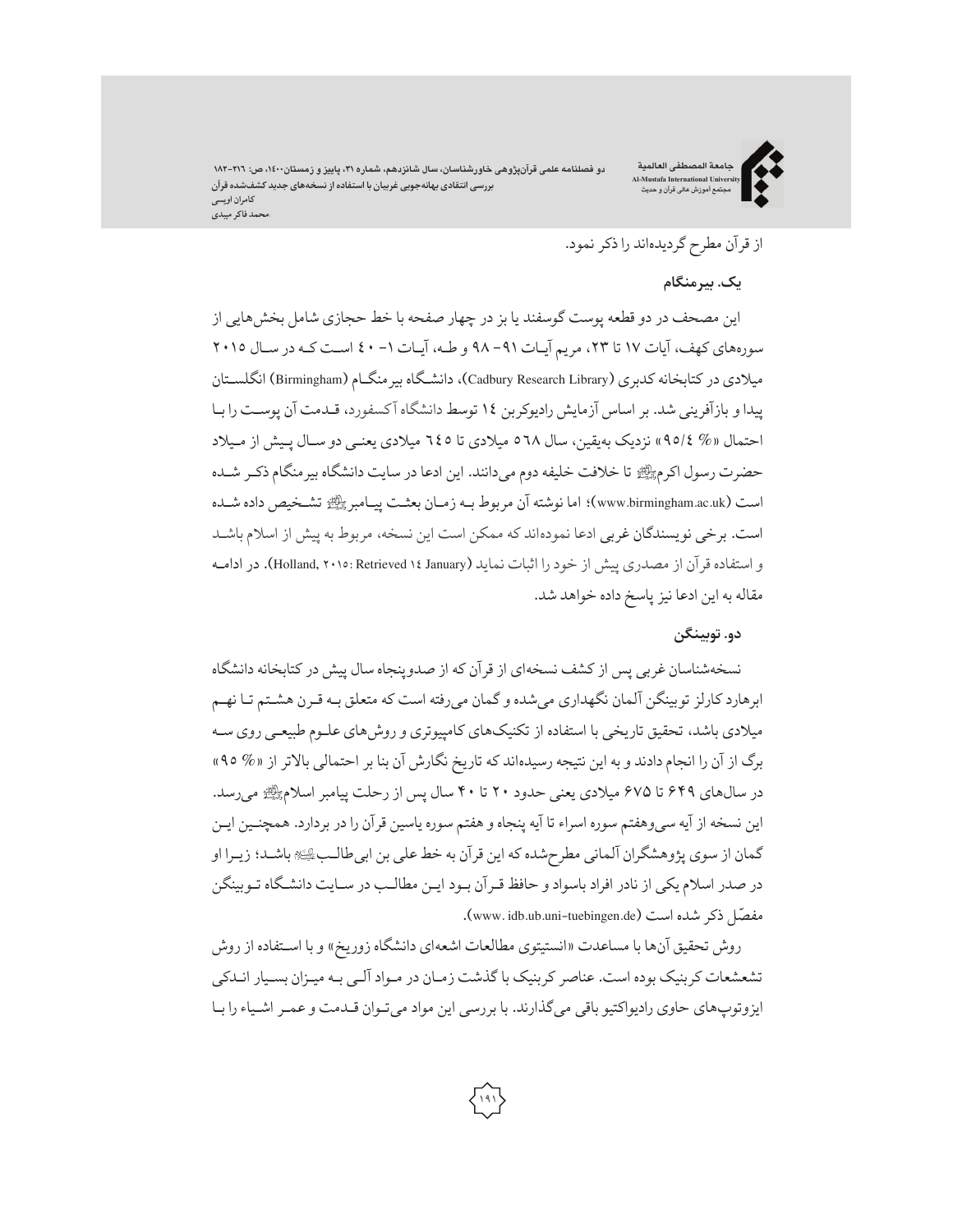**جامعة المصطفی العالمیة Al-Mustafa International University مجتمع آموزش عالی قرآن و حدیث**

> دقتــی بــالا تعیــین کــرد. ایــن روش در ســایت پــروژه «کرونیکــا» (Coranica (بیــان شــده اســت .(www.coranica.de/front-page-en)

#### **نقد وبررسی**

پاسخهایی را میتوان در مقابل ادعای کشـف نسـخههـای جدیـد از قـرآن بـا هـدف پیـدا نمـودن مقایسهای تفاوت و اختلاف با قرآن فعلی موجود در دست مسلمانان و یا ادعای پیشـین بـودن تـاریخی این مصاحف یا برخی از آنان نسبت به عصر پیامبر ﷺ ارائه نمود. این پاسخها جهت اسـتفاده بیشـتر و بهتر خوانندگان این نوشتار به پاسخهای فنی و نسخهشناختی، قـرآنشـناختی، جریـانشـناختی تقسـیم گردیدهاند.

## **الف. پاسخ نسخهشناختی**

مقصود از پاسخ نسخهشناختی، پاسخگویی به ادعای نسخههای تازهکشفشده درغرب و استفاده ابزاری از آن بر ضد قرآن موجود در دست مسلمانان بر اساس ویژگیهای فنی نسخهشناسی کتب عتیـق و قدیمی است. بنابراین میتوان گفت:

**یکم.** آزمایشهای انجام شده بر روی برگههای قرآن یافت شده فقط نشـان میدهـد ایـن برگـهها از پوست حیوانی تهیهشدهکه بهاحتمالقوی در زمان حیات پیامبر- یاکمی پسازآن زنـده بـوده اسـت. البته در گذشته پوستی که نسخههای خطی روی آن نوشتهشده بـود، بعـد از مـدتی تمیـز و صـیقل داده میشد وگاهی دوباره مورداستفاده قرار میگرفت (ر.ک: دروش، دستنامه نسخهشناسی: نسـخههای بـه خط عربی، :١٣٩٥ ١٨-١٥).

**دوم.** در حقیقت باید درکنار چنین آزمایشهای تجربی، به پژوهشهای تاریخمحور مانند بررسـی قدمت خط و نوع کتابت و ریشه آن ازجمله مسند حجازی یا مسند شامی، فنیقی یا نبطی یـا حیـری یـا آرامی یا مصری، نسخ یاکوفی (ر.ک: رامیار، تاریخ قرآن، :١٣٦٩ -٤٩٢ ٤٩٨؛ شـاهین، :١٣٨٥ ٦١)، توسط خطپژوهان و خوشنویسان بهویژهکاتبان متخصص قرآن و تاریخ خط بررسی شود؛ چراکـه ایـن خطها بسیار شبیه به هم بوده (ر.ک: فضایلی، اطلس خـط تحقیـق در خطـوط اسـلامی، :١٣٦٣ -١٥ ١٩؛ دروش، سبک عباسی: قرآننویسی تا قرن چهارم هجری، :١٣٧٩ ٤٦)؛ که در سدههـای نخسـتین اسلامی با اندکی تفاوت زمانی و بهتدریج وجود داشته است و تشخیص آنها ازعهدهغربیان ناآشـنا بـا خطوط اسلامی و تاریخ تطوّر آن خارج است. برخی اولین خطوط قرآنی را کوفی یا معقلی (ر.ک: مایل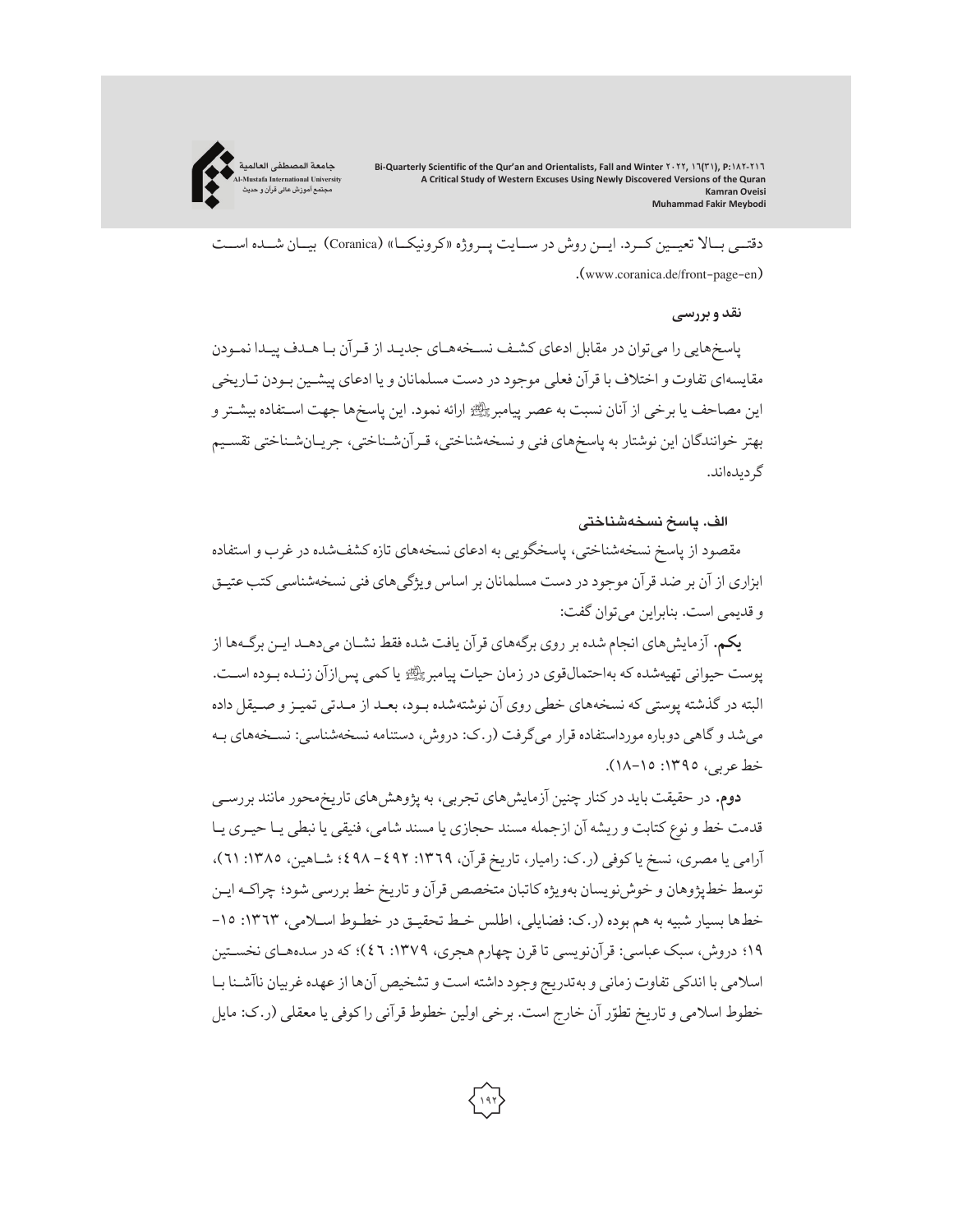دو فصلنامه علمی قرآنپژوهی خاورشناسان، سال شانزدهم، شماره ۳۱، پاییز و زمستان۱٬۱۰۰، ص: ۲۱٦–۱۸۲ **بررسی انتقادیبهانهجویی غربیان با استفادهازنسخههایجدید کشفشدهقرآن کامران اویسی \محمد فاکر میبدی**

**جامعة المصطفی العالمیة Al-Mustafa International University مجتمع آموزش عالی قرآن و حدیث**



هرودی، کتابآرایی در تمدن اسلامی، ١٣٧٢: ١/ ١٤)؛ و برخی به ترتیب مکی، مدنی، بصـری، کـوفی دانستهاند (ر.ک: ابنندیم، الفهرست، :١٣٦٦ ١٠). ابنندیم ویژگی خـط حجـازی (مکـی- مـدنی) را تمایل الف به سمت راست دانسته است (همان). خط کوفی نیز از خلافت کوفه شروع شدهکه آن را بـه عباسی نخستین وعباسی نوین (دروش، سبک عباسی: قرآننویسی تا قرن چهارم هجری، ١٣٧٩:٣٤)؛ شامل شرقی یعنی ایرانی وعربی و مختلط،غربی یعنـی قیروانـی، تونسـی، جزایـری، سـودانی تقسـیم نمودهاند (ر.ک: فضایلی، اطلس خط تحقیق در خطوط اسلامی، :١٣٦٣ -١٤٣ ١٤٩). برخی نیزآن را جزم با خطوط مسطح، اما زاویهدار به سبب انتساب آن به مردم حیـره نامیـدهانـد (همـان: -١٠٤ ١١٣). ازاینرو باید این مشخصه نیز در قرآنهای مذکور موردبررسی قرارگیرد. البته باز هم با توجه به اختلاف در واضع خط کوفی که بین یعرب بن قحطان وعلـی بـن ابـیطالـب\$و بنیامیـه تردیـد وجـود دارد (ر.ک: مایل هرودی،کتابآرایی در تمدن اسلامی، :١٣٧٢ /١ -٨١ ٣٣٦)، احتمال کـوفی بـودن خـط قرآنهای نخستین نیزمیرود.

**سوم.** برخی از خطپژوهان غربی که مطالعات عمیقی دربـاره نسـخهها و مصـاحف قـدیمی قـرآن داشتهاند نیز آزمایش کربن ١٤ را قابل اعتماد نمی دانند (ر.ک: دروش، قرآن های عصر امـوی: مقدمـهای در باب کهنترین مصاحف، :١٣٩٥ ٤). این آزمایش را برخی از باستانشناسان بـاعنـوان «گاهنگـاری نسبی» نام میبرند (حسینی اشکوری، چکیده مقالات اولین همایش بینالمللی میراث مشترک ایـران و عراق، ١٣٩٣: ٢٣٦)؛ که نشان از تخمینی بودن آن دارد. این تخمین با اسـتفاده از دیگـر عناصـر ماننـد اورانیوم و توریوم بیشتر تغییر میکند (دولتیاری، ردهبندی ادوار پیش از تاریخ ایران، ١٣٩٤: ٥٠).

**چهارم.** نکته مهم دیگر در کنار آزمایشهای تجربی، توجه به اندازه قلـم بـرای پـی بـردن بـه ابـزار كتابت هر عصر است. بهعنوان مثال اندازه قلم در مشخص بودن دندانهها يا عدم تشخّص آنها اثـر دارد کــه همــین امــر ســبب تمییــزبــین خــط مغربــی و شــباهت آن بــه نســخ مــیشــود (٩٨ ١٨٨٦: .(,"Houdas, "Essai sur Lecriture Maghrebine, Nouveaux Melanges Orientaux

از پوست <sup>و</sup> یا ِ کاغذ کر یک نوشته نیز در نشـان دادن زمـان کتابـت مـؤثر ّ **پنجم.** اسه؛ یعنی یک برگ است؛ بهعنوان نمونه مستطیل بودن، دولایه بودن و امثال آن و اینکه از سـمت چـپ دولایـه باشـد یـا از سمت راست که در اصطلاح کتابت به آن کدکس گویند، نشاندهنده سامی یاعربـی بـودن خـط اسـت (ر.ک: مرعشی، کرّاسههای دستنویسها، ١٣٩٤: ٣٤- ٣٦).

مباحث فن های اطراف متن اصلی، مستطیل بودن برگـه نوشـته یـا مربـع ّ **ششم.** <sup>ی</sup> دیگر چون حاشیه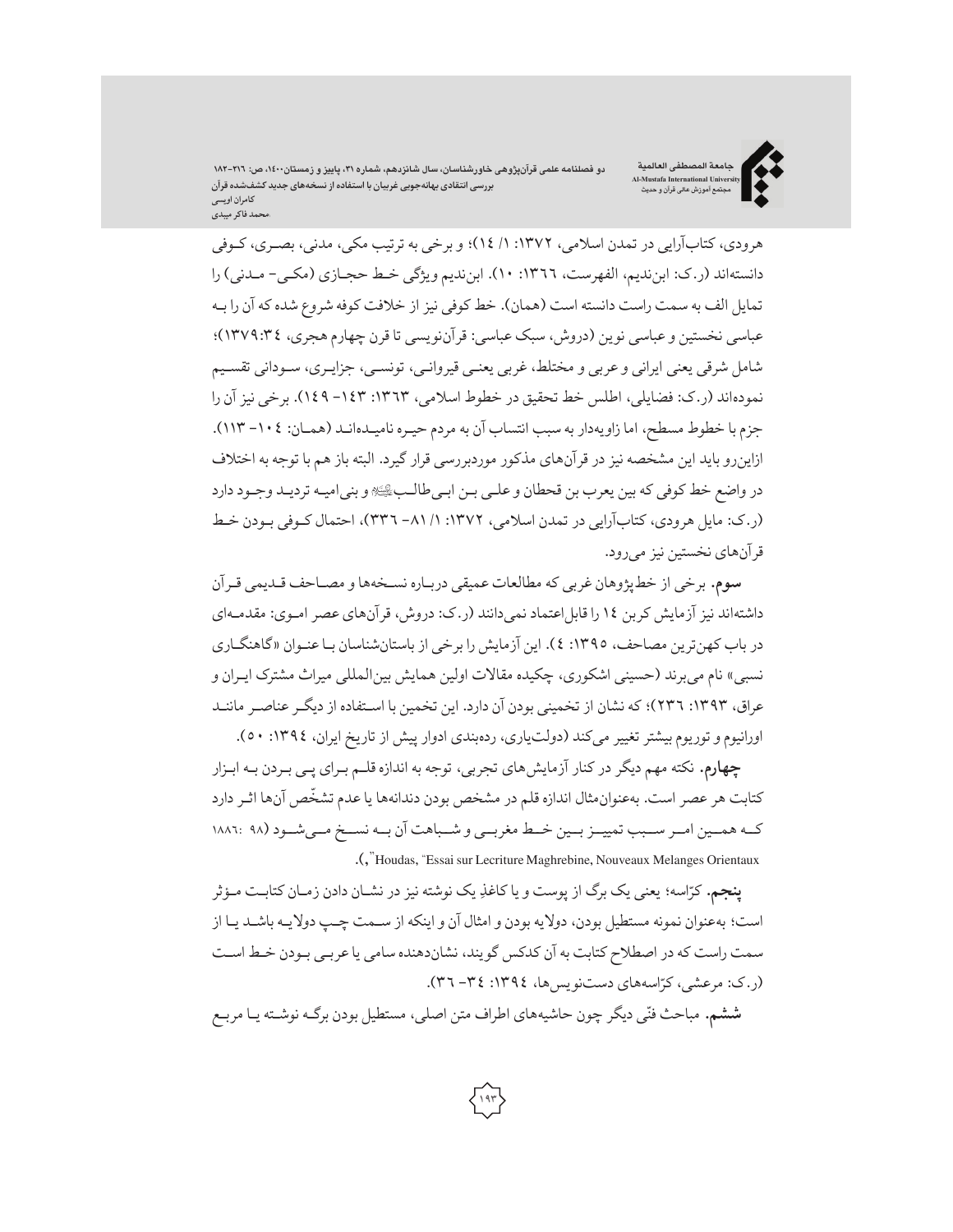بودن آن، نقطه یا اعراب و تشکیل داشتن یاعدمآنها، جلد آرایی و صحافی، موادکتابآرایی وکتابـت، سطراندازی یا عدم آن و یا استفاده از خطّ کرسـی هـای محـو شـونده در طـول زمـان، توجّـه بـه تـاریخ درجشده روی نسخه و تاریخچه نگهداری آن در مخزن کتابخانه نیـز در تشـخیص حـدود دورهکتابـت نسخه اهمیت دارد (ر.ک: دروش، دستنامه نسخهشناسـی: نسـخههای بـه خـط عربـی، :١٣٩٥ -١٢٤ ٤٦٢؛کارگر،کتابآرایی در تمدن اسلامی ایـران، :١٣٩٨ -٥٨ ١٨٠). در حقیقـت توجـه بـه مباحـث شکلی چون اندازه قلم و نوع مرکب و جنس کاغذ و پوست و اندازه کرّاسه و دیگر نکات نسخهنویسـی و کتابت، نوعی پژوهش بر اساس خود نسخه است، نه شواهد تجربی و آزمایشگاهی و این روشهمیشـه مـورد اسـتفاده محققـان نسـخهشناسـی بـوده و هسـت و نبایـد از ایـن روشکلاسـیک درکنـار روش آزمایشگاهی معاصری چون کربن ١٤ غفلت نمود (ر.ک: کریمی و فرزام، درآمدی بر تعیین اصالت در نسخههای خطی، :١٣٩٧ -١٦٣ ١٧٣).

**جامعة المصطفی العالمیة Al-Mustafa International University مجتمع آموزش عالی قرآن و حدیث**

**هفتم.** از سوی یکی از نسخهشناسان آمریکـایی، ایـن ادعـا مطـرح شـده اسـت کـه نسـخه صـنعا قدیمیتر از نسخههای جدید کشفشده پسازآن است. او جریان کشف نسخه صنعا را اینگونه توضیح میدهد که در دو دهه پیش در سال ١٩٦٥ میلادی، قرآنی متعلق به ٦٤٠ مـیلادی بـا مقـداری بـیش از نصف قرآن توسط تیم آلمانی در مسجد بزرگ صنعا در یک انبار قدیمی در بخش غربـی آن کـه بـراثـر بارش باران تخریبشده و برگههای قدیمی قرآن در آن ظاهرگردیده بـود،کشـف شـد؛ زیـرا مسـلمانان مایل به دور انداختن قرآنهای قدیمی نبودند. البته این نسخه ازگردآوری همان برگههای پراکنده موجود در انبار به دست آمده است (افرونـد، نسـخههـای خطـی قـرآن در مـوزههـا مؤسسـات کتابخانـههـا و کلکسیونهای جهان، :١٣٨١ ١١). این ادعا نشان میدهد که باید تحقیق مقایسهای بین نسـخه صـنعا و بیرمنگام و احیاناً توبینگن جهت كشف نسخه قدیمیتر و تاریخگـذاری دقیـقتـر صـورت گیـرد. البتـه میتوان با لحاظ اینکه نسخه صنعا قدیمیترین مصحف کامل اسـت، نسـخه بیرنگـامو یـا تـوبینگن را توجیه نمود؛ زیرا آنها قسمتی از قرآن هستند.

**هشتم.** برخی ازکلمات نسخه بیرمنگام، دارای نقطه و یا اعراب و نیز نقاطی در سر هرآیه بـهعنوان شروع و پایان آیات و نیز بسملهای به رنگ قرمز است که میتـوان تصـاویر ایـن مصـحف را در سـایت کتابخانه دانشگاه بیر منگام ملاحظه نمود (www.birmingham.ac.uk). این موارد باید مشخص شـود، آیـا بعد ازکتابت اولیه توسط دیگران در دههها و قرنهای بعدی اضافه شده است و یـا اینکـه قـدمت آن بـا قدمت خط همسان است و درنتیجه تاریخ کتابت را به زمان نقطـهگـذاری و اعـرابگـذاری و امثـال آن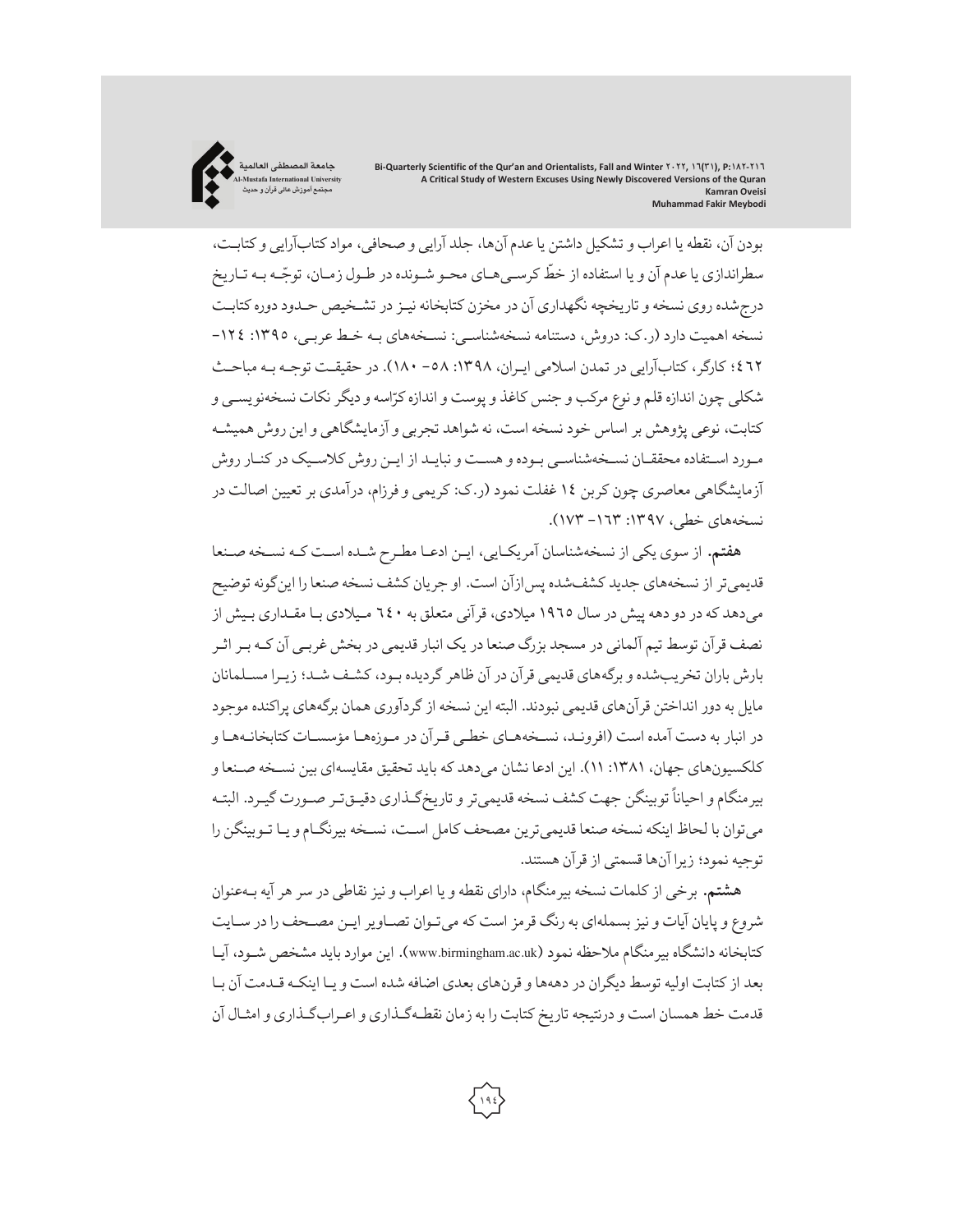دو فصلنامه علمی قرآنپژوهی خاورشناسان، سال شانزدهم، شماره ۳۱، پاییز و زمستان۱٬۱۰۰، ص: ۲۱٦–۱۸۲ **بررسی انتقادی بهانهجویی غربیان با استفاده از نسخههای جدید کشفشده قرآن کامران اویسی \محمد فاکر میبدی**

**جامعة المصطفی العالمیة Al-Mustafa International University مجتمع آموزش عالی قرآن و حدیث**



یعنی اواخر قرن اوّل میبرد (ر.ک: سیوطی، الاتقان فی علوم القرآن، ١٤٢١: ١٧١/٢). **نهم.**«دیوید تامس» (Thomas David (از پژوهشگران انگلیسی و استاد اسلامو مسیحیت دانشـگاه بیرمنگام، معتقد است که این نسخه مربوط به زمان حیات محمـد- اسـت (ر.ک: امینـی گلسـتانی، نوادر و متفرقات، :١٣٩٥ /٧ ٢٢٠)؛ در این صورت با وجود این نظریه،دیگرنظرگاههـای مخـالفی کـه ֖֖֖֖֧֧֧֧֧֧֦֧ׅ֧֧֧֦֧֦֧֧֧֧֧֦֧֧֧֧֧֧֧֧֧֧֧֧֧֧֧֧֧֧֧֚֚֚֚֚֚֚֡֝֓֓֓֓֝֓֓֝֬֓֓֓֝֬֓֝֓֜֓֓֝֬֓֓֓֓֓֓֓֓֓ میخواهند تاریخنگاری تخمینی بر اساس رادیوکربن را به پـیش از زمـان پیـامبرﷺ برسـانند، در حـدّ ًادعایی بدون دلیل است که با بررسی بیشتر و دقیقتر بر اساس یافتـههـای تجربـی نیـز احتمـالا مـردود خواهد شد.

**دهم.** برفرض که چنین آزمایشی پذیرفته شود؛ اما وقتی مصحفی مخطوط از قرآن که تاریخ کتابت آن مشخص است؛ مانند مصحف فضل که در پایان کتابت آن را ٢٩٥ قمـری مطـابق بـا ٩٠٧ مـیلادی اعلامو نوشته است را با رادیوکربن تاریخسنجی کردند، مشاهده نمودند که تاریخ ٧٦٤ تا ٨٩٤ میلادی را نشان میدهد (ر.ک: وحیدنیا، تاریخگـذاری مخطوطـات قرآنـی در پرتـو روشهـای نـوین علمـی، ١٣٩٧: ١١٤) که نشان از عدم دقّت کافی یا تفاوت بین تاریخ پوست و تکوین آن بهعنوان نسـخه دارد و قابل اعتماد کامل نیست؛ بنابراین در تحلیل موارد پیشگفته میتوان گفت که آزمایش رادیـوگرافی کـربن ،١٤ فقط روی پوست مصحف بیرمنگام انجام شده وکاش بر روی نوشـته منـدرج روی آن هـم انجـام میشد. البته آزمایش اخیر زمانی جواب میدهـد کـه مرکـب هـم دارای کـربن باشـد؛ بنـابراین چنـین آزمایشی ناقص است و حتی اشتباه آن در تشخیص تاریخ نگارش نسخه مصحف فضل، اعتبار آن را از اساس مخدوش میسازد. پافشاری بر انجام انحصاری آزمایشهای تجربی چون کربن ١٤ وعدم توجه به مطالعات دیگر نظیر خطشناسی و سبکشناسی آن و نیز تـذهیب وعلائـم نوشـتاری مصـحفهـای مورد نظر و جنس کاغذ و اندازه قلم استفاده شده، نیز نسبی بودن چنین آزمایشهایی با توجـه بـه تغییـر درنتیجه با تغییر در متغیرها وعناصر ایزوتوپی، سبب عدمکمال خروجی آزمایش مذکور است. عـلاوه بر مباحث فنـی پیشگفتـه،عـدم اقبـال روش نـامبرده در میـان جوامـع علمـی غربـی و وجـود ادعـای قدیمیتربودن نسخه صنعا نسبت به نسخه بیرمنگامو توبینگن و حتی ادعای همسانی نسـخه بیرمنگـام با دوره پیامبر- از سوی «دیوید تامس»، نیزبرعدماعتبار آن میافزاید.

#### **ب. پاسخ قرآنشناختی**

مقصود از پاسخ قرآنشناختی، نقد ادعای نسخهای تازهکشفشده درغرب و استفاده ابـزاری از آن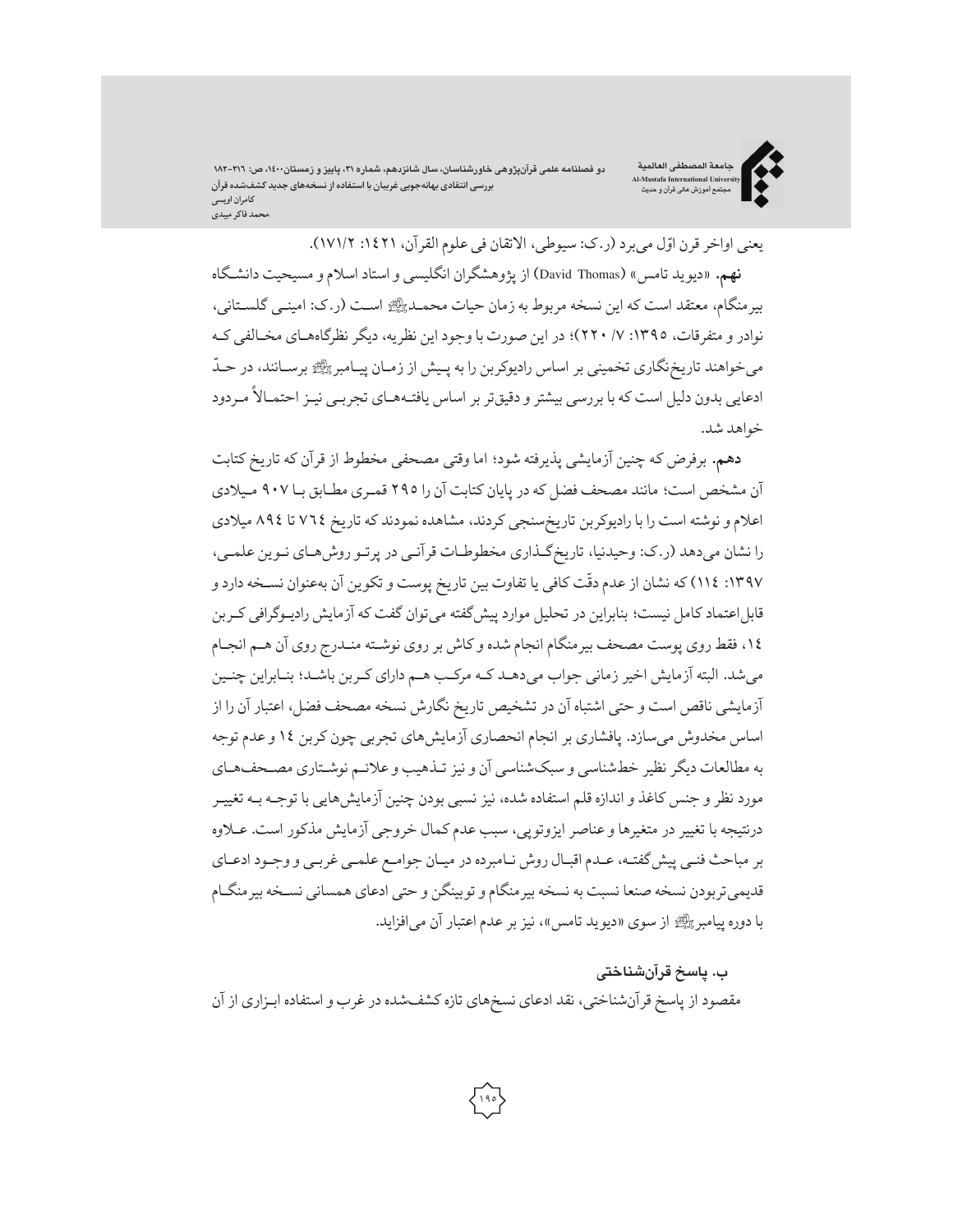

بر ضد مصحف موجود، براساس شناخت به قرآن و از قرآن است؛ لذا در پاسخ گفته میشود: **اول.** واژگانی در قرآن مذکور بهکار رفته است که در نوشتههای اندک برجایمانده از زمان پـیش از اسلام وجود نداشته و یاکاربردآنها رایج نبوده است. البته مصداقهای آن واژگان را بیان نمیکنـد؛ امـا اثر تحولی قرآن بر واژگان عرب توسط برخی از محققان معاصر به اثبات رسیده است (ر.ک: بیگـدلی، تأثیر عرف ویژه قرآن در تطوّر معنایی واژگان عربی عصر جاهلی، ١٣٩٧: ١- ٣٤).

**دوم.** تواتر قرائت قرآن مسئلهای است که ملازمهای باکتابت آن ندارد؛ یعنی در صدر اسلامگرچـه پیامبر رکھتے کاتبانی داشت تا آیات نازل شده را بنویسند و طبق برخی از نقل ها به دیـوار مسـجد در مدینـه نیز آویخته میشد تا دیگران در صورت توانایی آن را بخواننـد یـا استنسـاخ کننـد و نیـزبرخـی صـحابه مصاحفی داشتند؛ اما نقش اصلی را قوّه حافظه عرب عصر نزول داشت. چنان کـه در تـاریخ قـرآن نقـل گردیده، قرآن تا نزدیک یک قرن و بیشتر دارای نقطه و اعراب نبوده است و تـا قبـل از جنـگ یمامـهکـه منجر به شهادت هفتاد حافظِ قـاری گردیـد، احسـاس بـه جمـع|وری یـک مصـحف رسـمی از سـوی حکومت نمیشد (ر.ک: رامیار، تاریخ قرآن، :١٣٦٩ ٤١٣؛ درویـش، اعـراب القـرآن الکـریم و بیانـه، ١٤١٥: ٧/ ٤٤٧؛ عسكري، القـرآن الكـريم و روايـات المدرسـتين، ١٣٧٤: ١/ ٢١١ - ٢١٣؛ معرفت، التمهید فی علوم القرآن، :١٤١٥ /١ ٣٣٦؛ همو، تاریخ قرآن، :١٣٨٢ ٩٧)؛ بنابراین کشف نسـخههـای ًقدیمی تاثیری بر اعتقاد مسلمانان به قرآن رایج بین آنان ندارد و نهایتا در صورت تطبیق آن نسخ با قـرآن متواتر، تأییدی برقرآن مسلمانان خواهد بود و نه برعکس که دلیل بر ضعف آن باشد؛ زیرا این قـدرت را ندارد تا با تواتر نسل به نسل و سینهبهسینهای مقابله کند.

**سوم.** توجه به نزول تدریجی که هم آیاتی از قرآن بـر آن دلالـت دارد (ر.ک: اسـراء/ ١٠٦؛ فرقـان/ ٣٢)؛ و هم تاریخ (ر.ک: عاملی، الصحیح من سیرة النبی الاعظم، :١٤٢٦ /٣٢ ٣٩)؛ و اسـباب نـزول آیات (ر.ک: مزینی، المحرر فی اسباب النزول القرآن، :١٤٢٩ ٢١)؛ و سبک آنها بـا توجـه بـه تقسـیم ُمکی و مدنی و صیغه ماضی بهکاررفته در برخی از آنها (ر.ک: مجلسی، بحار الانـوار الجامعـة لـدرر اخبار الائمة الاطهار، :١٤٠١ /١٨ ٢٥١؛ نکونام، درآمدی بر تاریخگذاری قرآن، :١٣٨٠ ٥٦)؛ همچنین اتفاق قرآنپژوهان بر این نزول با وجود اختلاف در پذیرش نزول دفعی (ر.ک: طباطبـایی، المیـزان فـی تفسیر القرآن، ١٤٠٤: ١٨/ ١٣١؛ معرفت، التمهید فی علوم القرآن، ١٤١٥: ١/ ٣٣٦)، نشان می دهد کـه اینچنین نیست که این آیات پیش از عصر پیامبرﷺ وجود داشته و یا از جایی گرفته شـده اسـت؛ زیـرا حوادث و پرسشها را نمیتوان برمبنای دلخواه خود درست نمود و فرض تصادفی بودن هماهنگی بـین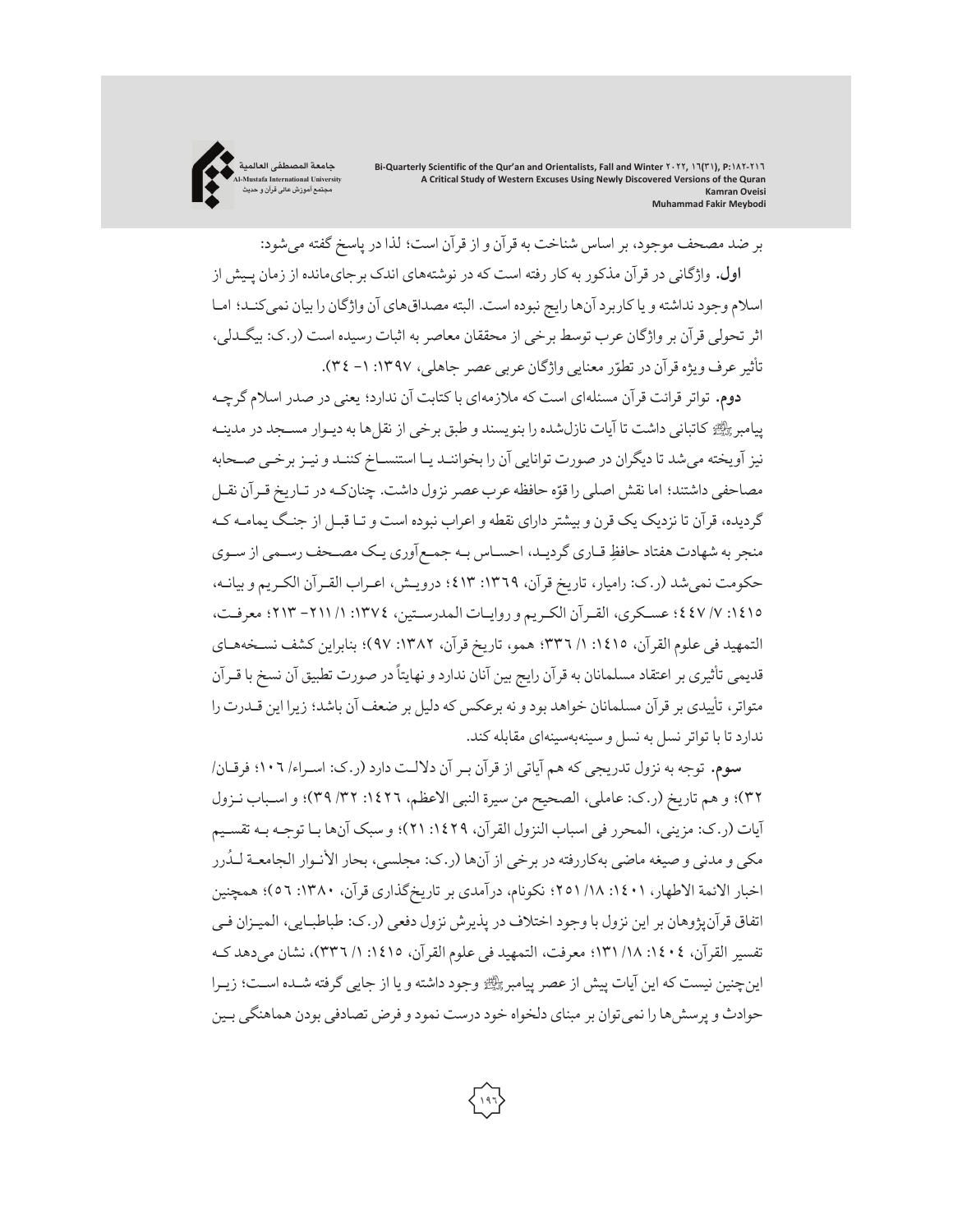دو فصلنامه علمی قرآنپژوهی خاورشناسان، سال شانزدهم، شماره ۳۱، پاییز و زمستان۱٬۱۰۰، ص: ۲۱٦–۱۸۲ **بررسی انتقادی بهانهجویی غربیان با استفاده از نسخههای جدید کشفشده قرآن کامران اویسی \محمد فاکر میبدی**

**جامعة المصطفی العالمیة Al-Mustafa International University مجتمع آموزش عالی قرآن و حدیث**



## آنها نیزعقلانی نیست.

**چهارم.** ادله وحیانی بودن قرآن این فرضیه را از اساس زیر سؤال میبرد؛ دلایل برونمتنی مانند نیاز به شناخت بهوسیله وحی به دلیل کاستی دیگر ابزارهای شـناختی چـون عقـل و حـس و تجربـه (ر.ک: اویسی و شهامتی، مباحثی از تاریخ وعلوم قرآن، :١٣٩٧ ٤٤)، وجـوه اعجـاز قـرآن بـه انضـمامعـدم قدرت بر پاسخگویی به آن در طول تاریخ (ر.ک: قرشـی، تفسـیراحسـن الحـدیث، :١٣٧٧ /٢ ٤١٤)، نقض غرض هدایت بهعنوان هدف ارسال پیامبران در صورت غیروحیانی بودن قـرآن (ر.ک: سـاجدی، وحیشناسی مسیحی باگذری بـر وحـی قرآنـی، :١٣٨٧ -٤٩ ٦٠)، توجـه بـه شخصـیت محمـد- بهعنوان امین و مکتب ندیده به انضمامعمق معارف قرآن درعین اوج فصاحت و بلاغت و دیگر وجـوه اعجـازی آن (ر.ک: طباطبـایی، المیـزان فـی تفسـیرالقـرآن، :١٤٠٤ /١ ٧٧؛ مطهـری، پیـامبرامـی، ١٣٦٩:٤؛ هاشمی، منشأ الهی بودن الفاظ قرآن کریم، :١٣٩١ ١٣٩)؛ و نیز انضمام سیرهعقلا به اعتماد بر شخص امین، تفاوت وحی نبـوی و تجربـه دینـی وعرفـانی (ر.ک: وات، برخـوردآرای مسـلمانان و مسیحیان، :١٣٧٣ ٤٧؛ ساجدی، وحیشناسی مسیحی با گذری بر وحـی قرآنـی، :١٣٨٧ -٤٩ ٦٠)، فهم و برداشت مخاطبان عصر نزول از قرآن، مجموعهای بودکه لفظ و معنای آن الهی است؛ به همـین سبب بود که اعتراض میکردند که اگر قرآن، الهی است؛ چرا بر شخص ثروتمندی چون بزرگ طائف و یا مکه نازل نشده است؟این سؤال نشان میدهد، دغدغه آنها مصداق محل نزول است، نه خود نـزول و مورد نزول و این مسائل برای آنها مفـروغٌ عنـه و مسـلم گرفتـه شـده بـوده اسـت. دلایـل دروندینـی الهیبودن لفظ و معنای قرآن نیز چون آیات تذکربه پیامبر-که درگرفتن وحـی عجلـه نکنـد (قیامـه/ -١٦ ١٩)، آیات دال برانتظار پیامبربرای وحی (مریم/ ٦٤)، آیات دال بـرکلاماللـه بـودن قـرآن (فـتح/ ١٥)، می توانند بهعنوان ناقض فرضیه نیاز به نسخه پابی های جدید غربیان به کار روند.

**پنجم.** نسخههای قدیمی قرآن فقط منحصر در این نسخه نیست و نسـخههای دیگـری نیـز وجـود دارد؛ بنابراین این امکان وجود داردکه نسخه قدیمی از قرآن یا قسمتی از آن کشـف شـود؛ امـا ایـن در مقام ثبوت است و بحث اثباتی آن دشوار است؛ زیرا اشکال یا اختلافهـای احتمـالی ایـن نسـخههـا، ایرادی بر ناسخ وکاتب آن است نه خود قرآن؛ زیرا چنانکهگفته شـده اسـت، اصـل قـرآن بـا هیـأت و صورت آن یعنی قرائت آن یا کتابت آن تفاوت دارد و اصل قرآن یعنی «فرشالحروف» و موادکلمـات و آیات دچار اختلاف نگردیده و متواتر است (ر.ک: زرکشی، البرهان فی علـوم القـرآن، :١٣٧٦ /١ ٣١٨؛ خویی، البیان فی تفسیر القرآن، :١٣٧٦ ١٥٧؛ سیفی مازندرانی، دروس تمهیدیة فی القواعد التفسیریة،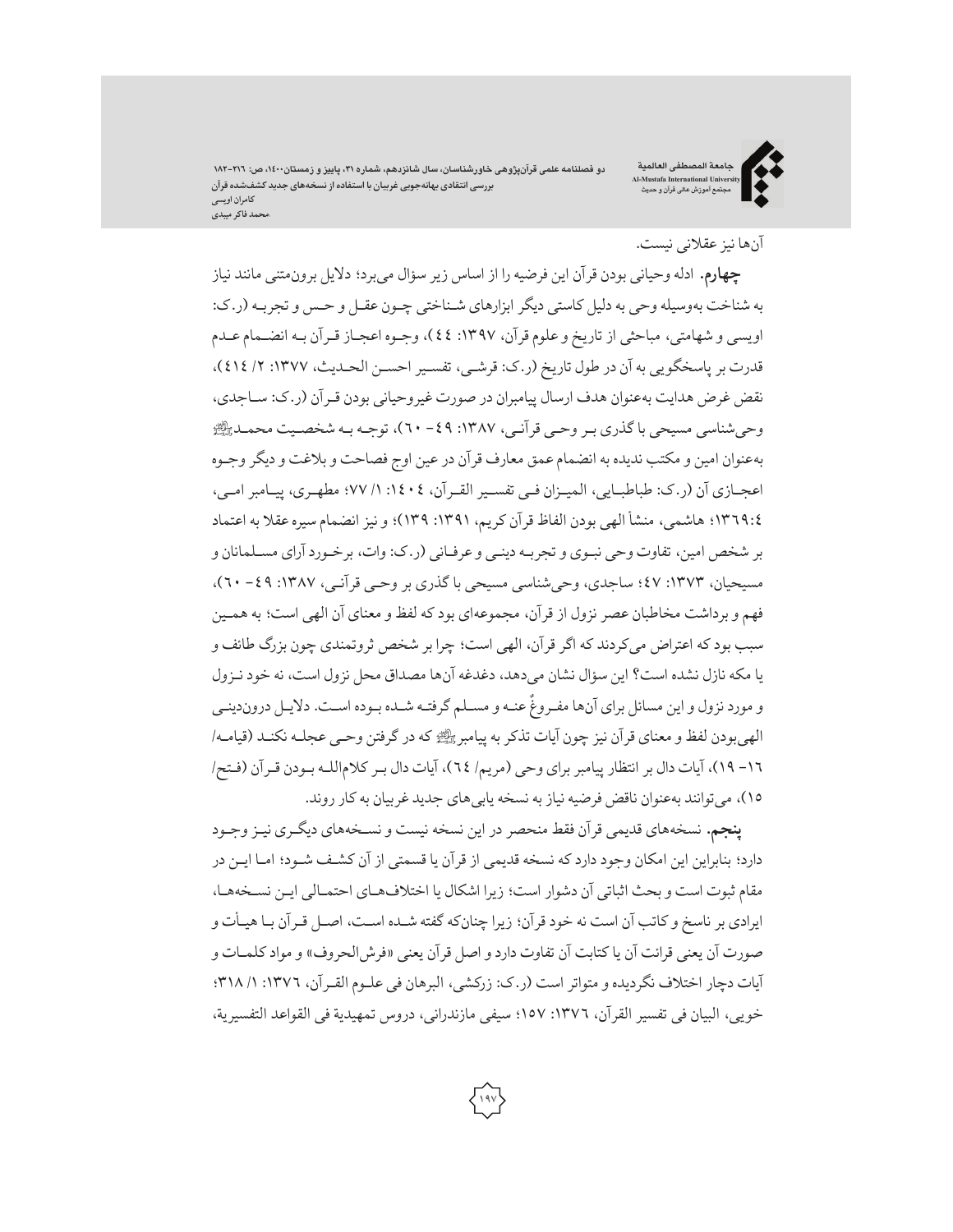

:١٤٢٨ ٦٤)؛ حتی اگر در برخی موارد اغلاط املایی و تناقضات کتابتی (ر.ک: معرفت، تـاریخ قـرآن، :١٣٨٢ -١٢٢ ١٢٥) و یا اختلافقرائـت وجـود داشـته باشـد، بـهعنوان تفـاوت در قـرآنهـای متعـدد محسوب نمیشود؛ زیرا وجود چنین اغلاطی، نشان از اهتماممسلمانان به حفظ قرآن بـا وجـود همـین غلطهای املایی و کتابتی دارد. همچنین با وجود اختلاف قرائات؛ اما فرشالحروف قرآن تغییری نکرده است و مسلمانان به خود اجازه ندادهاند تا در نسخ قـرآن، اجتهـاد و دخالـت و تصـرفو قیـاس انجـام دهند. این نشان میدهد که اشکالهای کتابتی و اختلافهای قرائتی، ناشی از جهالت کاتبان اولیه و یـا ابتدایی بودن وکمظرفیتی خط آن زمان و نیز اجتهاد راویان در قرائت داشته است. (ر.ک: ابیاری، تاریخ القرآن، ١٤١١: ١٤٥) چنانکه امام باقرﷺ فرموده است اختلاف قرائات از ناحیه روات (یعنی قاریـان) است (کلینی، الکافی، :١٤٢٩ /٤ ٦٦٤). به همین سبب است که فقهای عامه مانند احمـد بـن حنبـل، حفظ رسمالخط را حتی با اغلاط املایی واجب دانستهانـد (ر.ک: زرقـانی، مناهـل العرفـان فـی علـوم القرآن، ١٤٠٨ ق: /١ -٣٧٢ ٣٧٣). در نتیجه این اختلافات تأثیری بالفعل در ماهیت قرآن کتاب شـده ندارد؛ زیرا حفظ قرآن و از برکردن آن و انتقال سینهبهسینه و متواترانه قرآن، از ایجاد اختلافو تحریـف نسخهای و متنی جلوگیری کرده است. نهایت اختلاف مربوط به عدم نقطه و اعراب است که در قرائـات جلوه کرده است (ر.ک: مؤدب، نزول قرآن و رؤیای هفت حرف، ١٣٧٨: ١٧٨).

֧֦֧֦֧֦֧֦֧֦֧֦֧֦֧֦֧֦֧ׅ֧֚֡֬֝֬֜֓֓<u>֓</u> **ششم.** اینکه ادعا شده است که نسخه توبینگن منتسب بهعلی بن ابیطالب\$ اوسـت؛ و به خط زیرا او از نادر افراد باسواد و حافظ قرآن بوده است، فقط یک گمان است. چنانکه افراد دیگری در صـدر اسلام - که برخی تعداد آنها را تا چهل وسه نفر رساندهاند- بودهانـد کـه کاتـب و حـافظ قـر آن شـمرده می شدند (ر.ک: آل قیس، الایرانیون و الادب العربی، ١٤١٨: ١/ ٩). بهعنوان نمونه عبدالله بن مسـعود و ابی بن کعب ازجمله این افرادند (ر.ک: سیوطی، الاتقـان فـی علـوم القـرآن، :١٤٢١ /١ -٢٠٧ ٢٢٨). همچنین آنچه مشهور است، این است که مصحف منسوب به امام علیﷺبـر اسـاس ترتیـب نـزول و دارای تفسیر املایی پیامبر- بوده است (ر.ک: زنجانی، تاریخ القـرآن، :١٩٣٥ -٤٧ ٥١) کـه در ایـن صورت با مصحف موجود در میان مسلمانان تفاوت شکلی دارد.

بنابراین در تحلیل پاسخ قرآنشناختی باید گفت کهعـدم سـبقه وجـودی برخـی واژگـان قرآنـی یـا حداقل مهجوریت آنها در متون پیش از اسلام، دلیل مهم وغیرقابل خدشه تواترقرآن در میان جمهـور مسلمانان بهضمیمه اهتمامآنها به حفظ و نگهداری از آن، توجه به نزول تدریجی قرآن بهضمیمه وجود اسباب و شأن نزول آیات و مکی و مدنی بودن آنها، نشان از ثبت تاریخگـذاری نسـبی قـرآن در همـان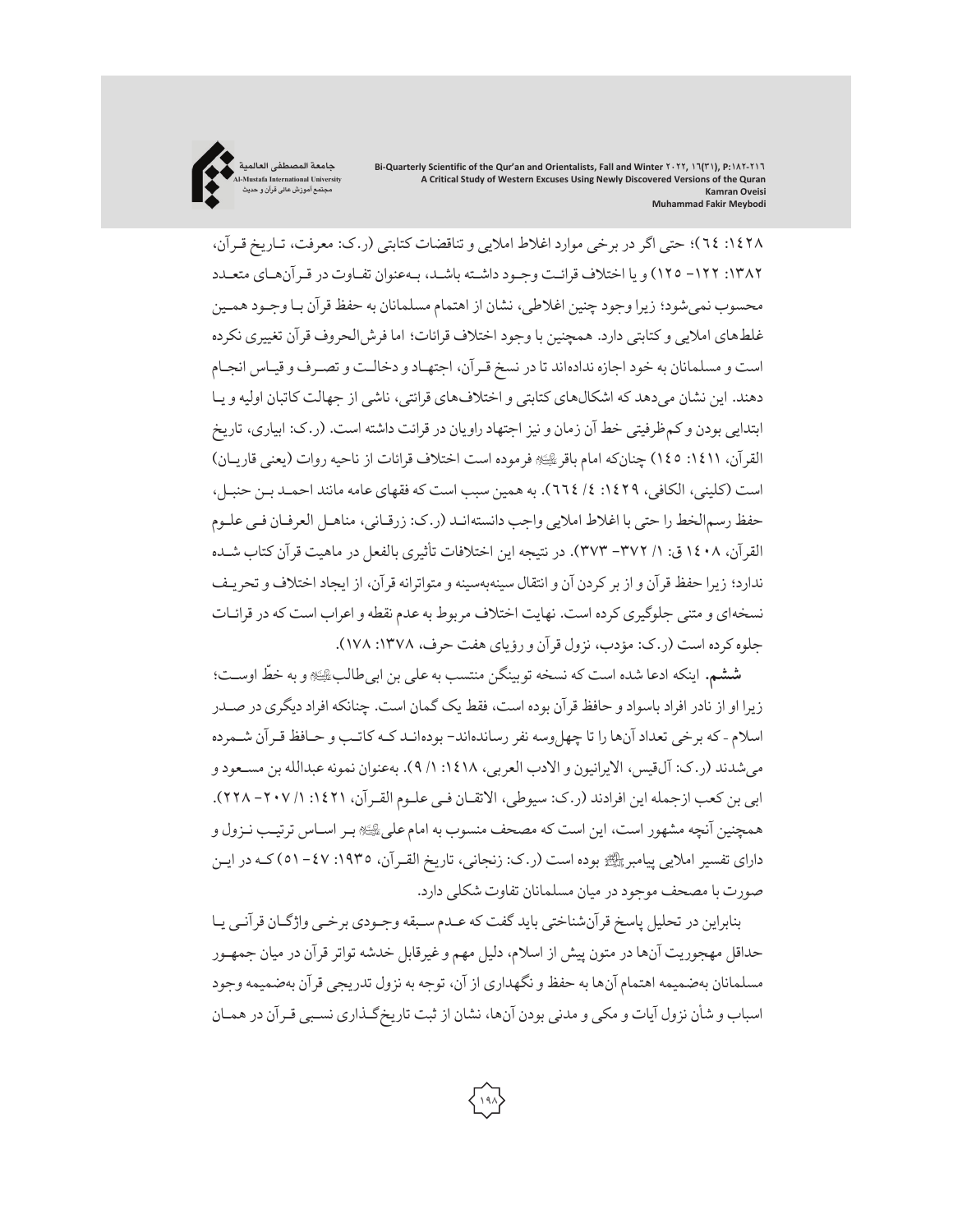دو فصلنامه علمی قرآنپژوهی خاورشناسان، سال شانزدهم، شماره ۳۱، پاییز و زمستان۱٬۱۰۰، ص: ۲۱٦–۱۸۲ **بررسی انتقادی بهانهجویی غربیان با استفاده از نسخههای جدید کشفشده قرآن کامران اویسی \محمد فاکر میبدی**

**جامعة المصطفی العالمیة Al-Mustafa International University مجتمع آموزش عالی قرآن و حدیث**



عصر نزول قرآن داردکه به نحو قضیه موجبه جزئیه اثبات جمـع و تـدوین قـرآن در زمـان پیـامبر-را خواهد کرد. از سوی دیگر همین موجبه جزئیه بـرای انحـلال مـؤدای آزمـایش کـربن ١٤؛ یعنـی عـدم اصالت قرآن به زمان پیامبر- کافی است؛ چراکه با وجود قرائنی که ذکر شد، نهایت اثـرنتیجـه ظنـی این آزمایش، ایجاد ظنی است که نسبت به دلایل پیشگفته، یارای مقابله نداردو در حـد احتمـال بـاقی می ماند.

#### **ج. پاسخ جریانشناختی**

مقصود از پاسخ جریانشناختی، پاسخگویی به شبهه موردبحث از طریق شناخت دستهای پیداو پنهان و جریانهای نسخهیابی برای قرآن توسط غربیان و توجّه به جریانسازی روشـی از طریـق تسـرّی روش تحقیق کتب مقدس خود به قرآن درزمینه نسخهپژوهی است. ایـن قضـیه در تـلاش بـرای چـاپ نسخه انتقادی از قرآن نیز دیده شده است (ر.ک: رضـایی اصـفهانی، طـرح مستندسـازی مـتن قـرآن و چاپ انتقادی آن، :١٣٨٦ ١١٩)؛ و اکنون در شکل نسخهشناسی خود را نمایان ساخته است.

**اول.** با نگاه خوشبینانه،غربیان با قرآن همان مواجهه پژوهانه را دارند کـه بـا متـون مقـدس خـود مینمایند؛ یعنی ازآنجاکه کتاب مقدس دچار تناقض در روایت یک موضوع و یا تناقض باعلم قطعی و طبع وعقل انسانی و یا تاریخ است، دست به توجیه زده یا از باب نگاه زبان قـرآن رمـزی و سـمبلیک و نمـادین و تمثیلـی و یـا از طریـق تفسـیر هرمنـوتیکی (۱۹۷ /۱۹۷ /Lieber, enclopedia americana, ۱۹۲۳: ۱٤ / ۹۷ )؛ و درست دانستن برداشتهای متعدد از متون دینی، درصدد توجیه این نقایص و ایرادها برآمدهاند (ر.ک: میشل، کلام مسیحی، :١٣٨١ ٢٧؛ هینلز، فرهنـگ ادیـان جهـان، :١٣٨٦ ٥٨٤؛ بـاربور،علـم و دیـن، :١٣٦٢ ١٢١). ازاینروکشف نسخههای جدید برای متـون مقـدس خـود را نـهتنها بـهعنوان یـک ایـراد نمیپندارند، بلکه شاید آن را قرینهای برای تفسیری جدید از قضـایای کتـاب مقـدس بخواننـد. در ایـن صورت فارغ از نگاه تعبّدي و تقدسی مسلمانان، میخواهند پیدا کـردن نسـخههـای متعـدد از قـرآن و کشف اختلاف احتمالی بین آنها را نوعی قرائت دیگر از معنای وحیانی به پیامبراکرم-بدانند و فقط الهی بودن لفظ قرآن را بشکنند. نیزبعید نیست که طبق نگاه اسلامستیزانهغرب، آن را دسـتاویزی بـرای زیر سؤال بردن کلیت تقدس و تعبد قرآن بهعنوان یک متن الهی قرار دهند؛ تا اهداف تخریبی خود برای بیارزش کردن دین اسلام را پیش ببرند.

**دوم.** زمانی میتوان به چنین آزمایشهای ادعایی چه از جنبه اثبات قدمت آن به زمان پیـامبر- و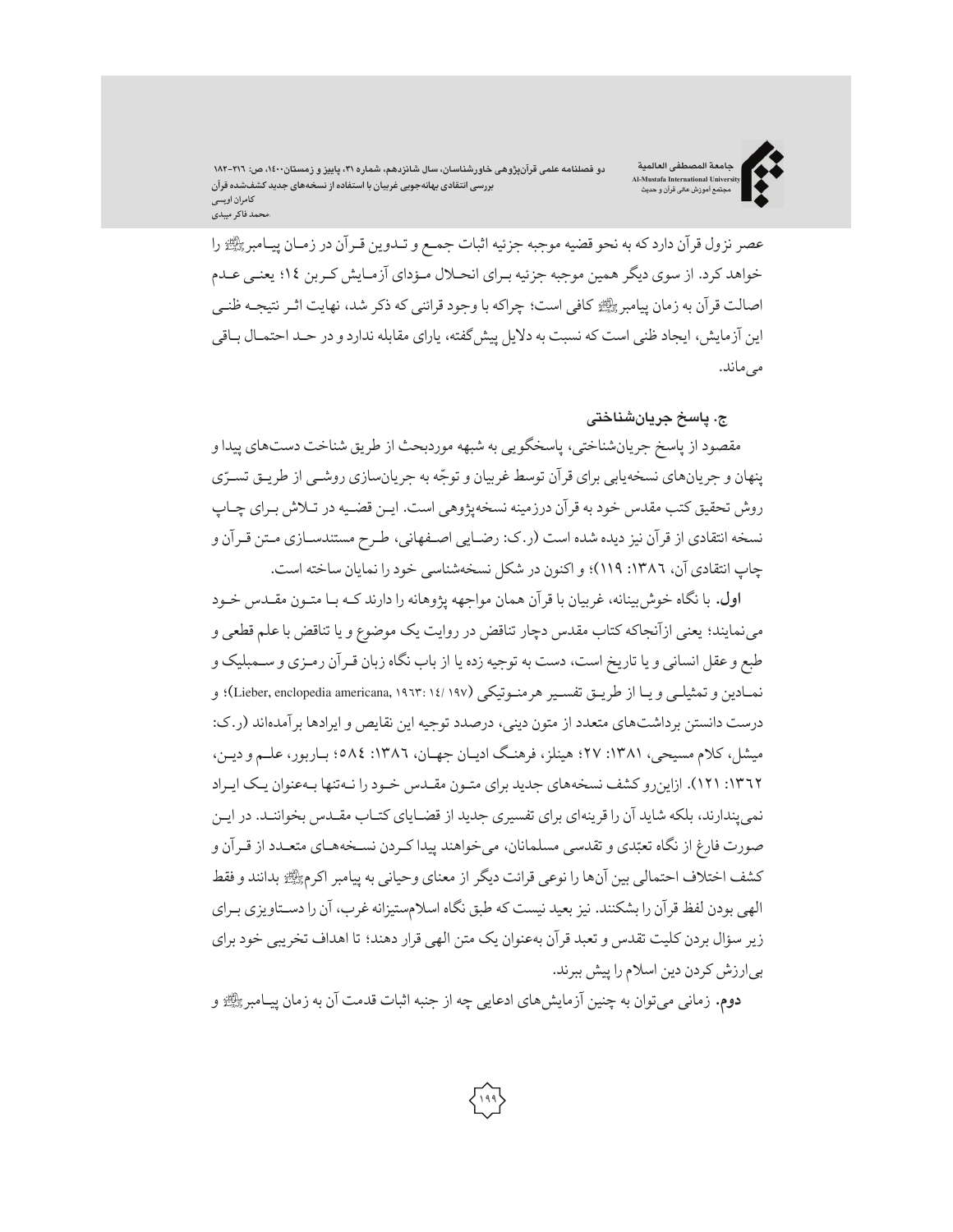

چه در جهت منفی و اثبات وجودی آنها در پیش از عصر ایشان توجه نمود و قابلبررسـی دانسـت کـه این نسخهها برای آزمایش بـه مسـلمانان معتمـد نیـز سـپرده شـود؛ درغیـرایـن صـورت بـا توجـه بـه بیاعتمادی غالب جامعه اسلامی به چنین پژوهشهـایی و بـا توجـه بـه اغـراض پنهـان آن، نمـیتـوان ًقضاوت درستی از نتایج این آزمایش،ا چه نفیاً و چه اثباتاً داشـت. ایـن نکتـه زمـانی اهمیـت بیشـتری می یابد که به وجود نسخههای منسوب به صحابه و اهل بیت، ائه جعلـی از قـرآن و دیگـر کتـب کـه بـا مهـــارتی فریبکارانـــه از روی خـــط شـــاعران،علمـــا،کاتبـــان برجســـته برســـاخته شـــده اســـت آگـاهی ؛ )٢٠٠٢: ٢١,Ray, Memory of the world: general guidelines to safeguard documentary heritage) پیدا شود. بهعنوان نمونه نسخهای از قرآن وجود داردکه هنوز پایان آیه نرسیده است؛ اما ایـن نوشـته بـه خط کوفی دیده میشود: «کتَبَهُ حسنُ بـن علـی» (ر.ک: نسـخه خطـی قـرآن منسـوب بـه امـام حسـن َُ مجتبی،ﷺ، صفحه آخر) این انتسابات با بررسی مواد به کار رفته در کتابت آنها، از سـوی برخـی رد و به قرن ششم و نهایتاً سوم مربوط شده است (ر.ک: نیل ساز، مروری بر مقاله نسـخههـای خطـی قـرآن، :١٣٩٦ ٤٨). توضیح اینکه مراکزی مانند عمروعاص در مصر، آسـتان قـدس رضـوی، مسـجد جـامع قیروان در تونس، صنعا در یمن و مسجد جامع اموی در دمشق از زمان قدیم وجود داشتند کـه در آنهـا قرآننویسی میشده و یا محلی برای هدیه دادن قرآن و جمع آنها بوده است. به سـبب برخـی حـوادث تاریخی، جابهجایی این مصاحف به دیگر موزههـا وکتابخانـههـا پدیـد آمـد. بـهعنوانمثال امپراتـوری عثمانی در میانه قرن نوزدهم و پس از آتشسوزی بزرگ مسجد جـامع امـوی دمشـق، بخـش بزرگـی از مصاحف قرآنی آن را با خود به استامبول بردنـد. از آن زمـان تـا امـروز، بخـش زیـادی از برگنوشـتهها حابهجا، اهدا یا فروخته شدهاند. ظاهراً تبار نسخه موزه ملک بـه عثمـانی می رسـد (ر.ک: کریمی نیـا، نشست پژوهشی در نسخههای قرآن به خط کوفی؛ صحراگرد، :١٣٩١ ٦٧). همینکه نسخه بیرمنگام با این قدمت در کتابخانه بیرمنگام انگلستان و یا نسخه تـوبینگن بـا چنـین دیرینـه تـاریخی درکتابخانـه توبینگن آلمان تقریباً همزمان پیدا می شوند و سپس در قرن بیستویکم از آن بهعنوان نسـخهای کـه در گوشهای ازکتابخانه خاک میخوردهاند، رونمایی میشوند، جای شک و تردید خواهد داشت؛ بنـابراین با توجه به سیطره مسلمانان نهایتاً تا اسپانیا و آندلس (ر.ک: هاروی، مسلمانان در اسـپانیا، ۱۳۹۸: ۱۶-١٠٦)؛ و نیز ربودن کتب کتابخانه اندلس در جنگهای صلیبی (ر.ک: زمانی، مفهوم شناسی تاریخچـه و دورههای استشراق، ١٣٨٥: ٤٠)، بایـد سـیر سـر درآوردن ایـن نسـخه در آن کتابخانـه نیـز از سـوی ًمسئولان آن مشخص گردد که مثلاً صاحب نسخه بدان مکان مهاجرت نموده یا چـون شـرایط مناسـبی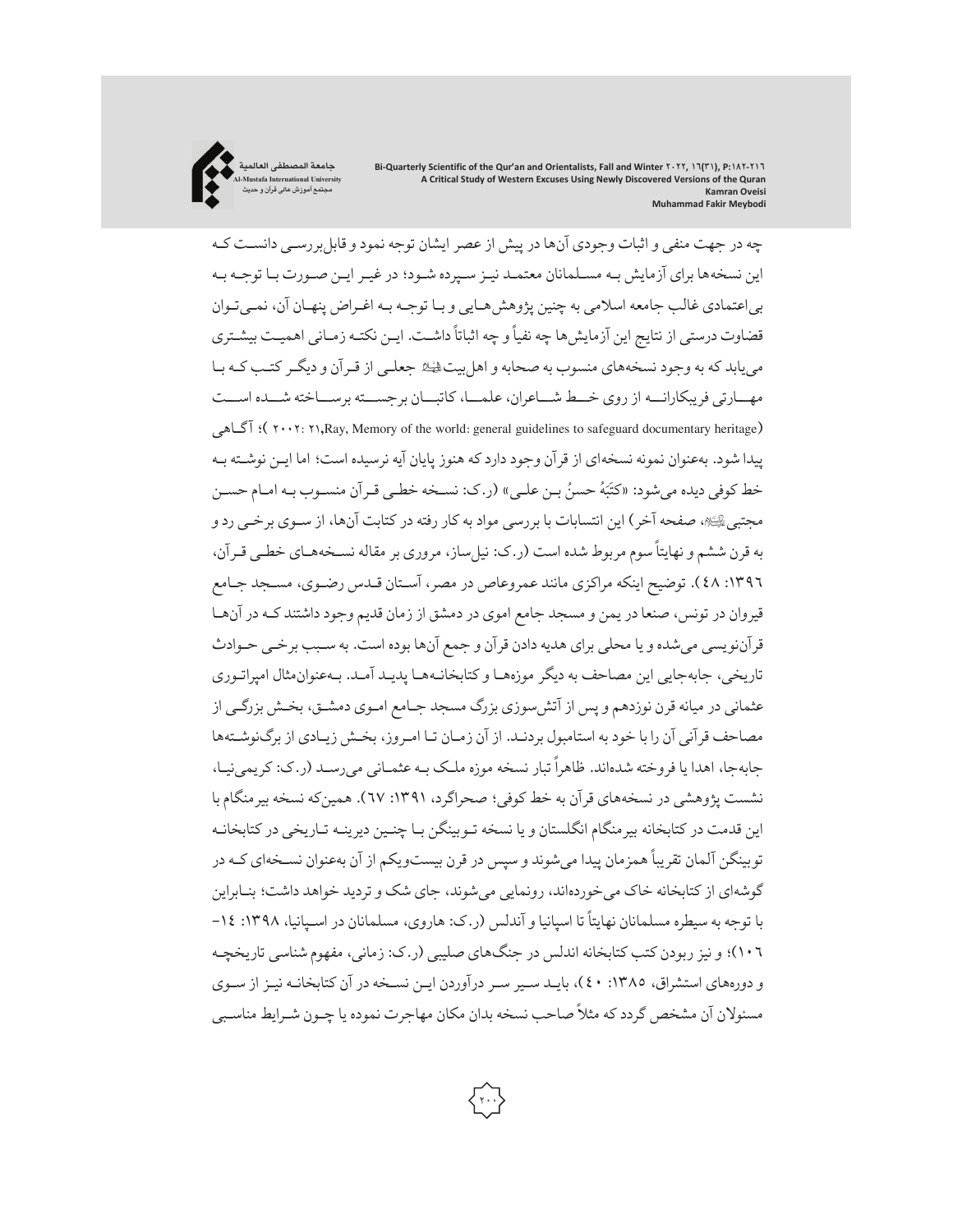دو فصلنامه علمی قرآنپژوهی خاورشناسان، سال شانزدهم، شماره ۳۱، پاییز و زمستان۱٬۱۰۰، ص: ۲۱٦–۱۸۲ **بررسی انتقادی بهانهجویی غربیان با استفاده از نسخههای جدید کشفشده قرآن کامران اویسی \محمد فاکر میبدی**

**جامعة المصطفی العالمیة Al-Mustafa International University مجتمع آموزش عالی قرآن و حدیث**



برای نگهداری آن در این مکان وجود داشته، یا توسط شخص یا اشخاص یا جریانات استعماری غارت نسخ خطی (ر.ک: محمدی و اشرافی، کتابخانههای مسلمانان در هند از رونق تـا افـول، ١٣٩٣: ١٩٦-٢٠٢؛ اباذری، تکوین مجموعههای اسلامی درکتابخانههای اروپای غربی و آمریکای شمالی، :١٣٨٣ -١١٥ ٢٨٣)، چون جریان سفارت انگلیس درعراق برای خرید نسخههای نفیس خطی مندرج در نقل جریان تألیف کتاب فصل الخطاب توسط سردار کابلی (ر.ک: صادقی تهرانی، الفرقان فی تفسیر القرآن و السنه، :١٤٠٦ /١٢ -٣٢٩ ٣٣١)، بدان محل انتقال داده شده است.

**ســـوم.** گرچـــه بـــا توجـــه بـــه اینکـــه نســـخه تـــوبینگن در ســـایت خـــود دانشـــگاه (١٨٦٤MaVI)oe.jidb.ub.uni-tuebingen.de/opendigi/MaVI) درج نموده، توسط آلمـان از خاورمیانـه در سـال ١٨٦٤ میلادی خریداری شده است، منشأ شرقی این نسخه قابل دفاع است؛ اما با توجه به پروژه «کرونیکا» یا «کــورپس کورانیکــوم» (Coranicum Corpus (کــه طبــق آنچــه در ســایت ایــن پــروژه آمــده اســت (.www.coranica.de/front-page-en)، سعی در ارزش گذاری متون کهن قرآن دارد و شرکت چند مؤسسـه تحقیقاتی مانند «آکادمی دستنوشتهها و مکاتبات پاریس» و «آکادمی علوم براندنبورگ» در برلین کـه درباره متون کهن بررسی میکنند، بیم آن میرودکه با متن قرآن نیز همچون دیگر متـون کهـن برخـورد ֧֦֧֦֧֦֧֓֝<u>֓</u> کنند؛ همچنان که اعتراف کردهاند، هسته مرکزی این پژوهش، شواهد مادّی قرار داده شـده اسـت. ایـن ֧֧֧֧֧֦֧ׅ֧֧ׅ֧֧֧ׅ֧֧ׅ֧֦֧֡֝֟֓֝֟֓֝֬֝֓֜֓֝֬֜֓֝֬֜֓֜֓ همسان|نگاری روش تحقیق بر روی متون کهن اعم از مقدس و غیر مقدس به ضرر متون کهـن مقـدس تمام میشود و این خاص قرآن نیست، بلکه در صورت کشف نسـخههـای قـدیمی از تـورات و بـهویژه ֧֦֧֦֧֚֡֬<u>֓</u> انجیلهای رسمی و غیررسمی، صِرف بررسی شواهد مادّی خالی از ملاحظه هنر، تطور خط و زبـان و ֧֦֧֦֧֦֧֦֧֦֧֝֝<u>֓</u> جریانهای تمدّنی تأثیرگذار بر امر کتابت می تواند منجر به ارزش گـذاریهـای نـاقص و درنتیجـه ضـد ارزش گردد.

**چهارم.** به نظر میرسد که مخالفان وحیانی بودن قرآن با استفاده از نسخهشناسی قرآن بـا رویکـرد ارزش گذاری، در دو لبه تاریخ قرآن قرار دارند؛ یعنی جریانات غربیان و مستشرقان در اتهام اقتباس قرآن از کتب پیشین و یا تولید در زمان پس از پیامبر پیش بهعنوان نمونه ازجمله غربیان شبههکننـده بـر سـند قــرآن بــراســاس شــبهه تکــوین قــرآن پــس ازعصــررســالت محمــد،- «آلفــرنس مینگانــا» (Mingana Alphonse (آشوریمسلک عراقی است. او براین باور است که قرآن در زمان عبـدالملک بـن مروان و به ابتکار حجـاج بـن یوسـف ثقفـی در قـرن هشـتم مـیلادی جمـعآوری شـده اسـت (ر.ک: کریمی نیا، سیرهیژوهی در غرب، ١٣٨٦: ١/ ٢٠٩). نیـز دو دانشـمند غربـی بـه نـام «مایکـل کـوک» و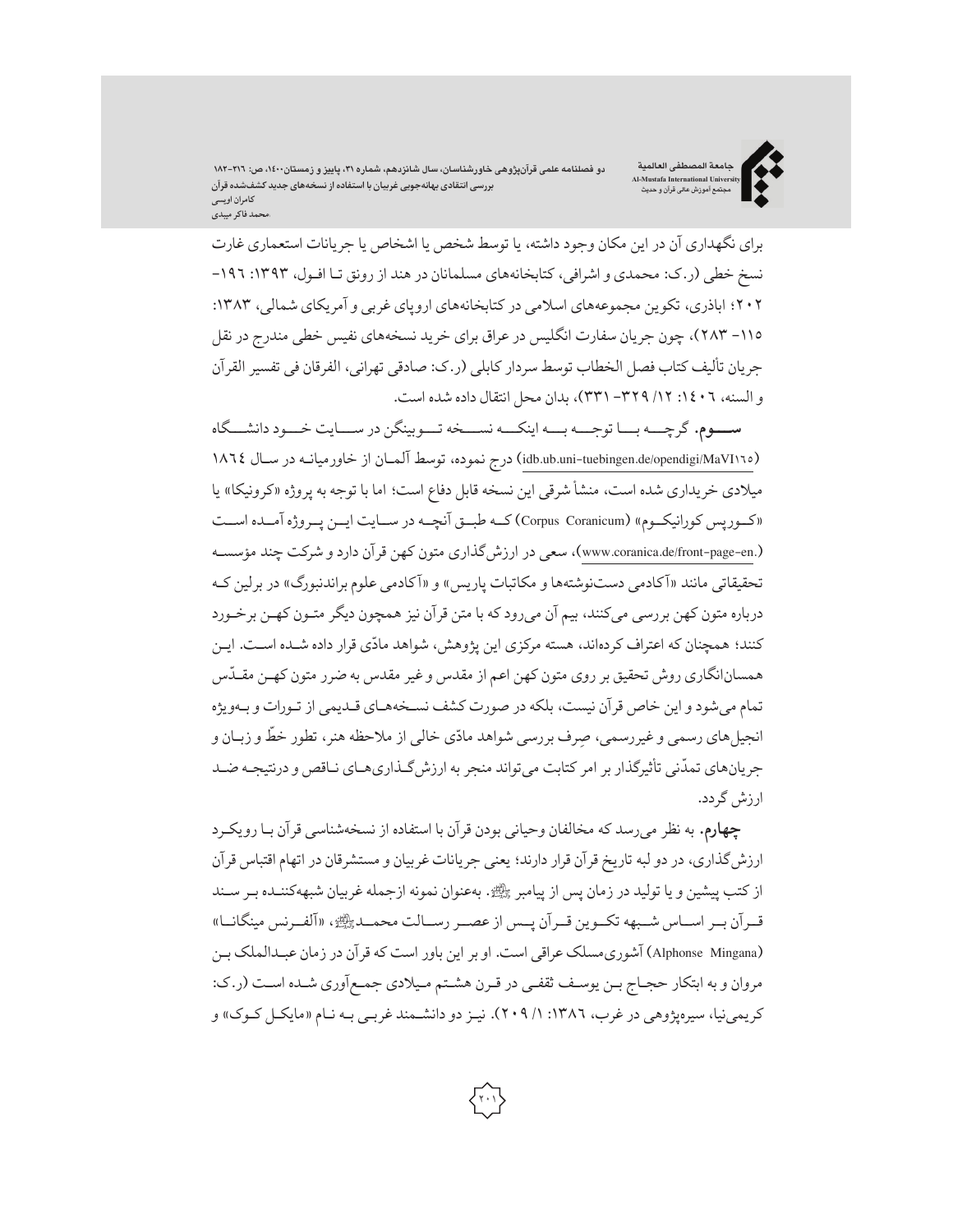

«پاتریشیا کرون»، در سال ١٩٧٧ میلادی کتابی به نام «هاجریة» (Hagarism (تدوین کردند و معتقدنـد که قرآن با توجه به شواهدی چون دلایل تاریخی و مقایسهکتابها و نوشتههای به زبان ارمنـی،عربـی، قبطی، یونانی،عبری، آرامی، سریانی، لاتین، بر اساس یهودیت و مسیحیت تألیف گردیده است و وحی ؛ )١٩٩٨: ٦٣,Ibn Varaq,The Origins of The Koran: Classic Essays on Islam's Holy Book) نیسـت الهـی بلکه آن را «هاجریه» یعنی عرب شبهجزیره یعنی احفاد مصریتبار هاجر ﷺ در قرن دوم هجری مطابق با قرن هشتم میلادی تدوین نمودهاند (ر.ک: ابولیلة، القرآن الکریم من المنظـور الاستشـراقی، :١٩٩٨ ٢١٠)؛ اما نمونه این سوی این ماجرا، همین پروژهغرضورزانـه رادیـوکربنیـک اسـت کـه مـیخواهـد همچون گذشتگان مغرض خود، آن را به پیش از زمان پیامبرﷺ معطوف سازد. جالـب ایـن اسـت کـه نسخه بیرمنگام در مجموعه نسخههای خطی قدیمی چون عربی و سریانی و فارسی و یونانی و امثال آن «آلفرنس مینگانا» - که مخالف قرآن بـهعنوان وحـی الهـی اسـت،- معـروفبـه «مجموعـه مینگانـا» (Mingana Collection) شامل سه هزار سند و کتاب خطی که در بیر منگام نگهداری می شود، یافت شـده است. مینگانا، این مجموعه را در سه سفر خود به خاورمیانه در طول سالهای ١٩٢٥ تا ١٩٢٩ میلادی Coakley, "A Catalog of the Syriac Manuscripts in the John Rylands Library", ١٩٩٣: )است کرده گردآوری .(١٠٥- ٢٠٧; Hunt, "The Mingana and Related Collection Birmingham: ١٩٩٧:  $\Lambda^2 - \Lambda^2$ 

البته اگر به این آزمایش بتوان اطمینان حاصل نمود و آن را درکنار دلیل تـواترو دیگـردلایـل الهـی بودن قرآن پذیرفت و تاریخ دقیق نسخههای نوین رادقیق کشف نمود، میتوان آن را پاسخی وقـوعی بـه جریانهای شبههافکن پیشین و پسین درباره نسخهشناسـی قـرآن دانسـت؛ امـا در حـال حاضـر چنـین امکانی وجود ندارد؛ بنابراین جریانشناسی نشان میدهد که روش پژوهشهای غربی بر متـون مقـدس عهدین، توجیه تحریفها و خطاهای موجود در آنها با استفاده از زبانشناسی مبتنی بررمزی انگاری و تمثیلی مداری آن است. ازاینروکشف نسخه جدید از یک متن مقدس را مشکل اعتقادی نمـیداننـد و با این روش، به توجیه اختلافات احتمالی آن با دیگرنسخ قرآن بر خواهند آمد.

ًنیز در جریان آسیبشناسی مطالعات قرآنپژوهی خاورشناسان، باید به این نکته توجه کرد که غالبـا دانشمندان مسلمان را در مطالعات خود دخیل نمیکنند و این نوعی تکروی پژوهشی است کـه نتـایج خودسرانهای به دست میدهد. توجه به جریـانهـای تـاریخی نسخهسـازی نسـبت بـهکتـب مختلـف مسلمانان، چه از درون و چه از سوی غیرمسلمانان، بهعنوان یک جریان مهم تاریخی، قابلچشمپوشـی نیست و باید با نگاه دقیقتری به مسئله نسخهپژوهی غربیان بهویژه نسبت به قرآن اندیشهکرد.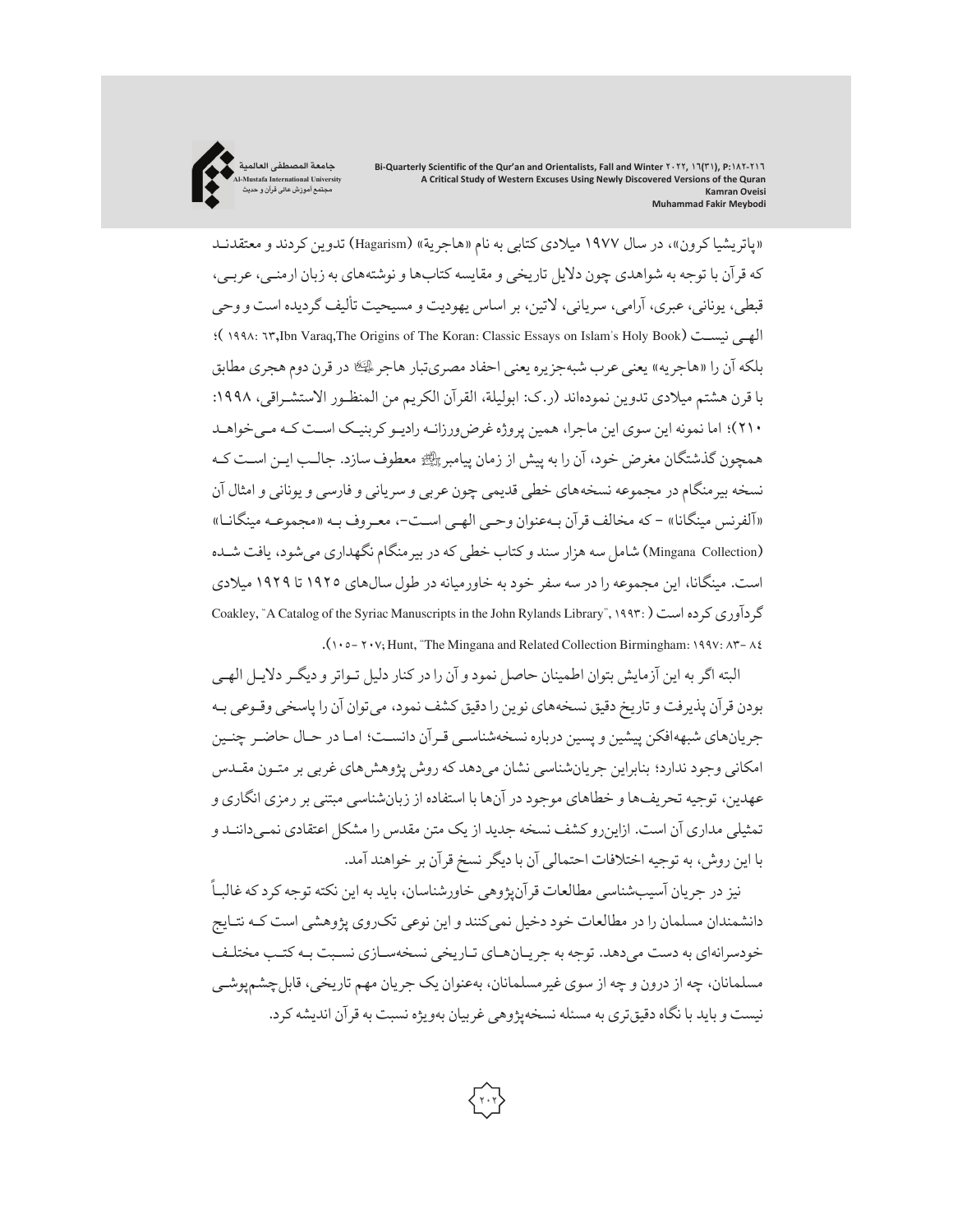دو فصلنامه علمی قرآنپژوهی خاورشناسان، سال شانزدهم، شماره ۳۱، پاییز و زمستان۱٬۱۰۰، ص: ۲۱٦–۱۸۲ **بررسی انتقادی بهانهجویی غربیان با استفاده از نسخههای جدید کشفشده قرآن کامران اویسی \محمد فاکر میبدی**

**جامعة المصطفی العالمیة Al-Mustafa International University مجتمع آموزش عالی قرآن و حدیث**



#### نتیجه

با توجه بهکشف قدمت نسخههای قدیمی قرآن توسط دانشمندان غربی از طریق آزمایشهای نوین اشعهنگاری بر اساس رادیوکربن ١٤ که توسط «ویلارد فرانک لیبی» برای اسـتفاده در باسـتانشناسـی و دیگر علوم مرتبط معرفی شد، برخی از غربیان بهویژه تجدیدنظرطلبان که از روش نقـد منـابع، اصـالت آنها را زیر سؤال میبرند، بر آن شدند تا نسخههـای قـدیمی قـرآن را مـورد بـازپژوهی بـراسـاس ایـن آزمایش قرار دهند تا قدمت آن را تعیین کنند و بهاصطلاح موردتاریخنگاری قرار دهند. پس از بـرونداد نتایج تحقیق بر اساس این روش بر نسخههای عتیقی چون بیرمنگـام مشـخص شـد کـه ایـن نسـخه - بهعنوان نمونه- مربوط به سال ٥٦٨ میلادی تا ٦٤٥ میلادی یعنی دو سال پیش از میلاد حضرت رسول اکرم- تا خلافت خلیفه دوم است. برخی از آنان بلافاصله شبهه اقتباس و یا موجـود بـودن قـرآن را از پیش ازعصر پیامبر-مطرح کردند.

در پاسخ به این شبهه بنا بر تعبیر بهتر، ادعا، در نوشتار حاضر، در سه حیطه نسخهشـناختی و فنـی، قرآنشناختی و جریانشناختی جوابهایی ارائه شد. خلاصه پاسخ فنی و نسخهشناختی ایـن اسـت کـه آزمایش رادیوگرافی کربن ١٤ یک آزمایش بیاعتبار و با اغماض،کماعتبـار و نـاقص اسـت؛ زیـرا فقـط روی پوست مصحف بیرمنگام انجام شده، نه روی نوشته مندرج روی آنکه حتی اشتباه آن در تشخیص تاریخ نگارش نسخه مصحف فضل، اعتبار آن را از اساس مخدوش میسازد. اصرار برنتایج حاصـل از آزمایش کربن ١٤ وعدم توجه به دستاوردهای مطالعات دیگری چـون خـطشناسـی و شـناخت سـبک نوشته و نیز تذهیب وعلائم نوشتاری و جنس کاغذ و اندازه قلم، نیز نسبی بودن آزمایش نامبرده با توجه به تغییر درنتیجه به سبب تغییردر متغیرهـا وعناصـرایزوتـوپی، از دیگـرعوامـل بـیاعتبارسـازی ایـن آزمـایش اسـت. همچنـین عـدماقبـال روش نـامبرده در میـان جوامـع علمـی غربـی و وجـود ادعـای قدیمی تربودن نسخه صنعا نسبت به نسخه بیرمنگام و توبینگن سبب ناامیدی به نتیجه به دست آمـده در آزمایش کربن ١٤ خواهد شد.

در پاسخ قرآنشناختی به شبهه موردبحث، گفته میشود که عدم سبقه وجودی برخی واژگان قرآنـی یا مهجوریت آنها در متون پیش از دوره اسلامی، نشان میدهد که جزئی از قـرآن، بِکـر بـوده و ســابقه<br>-استعمالی نداشته و آزمایش کربن ١٤ باید مشخص کند که نسبت به این بخـش از قـرآن چـه تـوجیهی خواهد داشت. نیز با توجه به تخمینی و ظنی بودن آزمایش کربن ١٤ به اعتراف دانشمندان غربی، پاسخ آزمایش کنندگان نسبت به دلیل تواتر قرآن در میان جمهور مسلمانان بهضمیمه اهتمام آنهـا بـه حفـظ و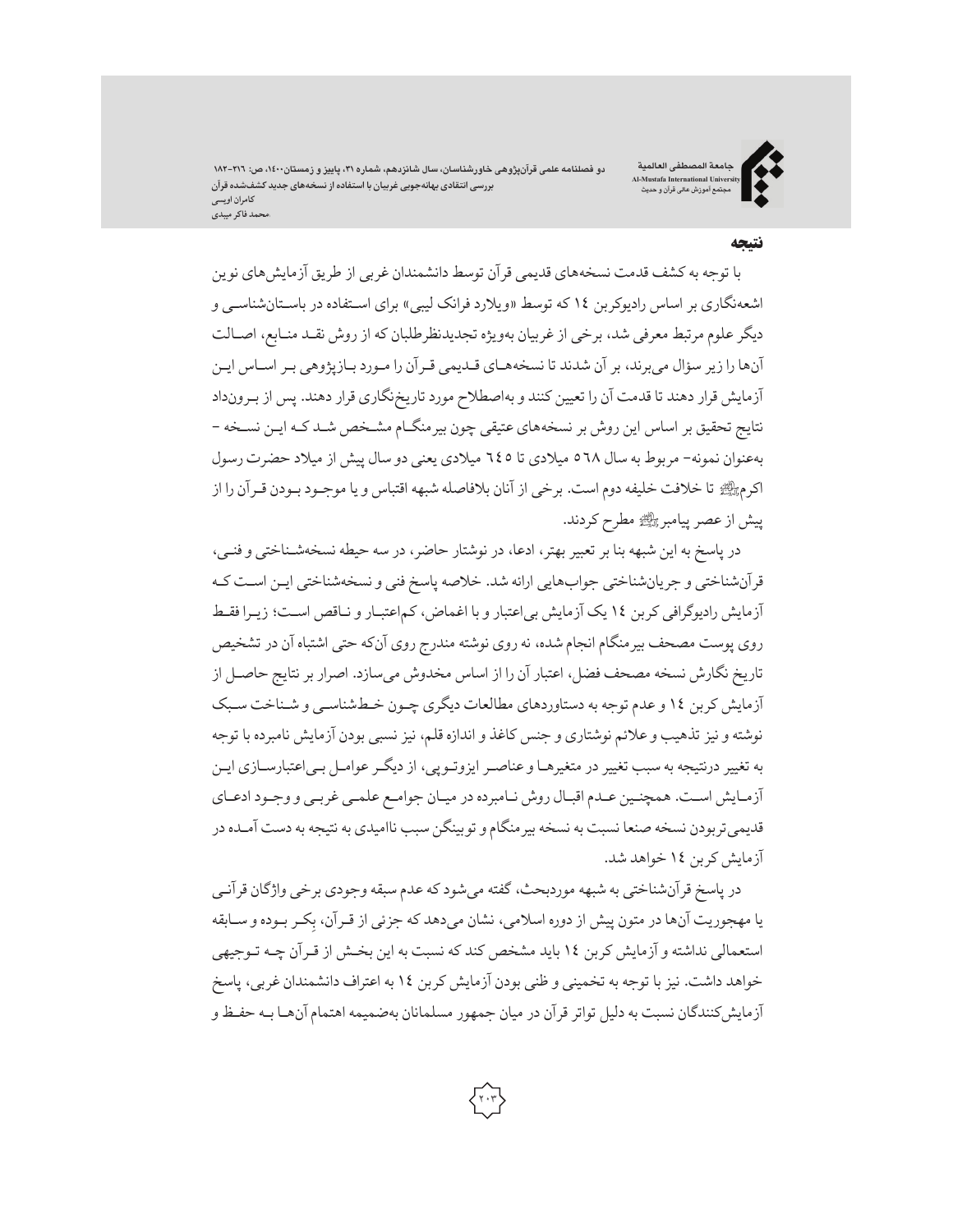

نگهداری از آن، توجه به نزول تدریجی قرآن بهضمیمه وجود اسباب و شأن نزول آیات و مکـی و مـدنی بودن آنها -که نشان از ثبت تاریخگذاری نسبی قرآن در همان عصرنزول قرآن دارد- چیسـت. در ایـن میان، مهمترین دلیل قرآنشناختی، تواتر لفظی قرآن است که اعتبار قرآن موجـود بـدون لـزوم اتکـا بـر نسخهشناسی، مبتنی بر آن است که نسل بهنسل از زمان پیامبر رکھتے و نزول قرآن تـا عصـر حاضـر وجـود دارد. این نکته حائز اهمیت است کـه بـا وجـود دلیـل تـواتر لفظـی قـرآن و پـذیرش آن از سـوی تمـام مسلمانان بهعنوان ضرورت اعتقادی در دین اسلام، دیگر نیازی به بررسی و اثبات همسانی نسخههـای َموجود از قرآن که حاکیِ همان تواتر لفظی بین مسلمانان هستند، بـا خـود قـرآن متـواتر میـان جمهـور<br>. مسلمانان نیست. بهعبارتدیگر نیاز اعتقادی مسلمانان در اثبات اصالت قرآن، با وجود تواتر لفظی آن، پاسخ دادهشده و نیازی نیست تا در راستای پاسخ بـه ایـن نیـاز بـه اثبـات یـا رد مصـاحف عتیـق قـرآن پرداخت. درنتیجه، وجود اشکال در نسخهها، خدشهای به حجیت و اصالت قـرآن کـه از تـواتر لفظـی منشأ میگیرد، نمیزند.

نیز بر اساس مطالعه جریانشناختی روش پژوهشهای غربی برعهدین، به نظر میرسد کـه توجیـه تحریفها و خطاهای موجود در آنها با استفاده از زبانشناسـی مبتنـی بـر رمـزی انگـاری و امثـال آن است؛ بنابراین کشف نسخه جدید از قرآن برای کسانی که چنین نگـاهغیـرتقدیسـی بـه متـون مقـدس ًدارند، آسان و بی دغدغه است. این در حالی است که آنان غالبا دانشمندان مسلمان را در مطالعات خود دخیل نمی کنند و این نوعی تک روی پژوهشی است که نتایج خودسرانهای به دست مـیدهـد و بـا روح پدیده وهی در متون مقدس که ادعای آن را دارند، همخوانی ندارد. ضمناً توجه به جریانهای تـاریخی نسخهسازی نسبت به کتب مختلف مسلمانان، چه از درون اسلام و چه بیرون آن، بهعنوان یـک جریـان مهم تاریخی، قابلچشمپوشی نیست و باید با نگاه دقیقتری به مسئله نسخهپژوهی غربیان بهویژه نسبت بــه قــرآن اندیشــه کــرد. نهایتــاً نتــایج آزمــایش کــربن ١٤ بــر نســخه بیرمنگــام و تــوبینگن و دیگــر نسخهپژوهیهای قرآنی که با این روش در حال طی مراحل هسـتند، تخمینـی، نـاقص و دارای دلیـل و شواهد معارض وغیرقابلقبول است.

**٢٠٤**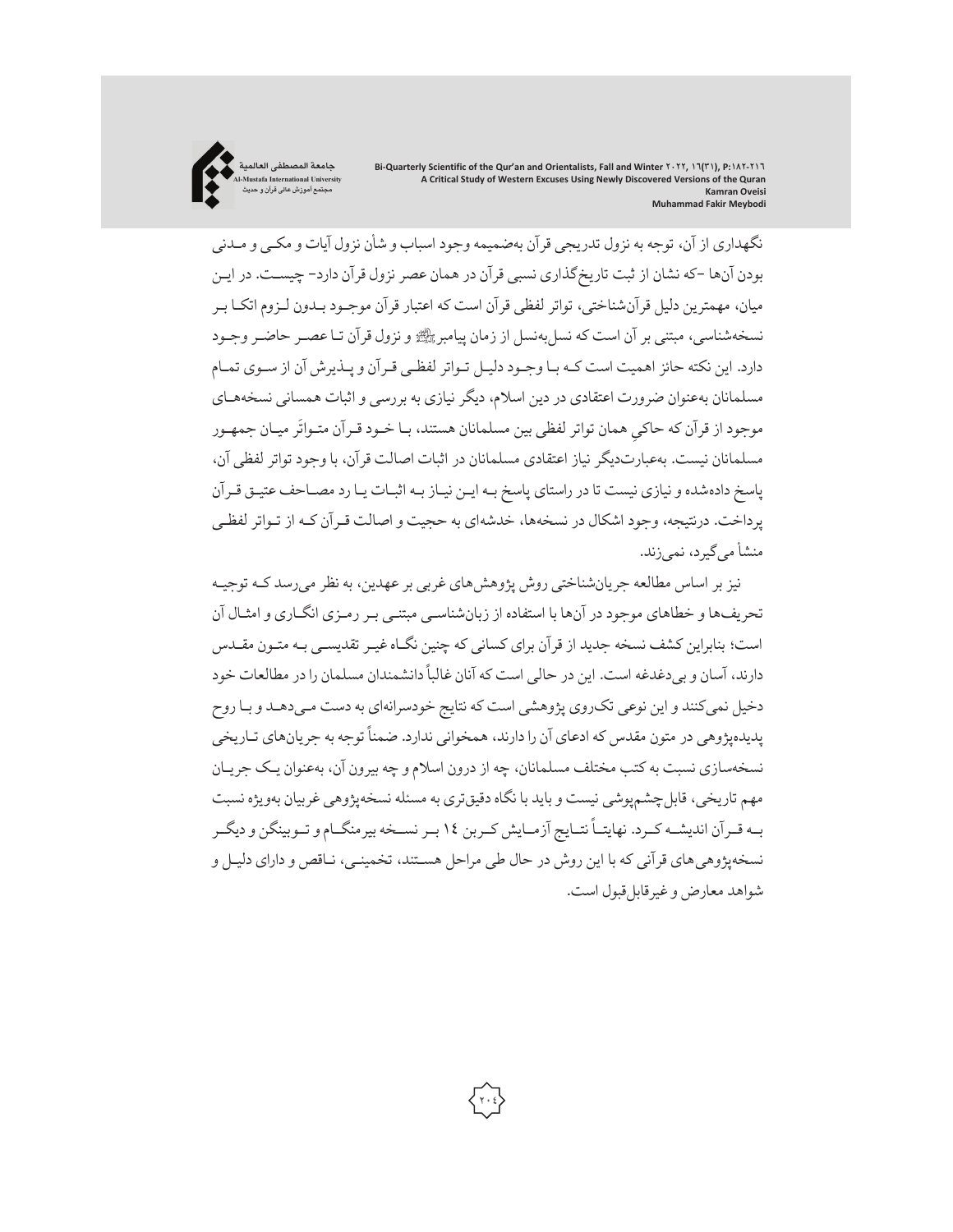دو فصلنامه علمی قرآنپژوهی خاورشناسان، سال شانزدهم، شماره ۳۱، پاییز و زمستان۱۶۰۰، ص: ۲۱۱–۱۸۲ **بررسی انتقادیبهانهجویی غربیان با استفادهازنسخههایجدید کشفشدهقرآن کامران اویسی \محمد فاکر میبدی**

**جامعة المصطفی العالمیة Al-Mustafa International University مجتمع آموزش عالی قرآن و حدیث**



# منابع

.١ قرآن کریم، نسخه خطی منسوب به امام حسن مجتبی،\$کتابخانه ملک، تهران: بیتا. .٢ آلقیس، قیس، الایرانیون و الادب العربی، مؤسسـة البحـوث و التحقیقـات الثقافیـه، تهـران: ١٤١٨ ق. .٣ اباذری، زهرا، تکـوین مجموعـههای اسـلامی در کتابخانـههای اروپـای غربـی و آمریکـای شمالی، سمت، تهران: ١٣٨٣ ش. .٤ ابندرید، محمد بن حسن، جمهرة اللغة، دار العلم للملایین، بیروت: ١٩٨٨م. .٥ ابنندیم، الفهرست، امیرکبیر، تهران: ١٣٦٦ ش. .٦ ابولیلة، محمد محمد، القرآن الکریم من المنظور الاستشراقی، دار النشر للجامعات، قـاهره: ١٩٩٨م. .٧ ابیاری، ابراهیم، تاریخ القرآن،دار الکتاب، بیروت: ١٤١١ ق. .٨ اشیقر، محمد علی، لمحات مـن تـاریخ القـرآن، مؤسسـة الأعلمـی للمطبوعـات، بیـروت: ١٤٠٨ق. .٩ افروند، قدیر، «نسخههای خطی قرآن در موزههـا مؤسسـات کتابخانـههـا و کلکسـیونهـای جهان»،گلستان قرآن،ش ١٣٨١،١١٤ ش. .١٠ اکبرزاده خیاوی،عظیم و شانلی نظامی، مهار اورانـیم ضـعیف شـده بـا میکروارگانیسـمهای رادونخوار آبهای گرممعدنی ایران، نشرعظیمزاده، تهران: ١٣٩٦ ش. .١١ اویسی،کامران و محمد شهامتی، مباحثی از تـاریخ وعلـوم قـرآن، دانشـگاهعلـوم پزشـکی ارتش/ مگستان، تهران: ١٣٩٧ ش. .١٢ امینی گلستانی، محمد، نوادر و متفرقات، مولف، قم: ١٣٩٥ ش. .١٣ باربور، ایان،علم و دیـن، ترجمـه: بهاءالـدین خرمشـاهی، مرکـز نشـر دانشـگاهی، تهـران: ١٣٦٢ش. ١٤. بیگدلی، علی و دیگران، «تأثیر عرف ویژه قرآن در تطوّر معنایی واژگان عربی عصر جاهلی»، تحقیقات علوم قرآن و حدیث،دوره ،١٥ ش ،٤ ١٣٩٧ ش. .١٥ پورحیدری،غلامرضا و دیگران، اورانیوم فقیر شـده: آثـار وعـوارض آن بـر انسـان و محـیط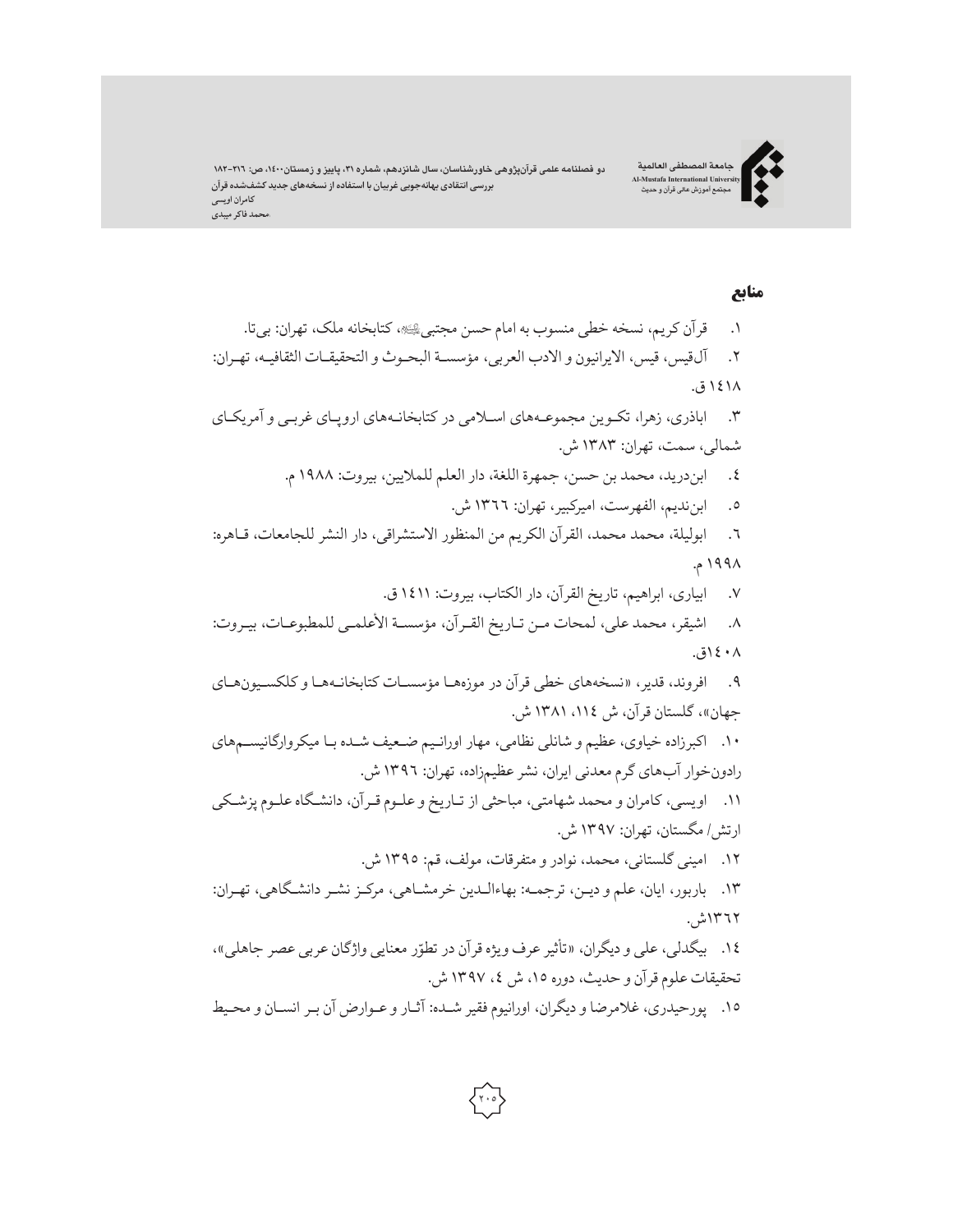زیست، اسپند هنر، تهران: ١٣٨٤ ش. .١٦ پورطباطبایی، مجید، خطاهای قرآنپژوهی جان ونزبرو ریشهها و پیامدها، پژوهشگاهعلومو فرهنگ اسلامی، قم: ١٣٩٨ ش. ١٧. جمعی از نویسندگان، دایرةالمعـارف کتابـداری و اطلاعرسـانی، کتابخانـه ملـی جمهـوری اسلامی ایران، تهران: ١٣٨٥ ش. .١٨ حسینی اشکوری، صادق، چکیده مقالات اولین همایش بین المللی میراث مشـترک ایـران و عراق، مجمع ذخایر اسلامی، قم: ١٣٩٣ ش. ١٩. حسینی میلانی، علی، التحقیـق فـی نفـی التحریـف عـن القـرآن الشـریف، الحقـائق، قـم: ١٤٢٩ق. .٢٠ حمد،غانم قدوری،رسم المصحف، دارعمار،عمان: ١٤٢٥ ق. ٢١. خويي، ابوالقاسم، البيان في تفسير القرآن، موسسه احياء آثار الامام الخوئي، قم: ١٣٧٦ ش. .٢٢ دروش، فرانسوا، دستنامه نسخهشناسی: نسخههای بـه خـط عربـی، محمدحسـین مرعشـی، سمت، تهران: ١٣٩٥ ش. .٢٣ ــــــ، قرآنهای عصـر امـوی: مقدمـهای در بـاب کهنتـرین مصـاحف، ترجمـه: مرتضـی کریمینیا و آلاء وحیدنیا، مرکز وکتابخانهی مطالعات اسلامی به زبانهـای اروپـایی، شـرکت نشـر کتاب هرمس، تهران: ١٣٩٥ ش. .٢٤ دروش، فرانسوا؛ خلیلی، ناصر، سبک عباسی: قرآننویسی تا قـرن چهـارم هجـری، ترجمـه: پیامبهتاش، نشرکارنگ، تهران: ١٣٧٩ ش. .٢٥ درویش، محیالدین، اعراب القرآن الکریم و بیانه، دار الیمامه،دمشق: ١٤١٥ ق. .٢٦ دولتیاری،عباس و دیگران، ردهبندی ادوار پـیش از تـاریخ ایـران، پرسـتوی سـپید، تهـران: ١٣٩٤ ش. ٢٧. دینوری، ابن قتیبه عبدالله، الإمامة و السیاسة (تاریخ الخلفاء)، دارالأضواء، بیروت: ١٤١٠ ق. .٢٨ رامیار، محمود، تاریخ قرآن، امیرکبیر، تهران: ١٣٦٩ ش. .٢٩ رضــایی اصــفهانی، محمــدعلی، «طــرح مستندســازی مــتن قــرآن و چــاپ انتقــادی آن»، قرآنپژوهی خاورشناسان، ش ،٢ ١٣٨٦ ش. .٣٠ زرکشی، بدرالدین، البرهان فی علومالقرآن،دار احیاء الکتب العربیه، بیروت: ١٣٧٦ ق. .٣١ زرقانی، محمد عبدالعظیم، مناهل العرفان فی علوم القرآن، دار احیاء التراث العربی، بیروت:

**جامعة المصطفی العالمیة Al-Mustafa International University مجتمع آموزش عالی قرآن و حدیث**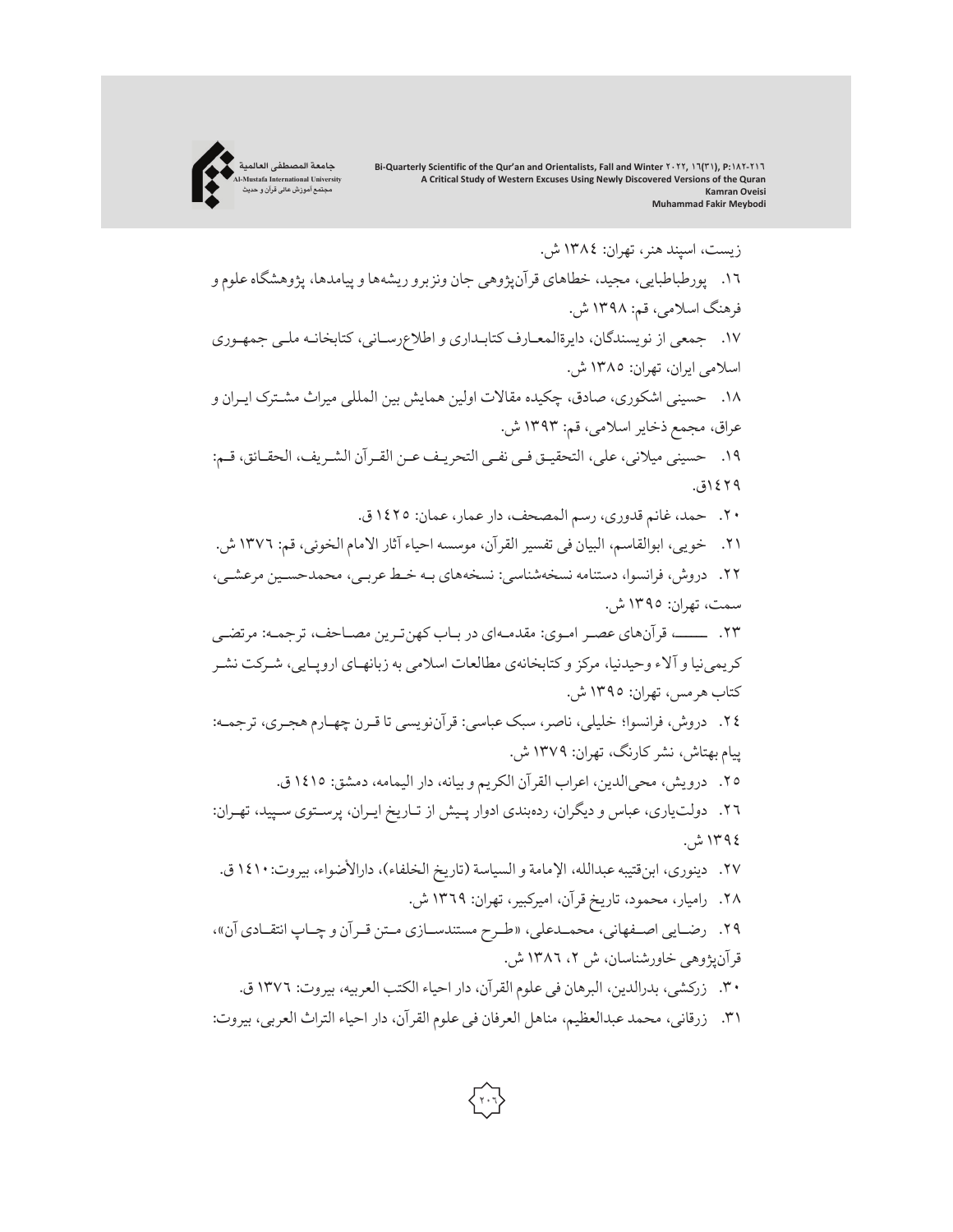دو فصلنامه علمی قرآنپژوهی خاورشناسان، سال شانزدهم، شماره ۳۱، پاییز و زمستان۱۶۰۰، ص: ۲۱٦–۱۸۲ **بررسی انتقادی بهانهجویی غربیان با استفاده از نسخههای جدید کشفشده قرآن کامران اویسی \محمد فاکر میبدی**

**جامعة المصطفی العالمیة Al-Mustafa International University مجتمع آموزش عالی قرآن و حدیث**



# ١٤٠٨ ق.

.٣٢ زکیبیگ، محمدامین، زبده تاریخ کـرد وکردسـتان، ترجمـه: یداللـه روشـن اردلان، تـوس، تهران: ١٣٨١ ش. .٣٣ زنجانی، ابوعبدالله، تاریخ القرآن، لجنة التالیف و الترجمة و النشر، قاهره: ١٩٣٥م. .٣٤ زمــانی،محمدحســن، «مفهومشناســی، تاریخچــه و دورههــای استشــراق»، قرآنپژوهــی خاورشناسان، ش ،١ ١٣٨٥ ش. .٣٥ ساجدی، ابوالفضل، «وحیشناسی مسیحی باگـذری بـر وحـی قرآنـی»، قبسـات،ش ،٤٧ ١٣٨٧ ش. .٣٦ سیفی مازندرانی،علیاکبر، دروس تمهیدیة فی القواعـد التفسـیریة، النشـر الاسـلامی، قـم: ١٤٢٨ ق. ٣٧. سیوطی، جلالالدین ابوبکر، الاتقان فی علوم القرآن، دارالکتب العربی، بیروت: ١٤٢١ ق. .٣٨ شاکر، محمدکاظم و نانسی ساکی، «نقش روایات در تعیین تاریخ تثبیت نهایی مـتن قـرآن»، سراج منیر،ش ،١٥ ١٣٩٣ ش. .٣٩ شاهین،عبدالصبور، تاریخ قرآن، ترجمـه: حسـین سـیدی، آسـتان قـدس رضـوی، مشـهد: ١٣٨٥ش. .٤٠ صادقی تهرانی، محمد، الفرقان فی تفسیرالقرآن و السنه، فرهنگ اسلامی، قم: ١٤٠٦ ق. .٤١ صحراگرد، مهدی وعلی اصغر شیرازی، «سیر تحول خطوط قرآنی در جهان اسلام»، تـاریخ اسلامو ایران، ش ،١٥ ١٣٩١ ش. .٤٢ طباطبایی، محمدحسین، المیزان فی تفسیر القرآن، مؤسسة الاعلمـی للمطبوعـات، بیـروت: ١٤٠٤ ق. .٤٣ عاملی، جعفر مرتضی، الصحیح من سیرة النبی الاعظم، دار الحدیث، قم: ١٤٢٦ ق. .٤٤ عسکری، مرتضی، القرآن الکریم و روایات المدرستین،کلیة اصول الدین، قم: ١٣٧٤ ش. .٤٥ علمالهدی،علی بن الحسین، الشافی فی الإمامة، موسسة الصادق،\$ تهران: ١٤١٠ ق. .٤٦ عنایة،غازی حسین، هدی الفرقان فی علومالقرآن، بیروت: عالم الکتب، ١٤١٦ ق. .٤٧ فضـایلی، حبیباللـه، اطلـس خـط تحقیـق در خطـوط اسـلامی، مشـعل/ ارغـوان، تهـران: ١٣٦٣ش.

.٤٨ قرشی،علیاکبر، تفسیر احسن الحدیث، بنیاد بعثت، تهران: ١٣٧٧ ش.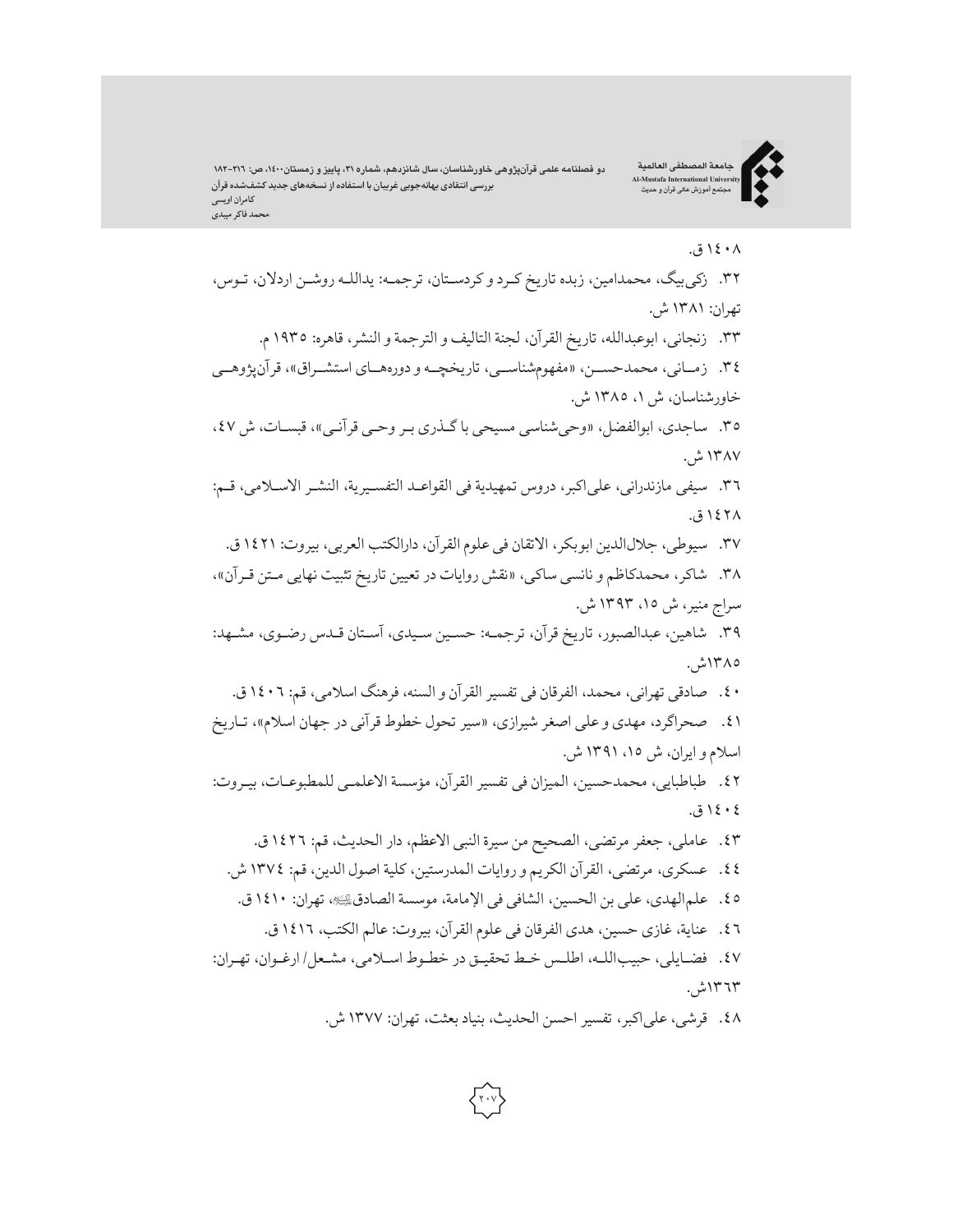

.٤٩ القطان، مناع، مباحث فی علومالقرآن، مؤسسة الرسالة، بیروت: ١٤٢١ ق. .٥٠ کارگر، محمدرضا و مجید ساریخانی،کتابآرایی در تمدن اسـلامی ایـران، سـمت، تهـران: ١٣٩٨ ش. .٥١ کریمی، شهلا؛ فرزام، فریبا، «درآمدی برتعیین اصالت در نسخه های خطی»، آرشـیوملـی، ش ،١٣ ١٣٩٧ ش. .٥٢ کریمینیا، مرتضی، سیرهپژوهی درغرب، مجمع جهانی تقریـب مـذاهب اسـلامی، تهـران: ١٣٨٦ ش. .٥٣ ــــــ، «نشست پژوهشی در نسخههای قرآن به خط کوفی»،گنجینه ملـک کتابخانـه ملـک، تهران: ١٣٩٧ ش. .٥٤ کلینی، محمد بن یعقوب، الکافی، قم: دار الحدیث، ١٤٢٩ ق. .٥٥ کورن، ج. و ی. د. نوو، «رویکردهای روشمند به مطالعات اسلامی»، ترجمه: شادی نفیسی، آینه پژوهش، ش ،١١٤ ١٣٨٧ ش. .٥٦ گرانتوفسکی، ادوین آرویدوویچ و دیگران، تاریخ ایـران از زمـان باسـتان تـا امـروز، ترجمـه: کیخسروکشاورزی، پویش، تهران: ١٣٥٩ ش. .٥٧ مایل هرودی، نجیب،کتابآرایی در تمدن اسلامی، بنیاد پژوهشهای آسـتان قـدس رضـوی، مشهد: ١٣٧٢ ش. .٥٨ مؤدب، رضا، نزول قرآن و رؤیای هفت حرف، دفترتبلیغات اسلامی حـوزهعلمیـه قـم، قـم: ١٣٧٨ ش. ہ<br>ا ٥٩. مجلسي، محمدباقر، بحار الانوار الجامعة لـدُرر اخبـار الائمـة الاطهـار، دار احيـاء التـراث العربی، بیروت: ١٤٠١ ق. .٦٠ محمدی، محسن؛ اشرافی، مرتضی، «کتابخانههای مسـلمانان در هنـد از رونـق تـا افـول»، پژوهشهای منطقهای، ش ،٦ ١٣٩٣ ش. ٦١. مرعشی، حسین، «کرّاسههای دستنویسها»، اوراق عتیق، ش ٤، ١٣٩٤ ش. .٦٢ مزینی، خالد بن سلیمان، المحرر فی اسباب النزول القرآن، دار ابن الجوزی، دمامعربستان: ١٤٢٩ ق. .٦٣ مطهری، مرتضی، پیامبرامی، صدرا، تهران: ١٣٦٩ ش. .٦٤ معرفت، محمدهادی، تاریخ قرآن، سمت، تهران: ١٣٨٢ ش.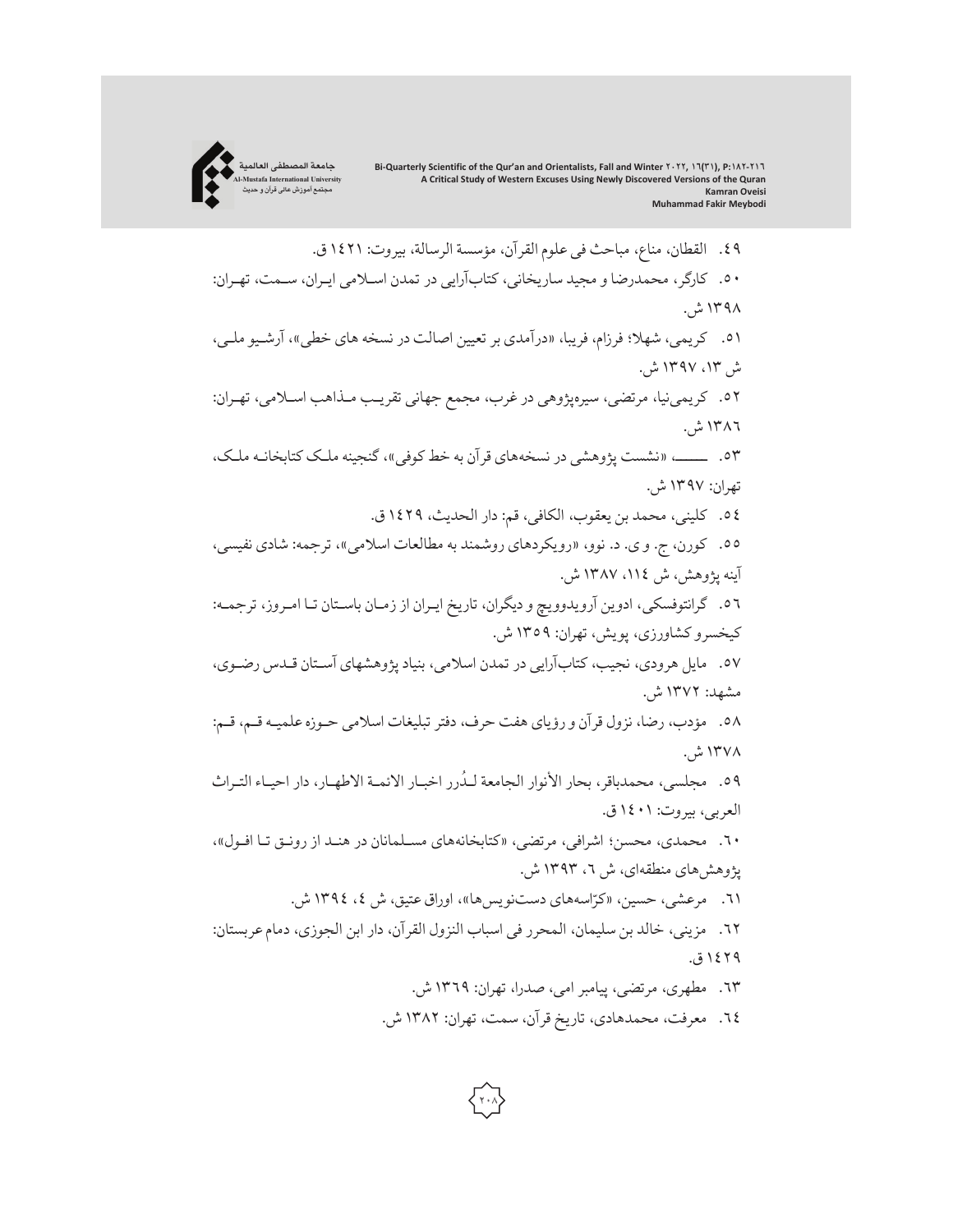دو فصلنامه علمی قرآنپژوهی خاورشناسان، سال شانزدهم، شماره ۳۱، پاییز و زمستان۱۶۰۰، ص: ۲۱۱–۱۸۲ **بررسی انتقادیبهانهجویی غربیان با استفادهازنسخههایجدید کشفشدهقرآن کامران اویسی \محمد فاکر میبدی**

.٦٥ ــــــ، التمهید فی علومالقرآن، النشرالاسلامی، قم: ١٤١٥ ق. ٦٦. موتسکی، هارالد، حـدیث اسـلامی خاسـتگاه و سـیر تطـور، کوشـش و تصـحیح: مرتضـی کریمی نیا، دار الحدیث، قم: ١٣٩٠ ش. .٦٧ میشل، توماس،کلام مسیحی، ترجمه: حسین توفیقی، مرکز مطالعـات و تحقیقـات ادیـان و مذاهب، قم: ١٣٨١ ش. .٦٨ نصرتی، سـپیده و دیگـران، «نقـد و بررسـی آراء تجدیدنظرطلبانـه پاتریشـیاکـرون در زمینـه مطالعات اسلامی»، تاریخ و تمدّن اسلامی، ش ٢٥، ١٣٩٦ ش. ٦٩. نکونام، جعفر، درآمدی بر تاریخگذاری قرآن، هستی نما، تهران: ١٣٨٠ ش. .٧٠ نیلساز، نصرت، «مروری بر مقاله نسخههای خطی قرآن»، آیینه پـژوهش، سـال ،٢٨ش ،٢ ١٣٩٦ ش. .٧١ وات، ویلیام مونتگمری، برخورد آرای مسلمانان و مسیحیان، ترجمه: محمدحسین آریا، نشر فرهنگ اسلامی، تهران: ١٣٧٣ ش. .٧٢ وحیدنیا، آلاء، «تاریخگذاری مخطوطات قرآنی در پرتو روشهـای نـوین علمـی (آزمـایش کربن ١٤)»، مطالعات قرآنی و فرهنگ اسلامی، ش ،٧ ١٣٩٧ ش. .٧٣ ویلانی، استلیو،غنیسازی اورانیوم، ترجمه: محمد قنادیمراغه و محمدحسن ملاح و جـابر صفدری وعلیرضا کشتکار و ابراهیم معافی، تهران: زلال کوثر، ١٣٨٧ ش. .٧٤ هــاروی، لئوناردپاتریـــک، مســلمانان در اســـپانیا (ســـالهای ١٥٠٠ - ١٦١٤م / ٩٠٥ - ١٠١٩ق)، ترجمـه: عبداللـه ناصـریطاهری و انسـیه بـاقری، پژوهشـگاه حـوزهو دانشـگاه، قـم: ١٣٩٨ش. ٧٥. هاشمی، مصطفی، «منشأ الهی بودن الفاظ قرآن کریم»، عقل و دین، ش ٦، ١٣٩١ ش. .٧٦ هینلز، جان راسل، فرهنگ ادیـان جهـان، ترجمـه: جمعـی از مترجمـان، مرکـز مطالعـات و

تحقیقات ادیان و مذاهب، قم: ١٣٨٦ ش.

**جامعة المصطفی العالمیة Al-Mustafa International University مجتمع آموزش عالی قرآن و حدیث**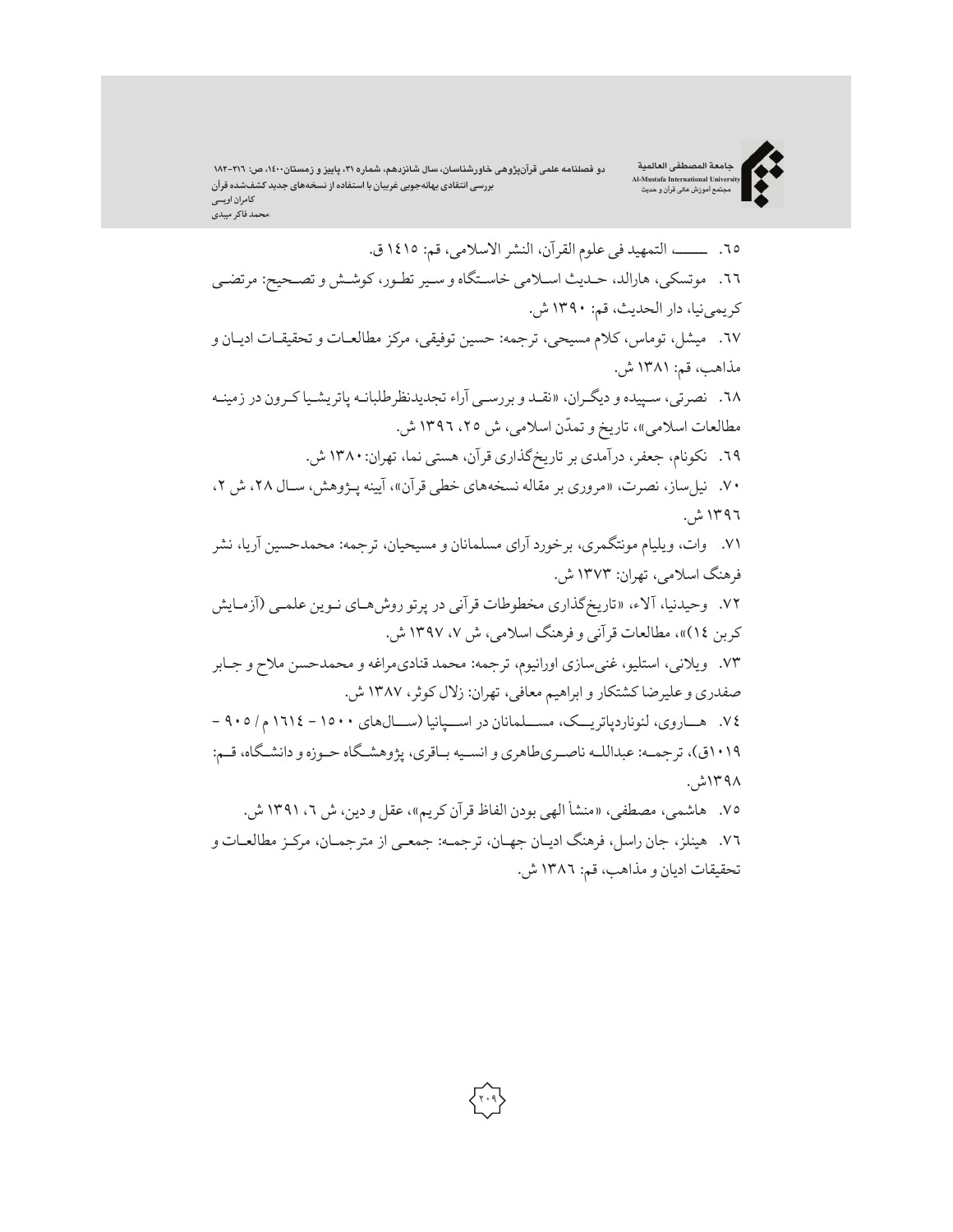

#### **Resources:**

١. Holy Quran, Manuscript Attributed to Imam Hassan Mujtaba (A.S), Malek Library, Tehran: n.d.

٢. A Group of Authors, Encyclopedia of Library and Information Science,

National Library of the Islamic Republic of Iran, Tehran: ٢٠٠٦.

٣. Abazari, Zahra, The Development of Islamic Collections in Libraries of

Western Europe and North America, SAMT, Tehran: ٢٠٠٤.

٤. Abu Laila, Muhammad Muhammad, The Holy Quran from the Oriental Purpose, Dar al-Nashr lil Jamia'at, Cairo: ١٩٩٨.

٥. Abyari, Ibrahim, Tarikh al-Quran (The History of Quran), Dar al-Kitab, Beirut: ١٤١١ AH.

٦. Afrvand, Qadir, "Manuscripts of the Quran in Museums, Institutions, Libraries and Collections of the World", Golestan Quran, Vol. ١١٤, ٢٠٠٢.

٧. Akbarzadeh Khiavi, Azim and Shanli Nezami, Inhibition of attenuated uranium by radon-eating microorganisms in hot mineral waters of Iran, Azimzadeh Publishing, Tehran: ٢٠١٧.

٨. Alam al-Huda, Ali bin al-Hossein, Al-Shafi fi al-Imamah (The Convincing Proof for Imamate), Al-Sadiq (A.S) Foundation, Tehran: ١٤١٠ AH.

٩. Al-Qattan, Manna', Discussions Concerning the Quranic Sciences, Muassasah al-Risalah, Beirut: ١٤٢١ AH.

١٠. Al-Qays, Qays, Iranians and Arabic Literature, Institute of Research and Cultural Studies, Tehran: ١٤١٨ AH.

١١. Amili, Ja'far Murtadha, Al-Sahih min Sirah al-Nabi al-A'zham (An Authentic Biography of the Great Prophet), Dar al-Hadith, Qom: ١٤٢٦ AH.

١٢. Amini Golestani, Muhammad, Rare and Miscellaneous, Author, Qom: ٢٠١٦.

١٣. Asheiqar, Muhammad Ali, Glimpses at Studies on the History of the Quran, Muassasah al-A'lami lil Matbua't, Beirut: ١٤٠٨ AH.

1٤. Askari, Morteza, The Holy Quran and the Narrations of the of the Two Major Islamic Sects, Usul al-Din College, Qom: ١٩٩٥.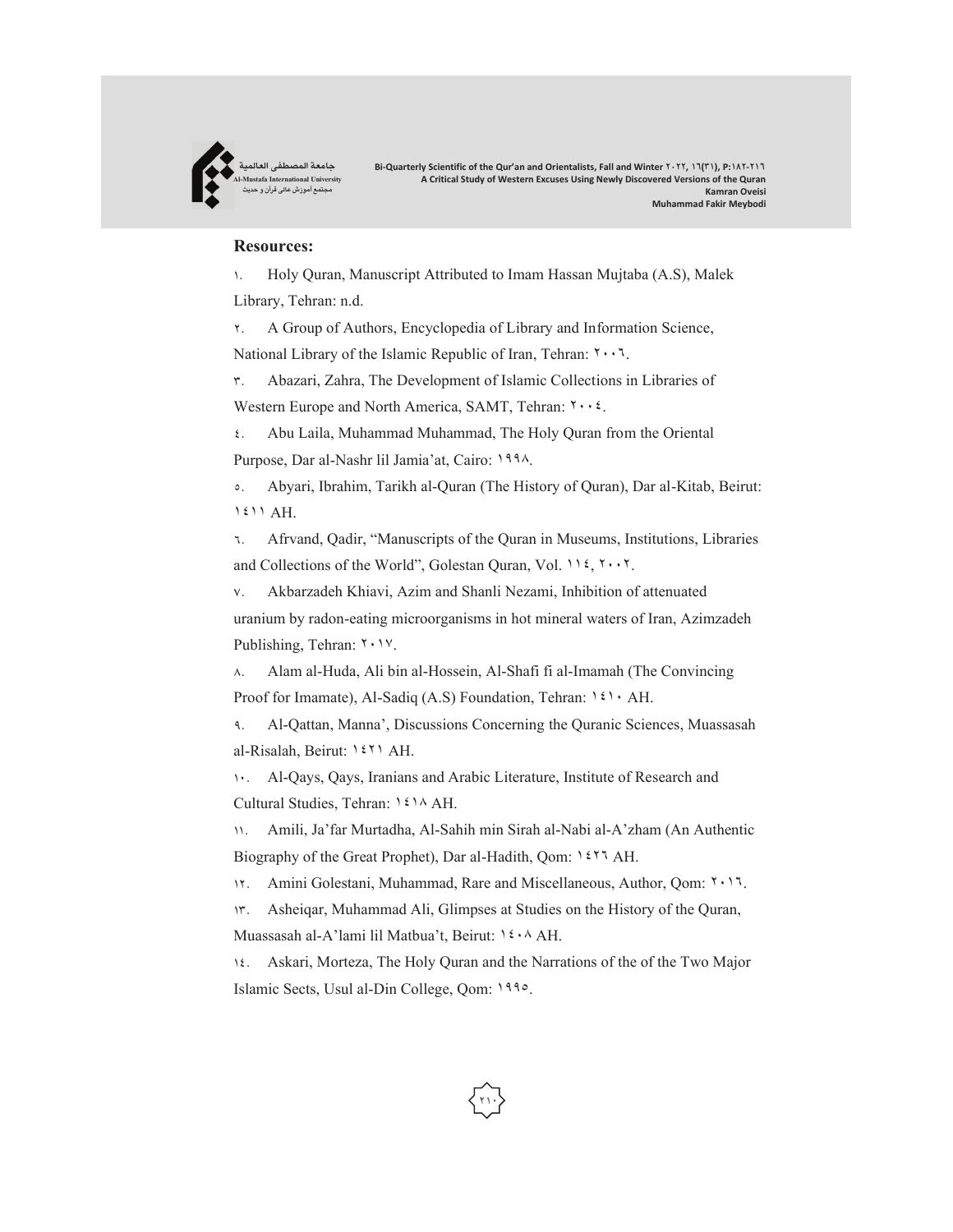**جامعة المصطفی العالمیة Al-Mustafa International University مجتمع آموزش عالی قرآن و حدیث**



١٥. Barbour, Ian, Science and Religion, Translated by Bahauddin Khorramshahi, Markaz Nashr Danishgahi (IUP) (Institute of University Press), Tehran: ١٩٨٣.

١٦. Bigdeli, Ali et al., "The Effect of the Special Custom of the Quran on the Semantic Evolution of the Arabic Words of the Pre-Islamic Era", Research in the Sciences of the Quran and Hadith, Volume ١٥, Issue ٤, ١٣٩٧.

١٧. Coakley,J. F, "A Catalog of the Syriac Manuscripts in the John Rylands Library", Bulletin of the John Rylands University Library of Manchester, Vol. ٧٥, No. ٢, ١٩٩٣.

١٨. Coleman, Dennis, "Illinois State Geological Survey Dates IV",

Radiocarbon,No. ١٥, ١٩٧٣.

١٩. Daroush, François, Manuscript: A Manuscript in Arabic, Muhammad Hossein Mara'shi, SAMT, Tehran: ٢٠١٦.

٢٠. Daroush, François, The Qurans of the Umayyad Era: An Introduction to the Oldest Mushaf, Translated by Murtaza Kariminia and Ala'a Wahidnia, The Centre and Library of Islamic Studies in European Languages, Hermes Publications, Tehran, ٢٠١٦.

٢١. Darwish, Muhiyat al-Din, The Arabs of the Holy Quran and the Statement, Dar al-Imamah, Damascus: ١٤١٥ AH.

٢٢. Dinuri, Ibn Qutaybah Abdullah, Imamate and Politics (History of the Caliphs), Dar al-Adhwa, Beirut: ١٤١٠ AH.

٢٣. Dolatyayari, Abbas et al., The Classification of Periods before the History of Iran, Parastavi Sepid, Tehran: ٢٠١٥.

٢٤. Drouch, François; Khalili, Nasir, Abbasi Style: Quran Calligraphy up to the Fourth Century AH, Translated by Payam Behtash, Karang Publishing, Tehran: ٢٠٠٠.

٢٥. Fazaili, Habibullah, Atlas of Research in Islamic Arts and Calligraphies, Masha'l / Arghavan, Tehran: ١٩٨٤.

٢٦. Grantovsky, Edwin Arvidovich et al., History of Iran from Ancient Times to the Present, Translated by Kaykhosrow Keshavarzi, Pooyesh, Tehran: ١٩٨٠.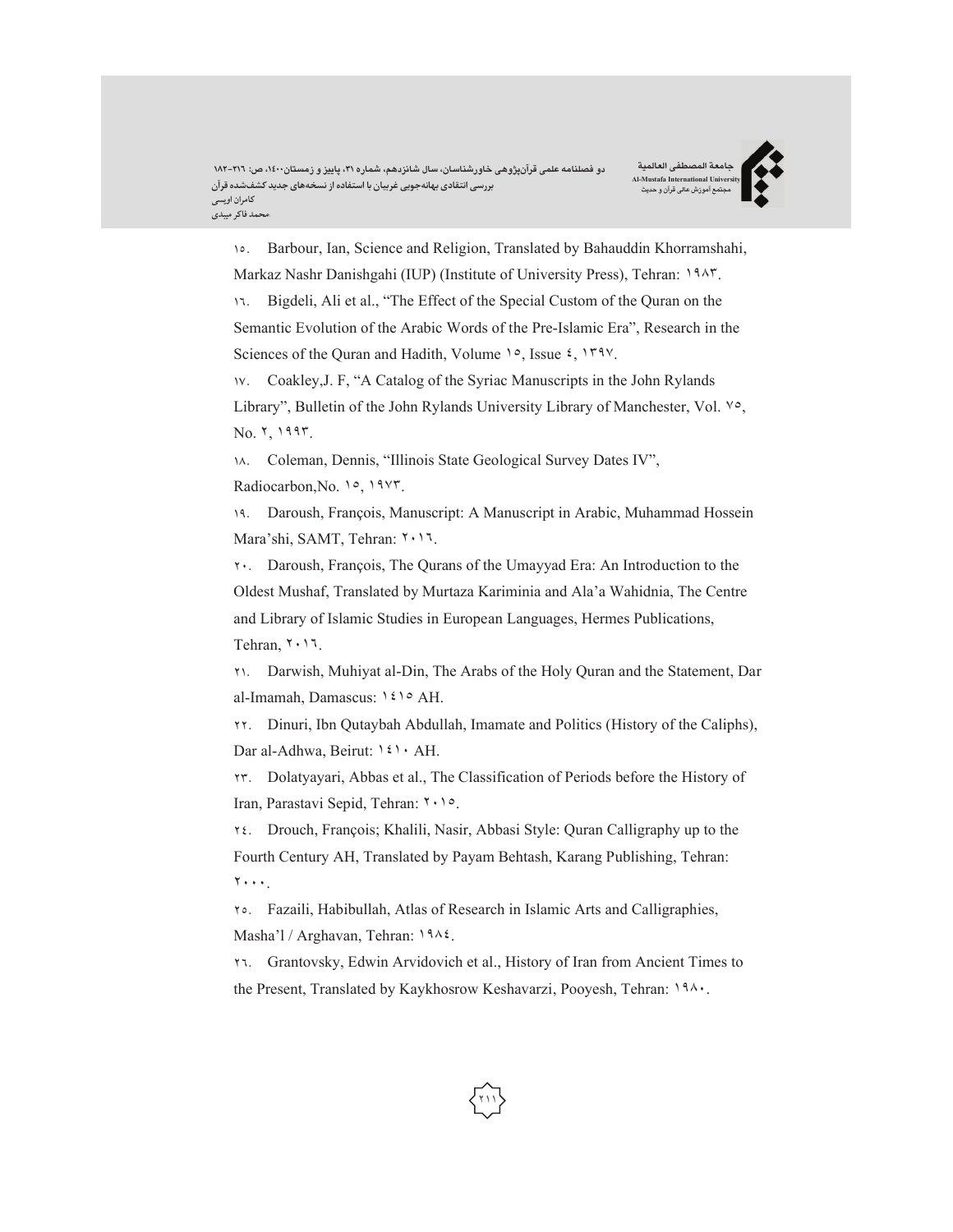

٢٧. Hammad, Ghanam Qaduri, Rasm al-Mushaf (The Calligraphy of Quran), Dar Ammar, Oman: ١٤٢٥ AH.

٢٨. Harvey, Leonard Patrick, Muslims in Spain (١٥٠٠-١٤١٤ AD / ٩٠٥-١٠١٩ AH),

Translated by Abdullah Nasiri Taheri and Insiyyah Baqiri, Research Institute of Hawzeh and University, Qom: ٢٠١٩.

٢٩. Hashimi, Mustafa, "The Divine Source of the Words of the Holy Quran", Reason and Religion, Vol. ٦, ٢٠١٢.

٣٠. Hinnels, John Russell, The Dictionary of World Religions, Translated by A

Group of Translators, Center for the Study and Research of Religions and

Denominations, Qom: ٢٠٠٧.

٣١. Holland, Tom, "Viewpoint: The roots of the battle for free speech", BBC News Magazine, Retrieved ١٤ January, ٢٠١٥.

٣٢. Hosseini Eshkavari, Sadiq, Abstract of the Proceedings of the First

International Conference on the Common Heritage of Iran and Iraq, Majma; Zakhair Islami, Qom: ٢٠١٤.

٣٣. Hosseini Milani, Ali, A Research on the Denial of Distortion of the Holy

Quran, Al-Haqaiq, Qom: ١٤٢٩ AH.

٣٤. Houdas, O, "Essai sur Lecriture Maghrebine, Nouveaux Melanges Orientaux", International Congress of Orientalists,Paris, ١٨٨٦.

٣٥. http://idb.ub.uni-tuebingen.de/opendigi/MaVI١٦٥.

٣٦. http://www.coranica.de/front-page-en.

٣٧. https://web.archive.org/web/٢٠١٥٠٨٢٥٠٩١٦٢٤/http://vmr.bham.ac.uk/Collecti ons/Mingana/Islamic\_Arabic\_١٥٧٢a/table/.

٣٨. https://www.birmingham.ac.uk/news/latest/٢٠١٥/٠٧/quran-manuscript-٢٢-٠٧- ١٥.aspx.

٣٩. https://www.nobelprize.org/prizes/chemistry/١٩٦٠/summary.

٤٠. Hunt, Lucy-Anne, "The Mingana and Related Collection Birmingham: Edward Cadbery Charitable Trust", Journal of the Royal Asiatic Society, Vol ١٠, Issue ١٬٢٠٠٠.

**٢١٢**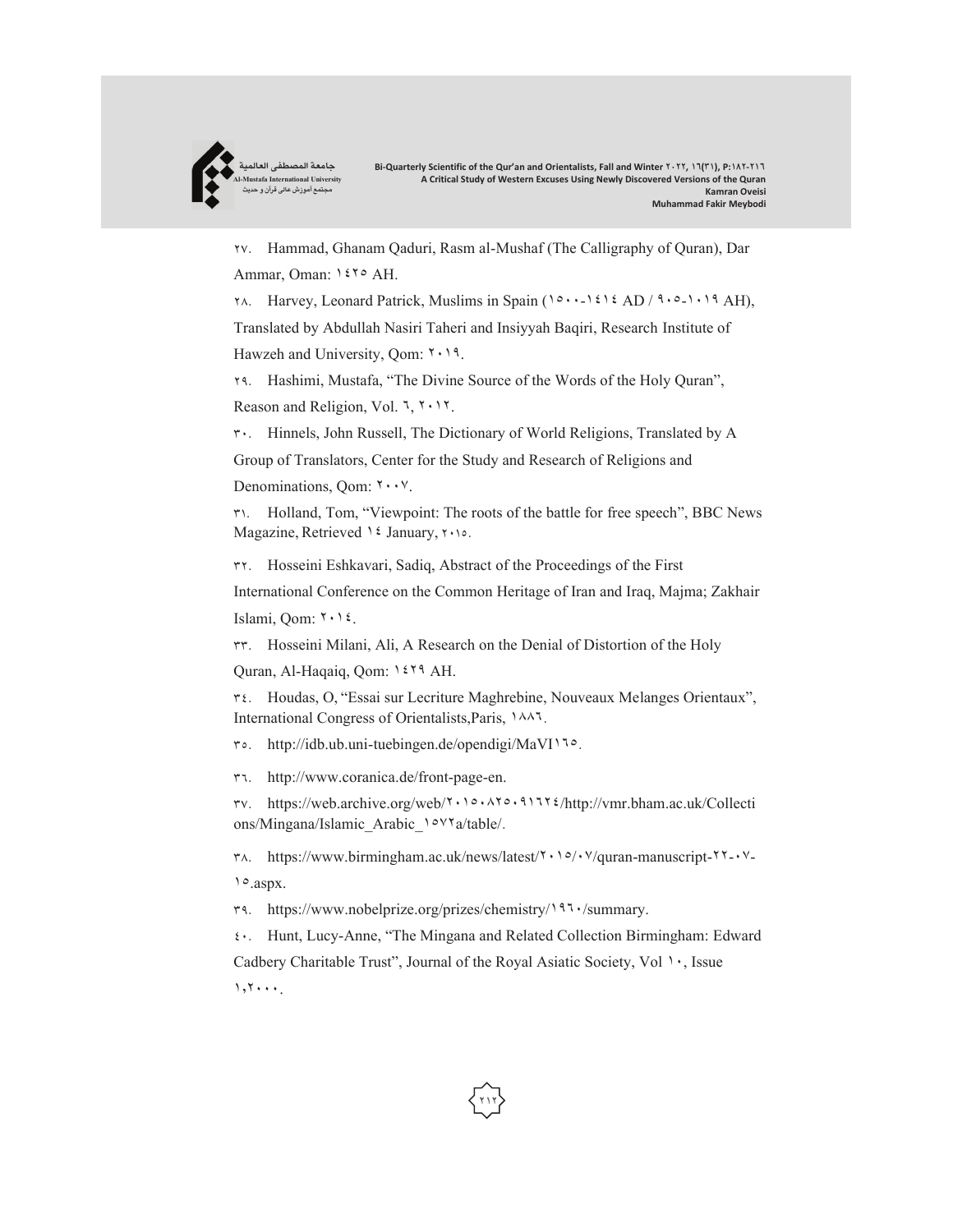٤١. Ibn Dureid, Muhammad bin Hassan, Jamharah al-Lughah (Lexicon on Arabic Words), Dar El Ilm Lilmalayin, Beirut: ١٩٨٨.

٤٢. Ibn Nadim, Al-Fihrist, Amir Kabir, Tehran, ١٩٨٧.

٤٣. Ibn Varaq, The Origins of The Koran: Classic Essays on Islam's Holy Book,

Prometheus Books,USA,١٩٩٨.

٤٤. Inayah, Ghazi Hossein, Huda al-Furqan fi Ulum al-Quran (The Criterion in the Quranic Sciences), Beirut: Alam al-Kutub, ١٤١٦ AH.

٤٥. Kargar, Muhammad Reza and Majid Sarikhani, Book Compiling Arts in the Islamic Civilization of Iran, SAMT, Tehran: ٢٠١٩.

٤٦. Karimi, Shahla; Farzam, Fariba, "An Introduction to Determining Authenticity in Manuscripts", National Archives, No. ١٣, ٢٠١٨.

٤٧. Kariminia, Morteza, "Research Conference on Copies of the Quran in Kufic Script", Malek Treasure, Malek Library, Tehran: ١٣٩٧.

٤٨. Kariminia, Morteza, The Research on Biographies in West, World Assembly for the Approximation of Islamic Sects, Tehran: ٢٠٠٧.

٤٩. Khoei, Abu al-Qasim, Al-Bayan fi Tafsir al-Quran (A Clarification in the Exegesis of Quran), Muassasah Ihya Athar al-Imam al-Khoei (Institute for the Revival of the Works of Imam Al-Khoei), Qom: ١٩٩٧.

٥٠. Koren, J. & Nevo, Y. D. "Methodical Approaches to Islamic Studies",

Translated by Shadi Nafisi, Ayineh Pajuhesh, Vol. ١١٤, ٢٠٠٨.

٥١. Kulayni, Muhammad ibn Ya'qub, al-Kafi, Dar al-Hadith, Qom: ١٤٢٩ AH.

٥٢. Laylin.K,James, Nobel laureates in chemistry ١٩٠١-١٩٩٢, D.C, American

Chemical Society: Chemical Heritage Foundation, Washington, ١٩٩٣.

٥٣. Lieber,Francis,enclopedia americana, Scholastic, USA, ١٩٦٣.

٥٤. Ma'refat, Muhammad Hadi, Al-Tamhid fi Ulum al-Quran (An Introduction to

Quranic Sciences), Al-Nashr al-Islami (Islamic Publishing Center), Qom: ١٤١٥ AH.

٥٥. Ma'refat, Muhammad Hadi, History of Quran, SAMT, Tehran: ٢٠٠٣.

٥٦. Majlisi, Muhammad Baqir, Bihar al-Anwar al-Jami'ah li Durar Akhbar al-

Aimah al-Athar (Oceans of Lights Comprising the Pearls of Narrations from Holy Imams (AS)), Dar Ihya al-Turath al-Arabi, Beirut: ١٤٠١ AH.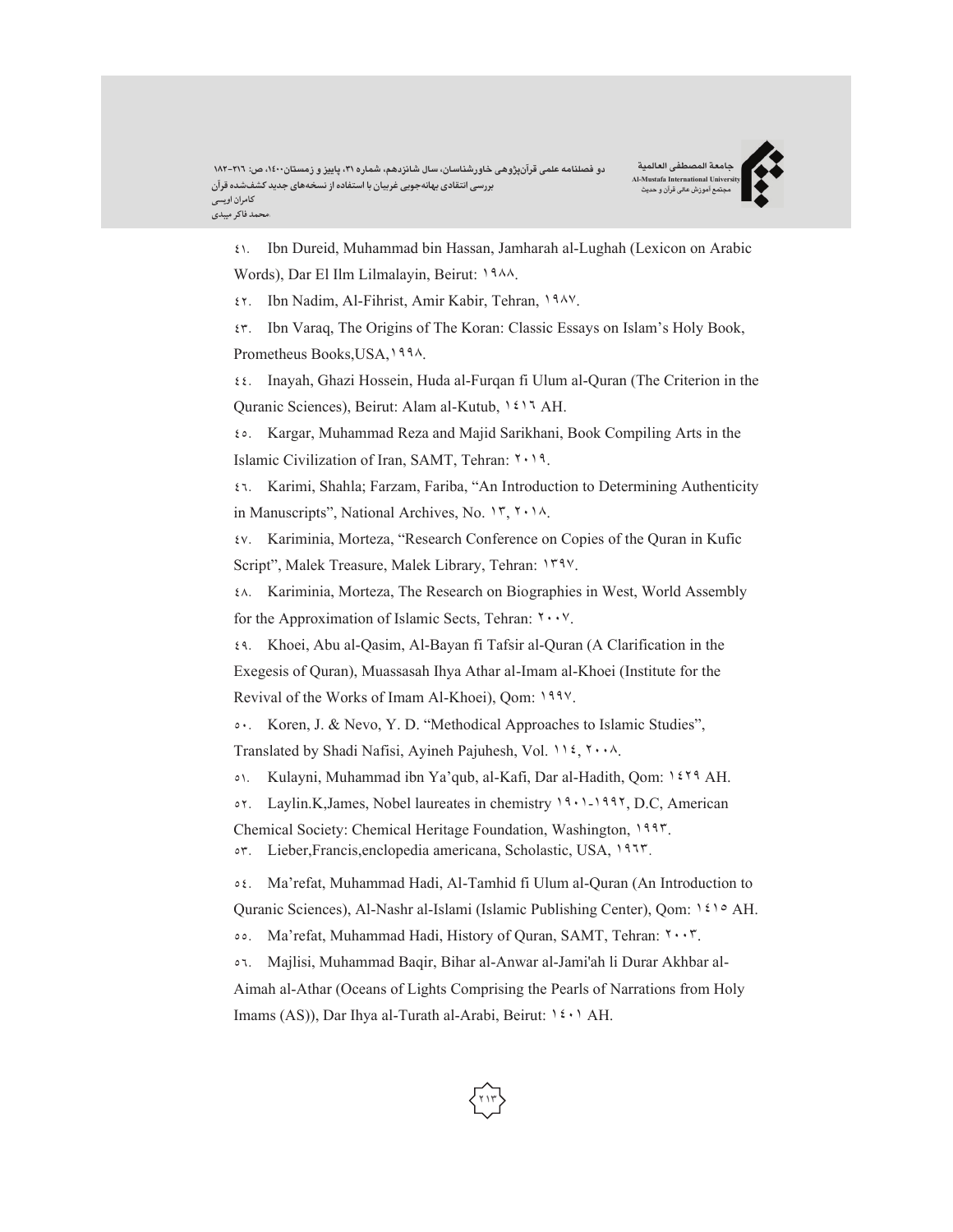

٥٧. Mara'shi, Hossein, "Manuscripts Writers' Notes", Awraq Atiq, Vol. ٤, ٢٠١٥.

٥٨. Mayel Heravi, Najib, Book Compiling Arts in Islamic Civilization, Astan Quds Razavi Research Foundation, Mashhad: ١٩٩٣.

٥٩. Mazini, Khalid bin Sulayman, Al-Muharrar fr Asbab al-Nuzul al-Quran (A Research on the Reasons of the Revelation of the Quran), Dar Ibn Al-Jawzi, Dammam, Saudi Arabia: ١٤٢٩ AH.

٦٠. Michel, Thomas, Christian Theology, Translated by Hossein Tawfiqi, Center for the Study and Research of Religions and Denominations|, Qom: ٢٠٠٢.

٦١. Moaddab, Reza, The Revelation of the Quran and the Dream of Seven Letters, Qom Seminary Islamic Preaching Office, Qom: ١٩٩٩.

٦٢. Montgomery Watt, William and Richard Bell, Bell's introduction to the Quran, Edinburgh University Press, Eng, ١٩٧٧.

٦٣. Motsky, Harald, Islamic Hadith, Origin and Evolution, Edited by Morteza Kariminia, Dar al-Hadith, Qom: ٢٠١١.

٦٤. Mottahari, Morteza, Illiterate Prophet, Sadra, Tehran: ١٩٩٠.

٦٥. Muhammadi, Mohsen; Ashrafi, Morteza, "Muslim Libraries in India from

Prosperity to Decline", Regional Studies, Vol. ٦, ٢٠١٤.

٦٦. Nekounam, Ja'far, An Introduction to the History of the Quran, Hastinuma, Tehran: ٢٠٠١.

٦٧. Nilsaz, Nosrat, "A Review of the Manuscripts of the Quran", Ayineh Pajuhesh, Vol. ٢٨, No. ٢, ٢٠١٧.

٦٨. Nusrati, Sepideh et al., "Critique and Study of Patricia Crohn's Revisionist Views on Islamic Studies", Islamic History and Civilization, Vol. ٢٥, ٢٠١٧.

٦٩. Oveisi, Kamran and Muhammad Shahamati, Discussions Concerning the History and Quranic Sciences, Army University of Medical Sciences / Magestan, Tehran: ٢٠١٨.

٧٠. Peters, F. E, "The Quest of the Historical Muhammad", International Journal of Middle East Studies, Vol. ٢٣, No. ٣, ١٩٩١.

٧١. Pourhaidari, Gholamreza et al., Depleted Uranium: Its Effects on Human and Environment, Espand Honar, Tehran: ٢٠٠٥.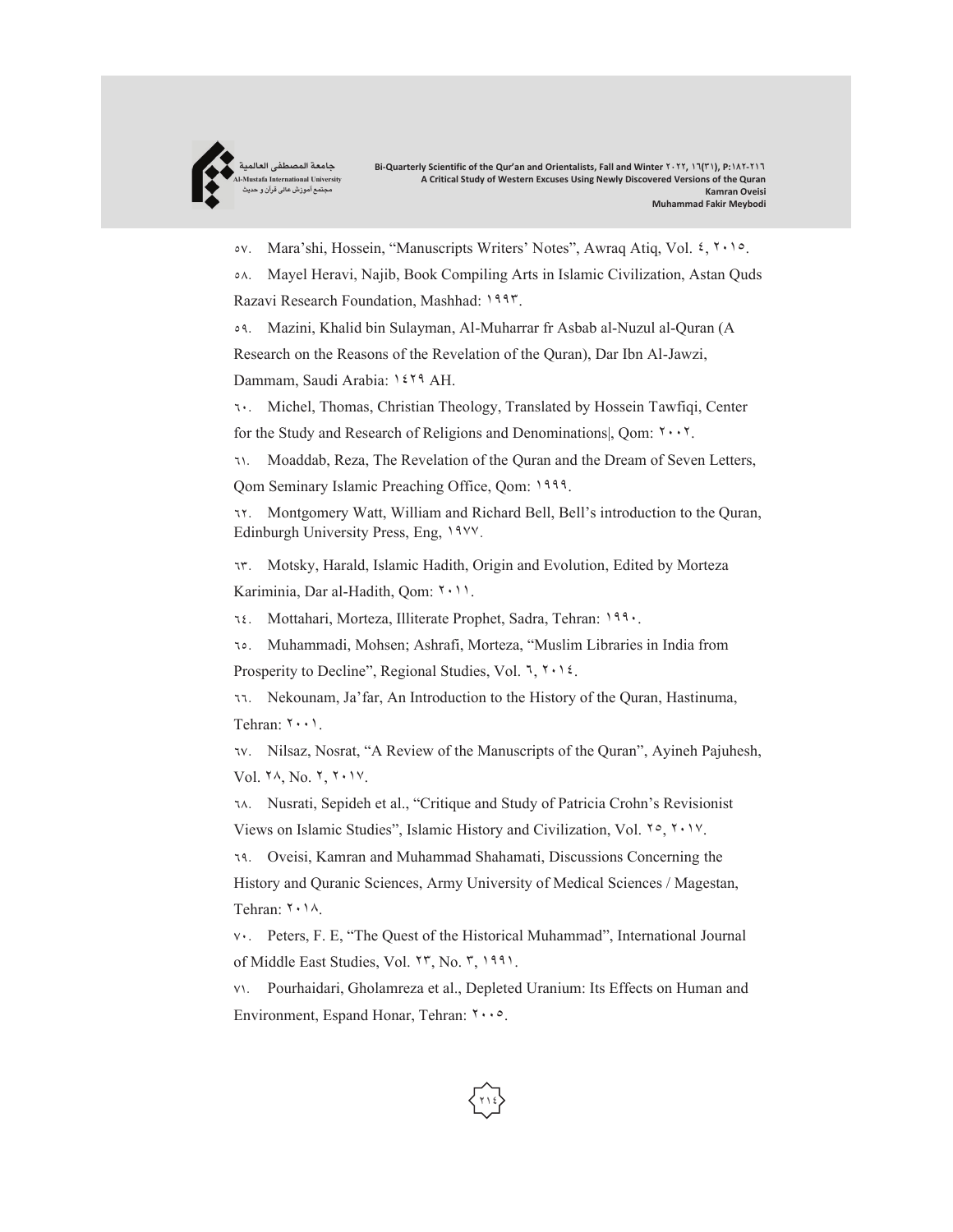**جامعة المصطفی العالمیة Al-Mustafa International University مجتمع آموزش عالی قرآن و حدیث**



٧٢. Pourtabatabai, Majid, Errors of Quranic Studies of John Wansbrough: Roots and Consequences, Institute of Islamic Sciences and Culture, Qom: ٢٠١٩.

٧٣. Qarashi, Ali Akbar, Tafsir Ahsan al-Hadith (The Best Word/ Distinguished Exegesis), Bi'that Foundation Publications, Tehran: ١٩٩٨.

٧٤. Ramyar, Mahmoud, History of Quran, Amir Kabir, Tehran: ١٩٩٠.

٧٥. Ray, Edmondson, Memory of the world: general guidelines to safeguard documentary heritage, UNESCO, Paris, ٢٠٠٢.

٧٦. Rezaei Esfahani, Muhammad Ali, "The Project of Documentation of the Text of the Quran and Its Critical Printing", Orientalists' Quranic Research, Vol. ٢, ٢٠٠٧. ٧٧. Sadiqi Tehrani, Muhammad, al-Furqan fi Tafsir al-Quran wa al-Sunnah (The Criterion in the Exegesis of Quran and Narration), Islamic Culture Publications, Tehran: ١٤٠٦ AH.

٧٨. Sahragard, Mehdi and Ali Asghar Shirazi, "The Evolution of Quranic Fonts and Calligraphies in the Islamic World", History of Islam and Iran, Vol. ١٥, ٢٠١٢. ٧٩. Sajidi, Abolfazl, "Christian Revelation Studies with Glimpse at the Quranic Revelation", Qabsat, vol. ٤٧, ٢٠٠٨.

٨٠. Seifi Mazandarani, Ali Akbar, Introductory Lessons on the Interpretive Rules, Al-Nashr al-Islami, Qom: ١٤٢٨ AH.

٨١. Shahin, Abdul Sabur, History of the Quran, Translated by Hossein Seyyedi, Astan Quds Razavi, Mashhad: ٢٠٠٦.

٨٢. Shakir, Muhammad Kazim and Nancy Saki, "The Role of Narrations in Determining the Date of Final Confirmation of the Text of the Quran", Siraj Munir, vol. ١٥, ٢٠١٤.

٨٣. Suyuti, Jalaluddin Abu Bakr, Al-Itqan fi Uloom al-Quran (The Perfect Guide to the Sciences of the Quran), Dar al-Kutub al-Arabi, Beirut: ١٤٢١ AH.

٨٤. Tabatabai, Muhammad Hossein, Al-Mizan fi Tafsir al-Quran, Muassasah al-A'lami lil Matbua't, Beirut: ١٤٠٤ AH.

٨٥. Vahidnia, Ala'a, "Historiography of Quranic Manuscripts in the Light of Modern Scientific Methods (Carbon-١٤ Experiment)", Quranic Studies and Islamic Culture, Vol. ٧, ١٣٩٧.